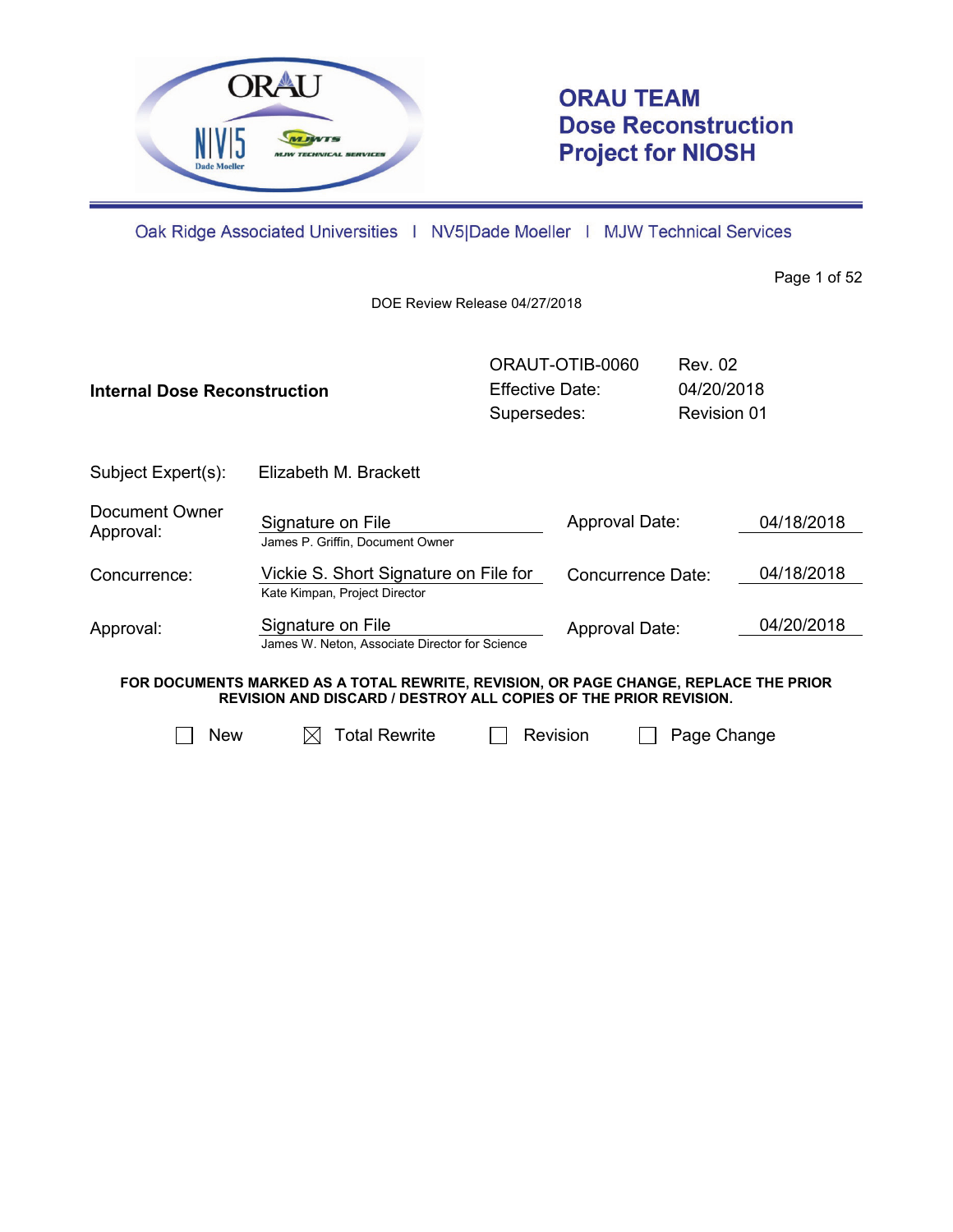| Document No. ORAUT-OTIB-0060 | Revision No. 02 | Effective Date: 04/20/2018 | Page 2 of 52 |
|------------------------------|-----------------|----------------------------|--------------|
|------------------------------|-----------------|----------------------------|--------------|

## **PUBLICATION RECORD**

| <b>EFFECTIVE</b> | <b>REVISION</b> |                                                                     |  |  |  |  |  |
|------------------|-----------------|---------------------------------------------------------------------|--|--|--|--|--|
| <b>DATE</b>      | <b>NUMBER</b>   | <b>DESCRIPTION</b>                                                  |  |  |  |  |  |
| 02/06/2007       | 00              | This technical information bulletin provides guidance in the        |  |  |  |  |  |
|                  |                 | performance of internal dose reconstructions. It incorporates the   |  |  |  |  |  |
|                  |                 | requirements of ORAUT-PROC-0003, Internal Dose Reconstruction,      |  |  |  |  |  |
|                  |                 | which will be cancelled. Incorporates internal formal and NIOSH     |  |  |  |  |  |
|                  |                 | review comments. Incorporates additional NIOSH review comments.     |  |  |  |  |  |
|                  |                 | There is no change in the assigned dose and no PER required.        |  |  |  |  |  |
|                  |                 | Training is required: As determined by the Task Manager. Initiated  |  |  |  |  |  |
|                  |                 | by Elizabeth M. Brackett.                                           |  |  |  |  |  |
| 09/08/2014       | 01              | Revision to bring the document up to date with current practice and |  |  |  |  |  |
|                  |                 | to provide additional guidance to dose reconstructors. Incorporates |  |  |  |  |  |
|                  |                 | formal internal and NIOSH review comments. Constitutes a total      |  |  |  |  |  |
|                  |                 | rewrite of the document. Training is required: As determined by the |  |  |  |  |  |
|                  |                 | Objective Manager. Initiated by Elizabeth M. Brackett.              |  |  |  |  |  |
| 04/20/2018       | 02              | Revision to address comments from the Procedures Review             |  |  |  |  |  |
|                  |                 | Subcommittee and to provide additional guidance and information to  |  |  |  |  |  |
|                  |                 | the dose reconstructors on current methods. Incorporates formal     |  |  |  |  |  |
|                  |                 | internal and NIOSH review comments. Constitutes a total rewrite of  |  |  |  |  |  |
|                  |                 | the document. Training is required: As determined by the Objective  |  |  |  |  |  |
|                  |                 | Manager. Initiated by Elizabeth M. Brackett.                        |  |  |  |  |  |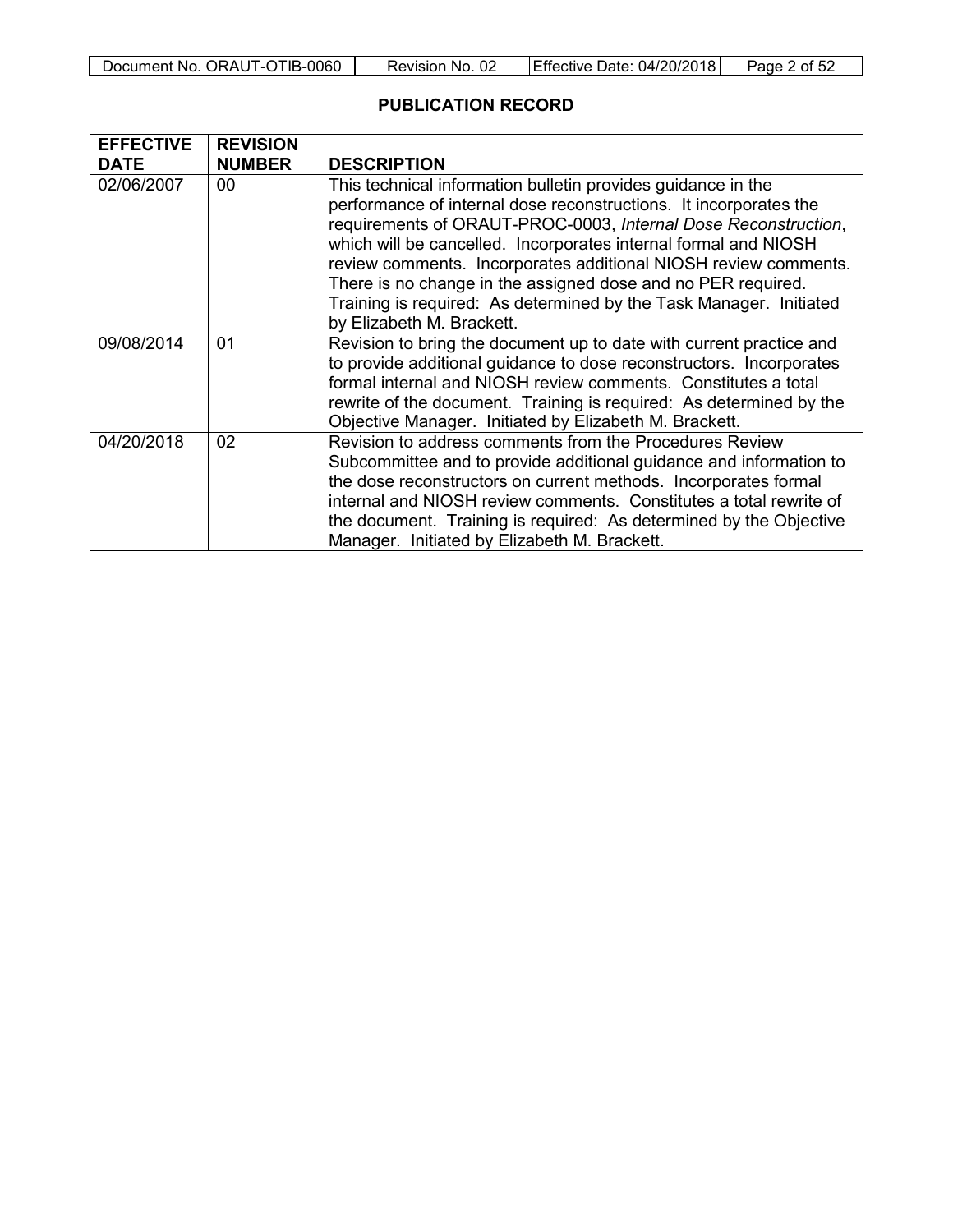## TABLE OF CONTENTS

## **SECTION**

## **TITLE**

| 1.0 | 1.1 |       |                    |                                                               |  |
|-----|-----|-------|--------------------|---------------------------------------------------------------|--|
|     | 1.2 |       |                    |                                                               |  |
|     |     |       |                    |                                                               |  |
| 2.0 |     |       |                    |                                                               |  |
|     | 2.1 |       |                    |                                                               |  |
|     | 2.2 |       |                    |                                                               |  |
|     | 2.3 |       |                    |                                                               |  |
|     |     | 2.3.1 |                    |                                                               |  |
|     |     |       | 2.3.1.1            |                                                               |  |
|     |     |       | 2.3.1.2            |                                                               |  |
|     |     | 2.3.2 |                    |                                                               |  |
|     |     |       | 2.3.2.1            |                                                               |  |
|     |     |       | 2.3.2.2<br>2.3.2.3 |                                                               |  |
|     |     |       | 2.3.2.4            |                                                               |  |
|     | 2.4 |       |                    |                                                               |  |
|     |     | 2.4.1 |                    |                                                               |  |
|     |     |       | 2.4.1.1            |                                                               |  |
|     |     |       | 2.4.1.2            |                                                               |  |
|     |     |       | 2.4.1.3            |                                                               |  |
|     |     | 2.4.2 |                    | Determination of a Positive Result for Dose Reconstruction 12 |  |
|     |     | 2.4.3 |                    |                                                               |  |
|     |     | 2.4.4 |                    |                                                               |  |
|     | 2.5 |       |                    |                                                               |  |
|     |     | 2.5.1 |                    |                                                               |  |
|     |     | 2.5.2 |                    |                                                               |  |
|     |     | 2.5.3 |                    |                                                               |  |
|     |     | 2.5.4 |                    |                                                               |  |
|     |     | 2.5.5 |                    |                                                               |  |
| 3.0 |     |       |                    |                                                               |  |
|     | 3.1 |       |                    |                                                               |  |
|     | 3.2 |       |                    |                                                               |  |
|     |     | 3.2.1 |                    |                                                               |  |
|     |     | 3.2.2 |                    |                                                               |  |
|     |     | 3.2.3 |                    |                                                               |  |
|     |     |       | 3.2.3.1            |                                                               |  |
|     |     |       | 3.2.3.2            |                                                               |  |
|     |     |       | 3.2.3.3            |                                                               |  |
|     |     |       | 3.2.3.4            |                                                               |  |
|     |     | 3.2.4 |                    |                                                               |  |
|     |     | 3.2.5 |                    |                                                               |  |
|     |     | 3.2.6 |                    |                                                               |  |
|     |     |       | 3.2.6.1            |                                                               |  |
|     |     |       | 3.2.6.2            |                                                               |  |
|     |     |       | 3.2.6.3            |                                                               |  |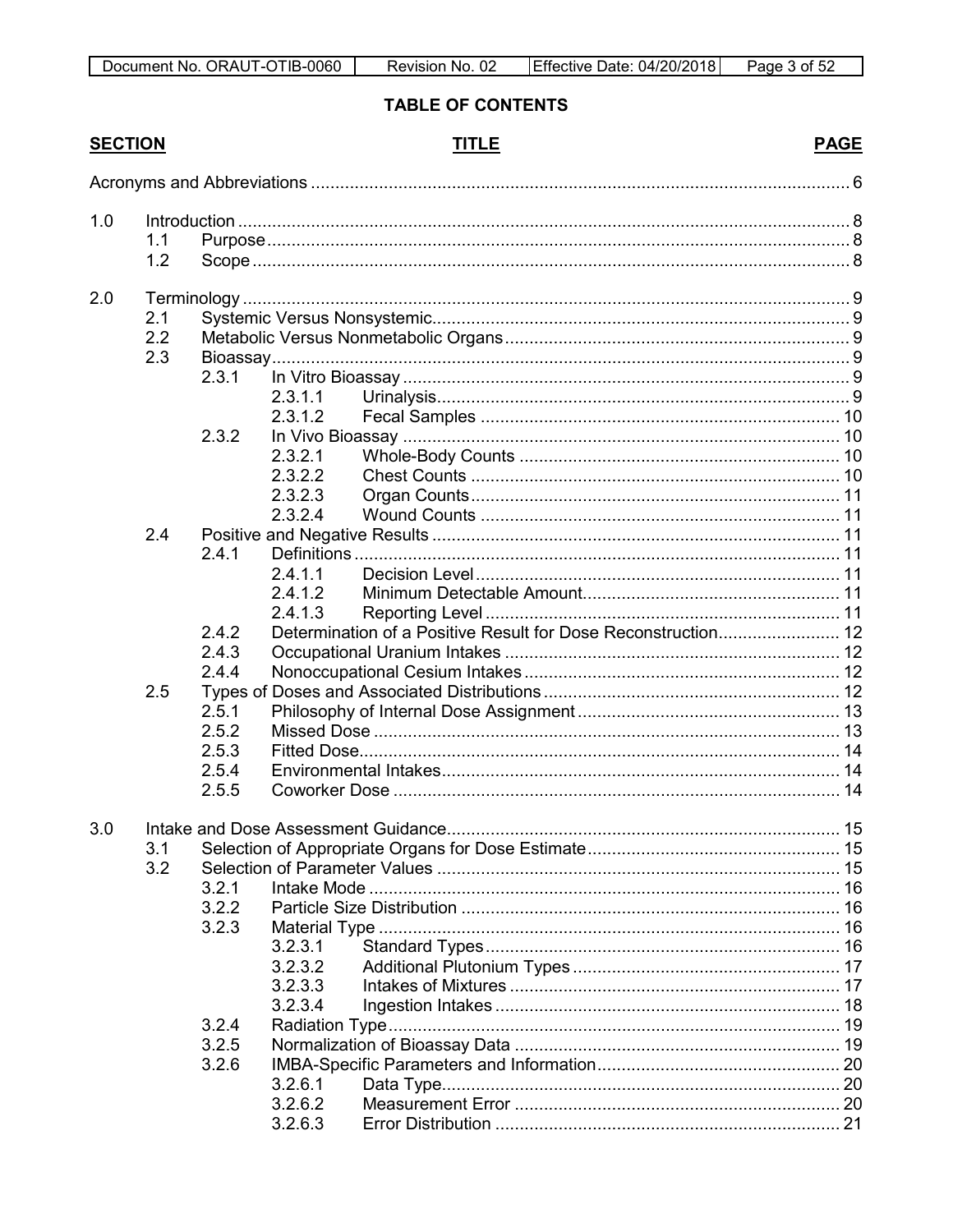|     |     |                | 3.2.6.4 |           |                                                                      |                                                                       |  |
|-----|-----|----------------|---------|-----------|----------------------------------------------------------------------|-----------------------------------------------------------------------|--|
|     | 3.3 |                |         |           |                                                                      |                                                                       |  |
|     |     | 3.3.1          |         |           |                                                                      |                                                                       |  |
|     |     | 3.3.2          |         |           |                                                                      |                                                                       |  |
|     |     | 3.3.3          |         |           |                                                                      |                                                                       |  |
|     |     | 3.3.4          |         |           |                                                                      |                                                                       |  |
|     |     | 3.3.5          |         |           |                                                                      |                                                                       |  |
|     |     | 3.3.6          |         |           |                                                                      | Example Assignment of Coworker and Unmonitored Doses  26              |  |
|     |     | 3.3.7          |         |           |                                                                      |                                                                       |  |
|     | 3.4 |                |         |           |                                                                      |                                                                       |  |
|     |     | 3.4.1          |         |           |                                                                      |                                                                       |  |
|     |     | 3.4.2          |         |           |                                                                      |                                                                       |  |
|     | 3.5 |                |         |           |                                                                      |                                                                       |  |
|     |     | 3.5.1          |         |           |                                                                      |                                                                       |  |
|     |     |                | 3.5.1.1 |           |                                                                      |                                                                       |  |
|     |     | 3.5.2          | 3.5.1.2 |           |                                                                      |                                                                       |  |
|     |     | 3.5.3          |         |           |                                                                      |                                                                       |  |
|     |     |                | 3.5.3.1 |           |                                                                      | Performing a Best Estimate Using Bioassay Data  30                    |  |
|     |     |                | 3.5.3.2 |           |                                                                      |                                                                       |  |
|     | 3.6 |                |         |           |                                                                      |                                                                       |  |
|     |     | 3.6.1          |         |           |                                                                      |                                                                       |  |
|     |     | 3.6.2          |         |           |                                                                      |                                                                       |  |
|     | 3.7 |                |         |           |                                                                      |                                                                       |  |
|     |     | 3.7.1          |         |           |                                                                      |                                                                       |  |
|     |     |                | 3.7.1.1 |           |                                                                      |                                                                       |  |
|     |     |                | 3.7.1.2 |           |                                                                      | Assumptions for Use in Dose Reconstruction 33                         |  |
|     |     |                |         | 3.7.1.2.1 |                                                                      |                                                                       |  |
|     |     |                |         | 3.7.1.2.2 |                                                                      |                                                                       |  |
|     |     |                | 3.7.1.3 |           |                                                                      |                                                                       |  |
|     |     | 3.7.2          |         |           |                                                                      |                                                                       |  |
|     |     |                | 3.7.2.1 |           |                                                                      |                                                                       |  |
|     |     |                |         | 3.7.2.1.1 |                                                                      |                                                                       |  |
|     |     |                |         | 3.7.2.1.2 |                                                                      |                                                                       |  |
|     |     |                |         | 3.7.2.1.3 |                                                                      |                                                                       |  |
|     |     |                | 3.7.2.2 |           |                                                                      | Inductively Coupled Plasma-Mass Spectrometry 36                       |  |
|     |     | 3.7.3<br>3.7.4 |         |           |                                                                      |                                                                       |  |
|     |     |                |         |           |                                                                      |                                                                       |  |
| 4.0 |     |                |         |           |                                                                      |                                                                       |  |
|     | 4.1 |                |         |           |                                                                      | OCAS-IG-002, Internal Dose Reconstruction Implementation Guideline 38 |  |
|     | 4.2 |                |         |           |                                                                      |                                                                       |  |
|     | 4.3 |                |         |           |                                                                      | DCAS-TIB-011, Lung Dose Conversion Factor for Thoron WLM  38          |  |
|     | 4.4 |                |         |           |                                                                      | DCAS-RPT-005, Alternative Dissolution Models for Insoluble Pu-238  38 |  |
|     | 4.5 |                |         |           | ORAUT-OTIB-0001, Maximum Internal Dose Estimates for Savannah River  |                                                                       |  |
|     |     |                |         |           |                                                                      |                                                                       |  |
|     | 4.6 |                |         |           |                                                                      | ORAUT-OTIB-0011, Tritium Calculated and Missed Dose Estimates  38     |  |
|     | 4.7 |                |         |           | ORAUT-OTIB-0014, Assignment of Environmental Internal Doses for      |                                                                       |  |
|     |     |                |         |           |                                                                      | Employees Not Exposed to Airborne Radionuclides in the Workplace 39   |  |
|     | 4.8 |                |         |           | ORAUT-OTIB-0018, Internal Dose Overestimates for Facilities with Air |                                                                       |  |
|     |     |                |         |           |                                                                      |                                                                       |  |
|     | 4.9 |                |         |           | ORAUT-OTIB-0022, Guidance on Wound Modeling for Internal Dose        |                                                                       |  |
|     |     |                |         |           |                                                                      |                                                                       |  |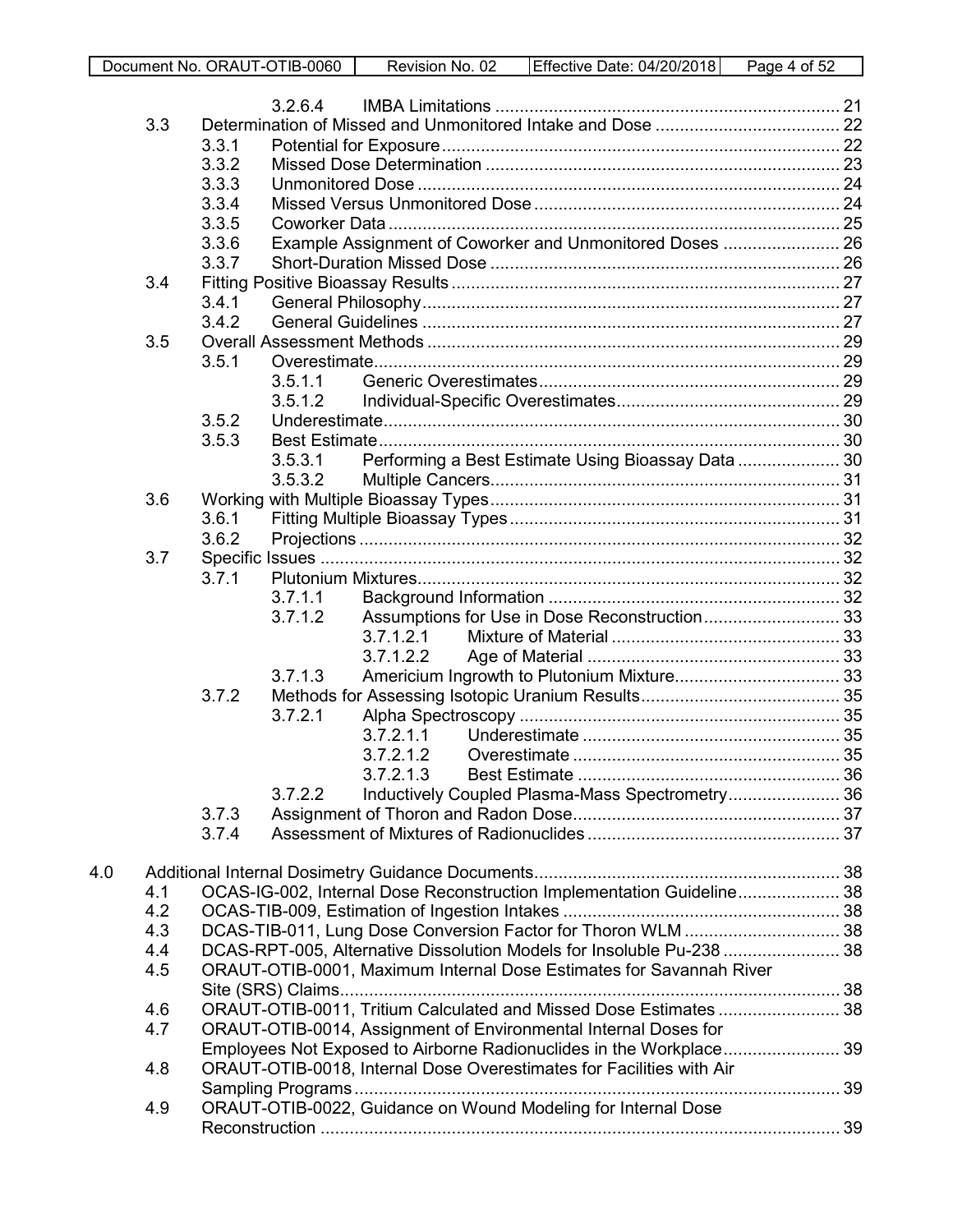|  | Document No. ORAUT-OTIB-0060 | Revision No. 02 | Effective Date: 04/20/2018 | Page 5 of 52 |
|--|------------------------------|-----------------|----------------------------|--------------|
|--|------------------------------|-----------------|----------------------------|--------------|

|     | 4.10 | ORAUT-OTIB-0033, Application of Internal Doses Based on Claimant-         |  |
|-----|------|---------------------------------------------------------------------------|--|
|     | 4.11 | ORAUT-OTIB-0049, Estimating Doses for Plutonium Strongly Retained in the  |  |
|     | 4.12 | ORAUT-OTIB-0054, Fission and Activation Product Assignment for Internal   |  |
|     |      | 4.13 ORAUT-OTIB-0066, Calculation of Dose from Intakes of Special Tritium |  |
|     |      |                                                                           |  |
| 5.0 |      |                                                                           |  |
|     |      |                                                                           |  |
|     |      |                                                                           |  |

| ATTACHMENT A RADIATION TYPES BY NUCLIDE FOR ENTRY INTO IREP 44 |  |
|----------------------------------------------------------------|--|
|                                                                |  |
|                                                                |  |

#### **LIST OF TABLES**

#### **TABLE TITLE PAGE**

| $2 - 1$ |  |
|---------|--|
| $3 - 1$ |  |
| $3 - 2$ |  |
| $3-3$   |  |
| $A-1$   |  |
| $B-1$   |  |
|         |  |

#### **LIST OF FIGURES**

## **FIGURE TITLE PAGE**

## 3-1 [Using IMBA to determine Publication 68 default material types..............................................](#page-16-2) 17 3-2 [IMBA window showing uranium default material types and f1 values](#page-17-2) ..................................... 18 C-1 [Lung retention following an acute inhalation intake of 1 Bq of type F material........................](#page-48-0) 49 C-2 [Lung retention following an acute inhalation intake of 1 Bq of type M material](#page-49-0) ...........................<br>C-3 Lung retention following an acute inhalation intake of 1 Bq of type S material............................ C-3 [Lung retention following an acute inhalation intake of 1 Bq of type S material........................](#page-49-1)....<br>C-4 Lung retention of a 365-d chronic inhalation intake of a type F material.................................. C-4 [Lung retention of a 365-d chronic inhalation intake of a type F material](#page-49-2) ................................. 50 C-5 [Lung retention of a 365-d chronic inhalation intake of a type M material](#page-50-0) ................................ 51 C-6 [Lung retention of a 365-d chronic inhalation intake of a type S material................................. 51](#page-50-1) C-7 [Lung retention of a 1,000-d chronic inhalation intake of a type M material](#page-50-2) ............................. 51

C-8 [Lung retention of a 1,000-d chronic inhalation intake of a type S material..............................](#page-51-0) 52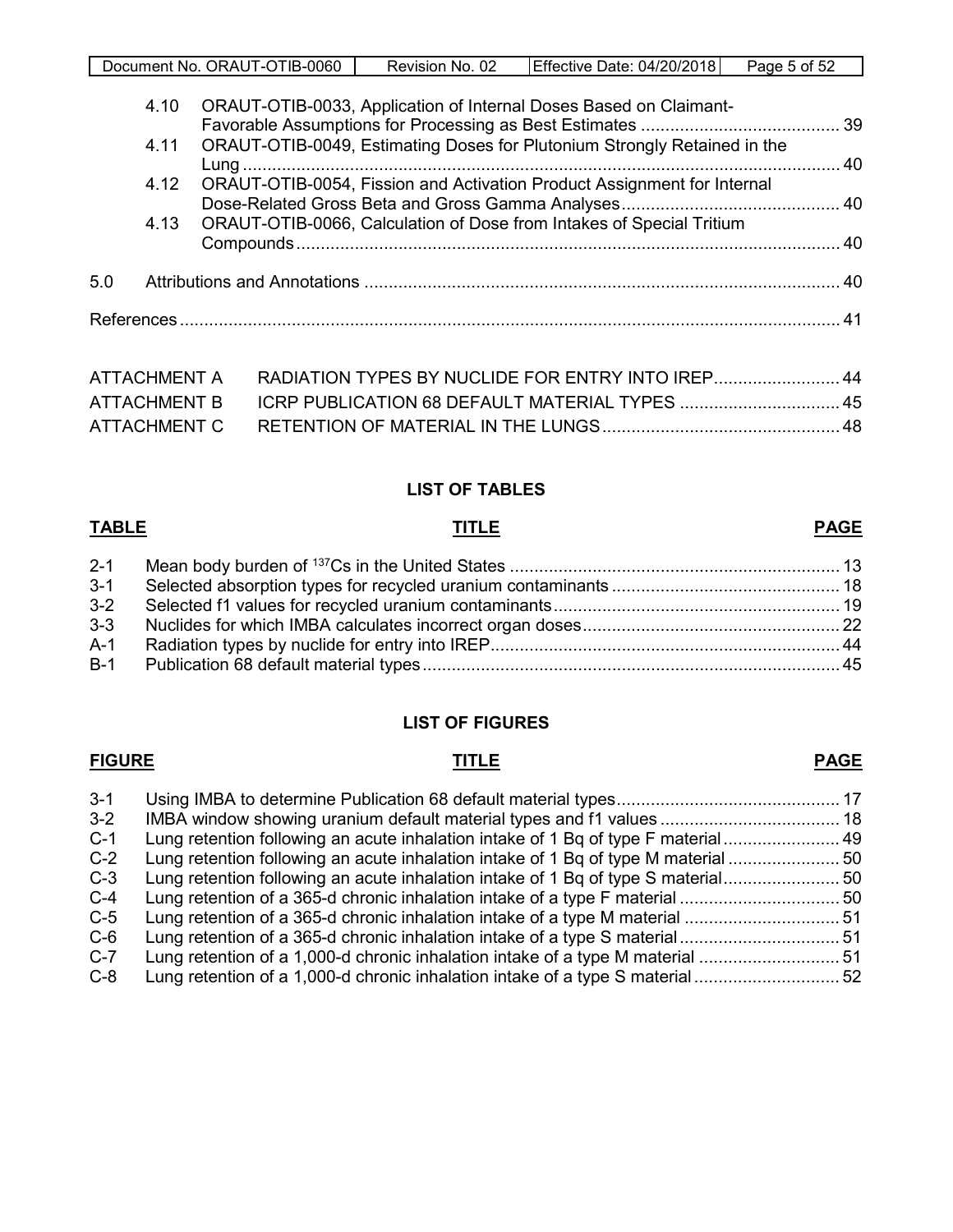#### <span id="page-5-0"></span>**ACRONYMS AND ABBREVIATIONS**

| BB              | bronchial region                                                       |
|-----------------|------------------------------------------------------------------------|
| Bq              | becquerel                                                              |
| <b>CAD</b>      | Chronic Annual Dose (tool)                                             |
| <b>CFR</b>      | Code of Federal Regulations                                            |
| d               | day                                                                    |
| <b>DCAS</b>     | Division of Compensation Analysis and Support                          |
| DL              | decision level                                                         |
| <b>DOE</b>      | U.S. Department of Energy                                              |
| <b>DOL</b>      | U.S. Department of Labor                                               |
| dpm             | disintegrations per minute                                             |
| <b>EEOICPA</b>  | Energy Employees Occupational Illness Compensation Program Act of 2000 |
| ET <sub>1</sub> | extrathoracic region 1                                                 |
| ET <sub>2</sub> | extrathoracic region 2                                                 |
| g               | gram                                                                   |
| GI              | gastrointestinal                                                       |
| <b>GSD</b>      | geometric standard deviation                                           |
| hr              | hour                                                                   |
| ICD-9           | The International Classification of Diseases, 9th Revision             |
| <b>ICRP</b>     | International Commission on Radiological Protection                    |
| <b>IMBA</b>     | <b>Integrated Modules for Bioassay Assessment</b>                      |
| <b>ICP-MS</b>   | inductively coupled plasma–mass spectrometry                           |
| <b>IREP</b>     | Interactive RadioEpidemiological Program                               |
| keV             | kiloelectron-volt, 1,000 electron-volts                                |
| L               | liter                                                                  |
| LЦ              | lower large intestine                                                  |
| LN(ET)          | extrathoracic lymph nodes                                              |
| LN(TH)          | thoracic lymph nodes                                                   |
| LOD             | limit of detection                                                     |
| MDA             | minimum detectable amount                                              |
| <b>MDD</b>      | minimum detectable dose                                                |
| mL              | milliliter                                                             |
| <b>MPC</b>      | maximum permissible concentration                                      |
| nCi             | nanocurie                                                              |
| <b>NCRP</b>     | National Council on Radiation Protection and Measurements              |
| <b>NIOSH</b>    | National Institute for Occupational Safety and Health                  |
| ORAU            | Oak Ridge Associated Universities                                      |
| <b>PER</b>      | <b>Program Evaluation Report</b>                                       |
| <b>PID</b>      | <b>Principal Internal Dosimetrist</b>                                  |
| <b>POC</b>      | probability of causation                                               |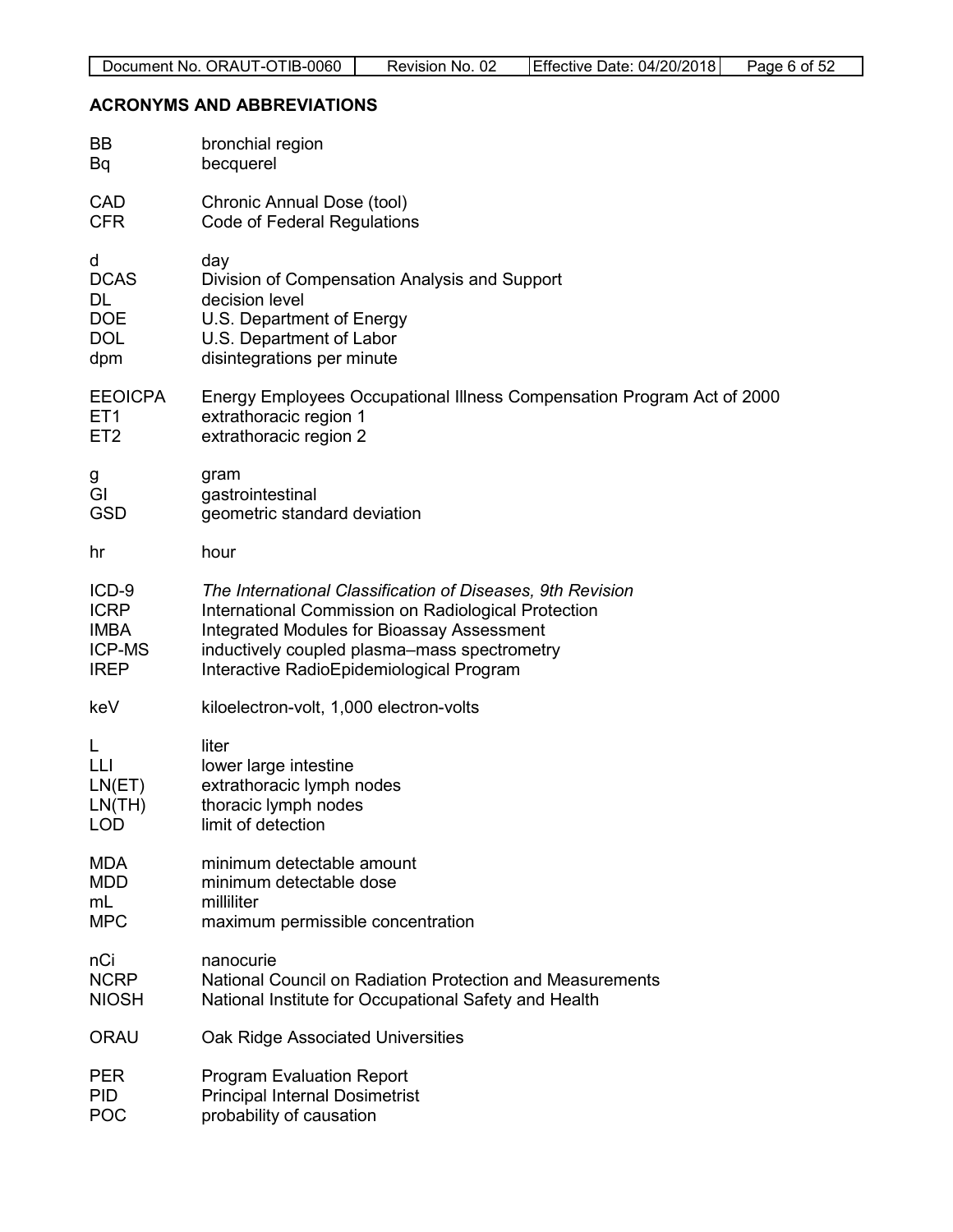| Document No. ORAUT-OTIB-0060<br>Effective Date: 04/20/2018<br>Page 7 of 52<br>Revision No. 02 |
|-----------------------------------------------------------------------------------------------|
|-----------------------------------------------------------------------------------------------|

**REF** radiation effectiveness factor

SI small intestine SRDB Ref ID Site Research Database Reference Identification (number)<br>SRS Savannah River Site Savannah River Site TIB technical information bulletin U.S.C. United States Code ULI upper large intestine wk week<br>WLM workir working level month μCi microcurie μg microgram μm micrometer erad microrad<br>
figures of the section of the section of the section of the section of the section of the section of the section of the section of the section of the section of the section of the section of the section of section or sections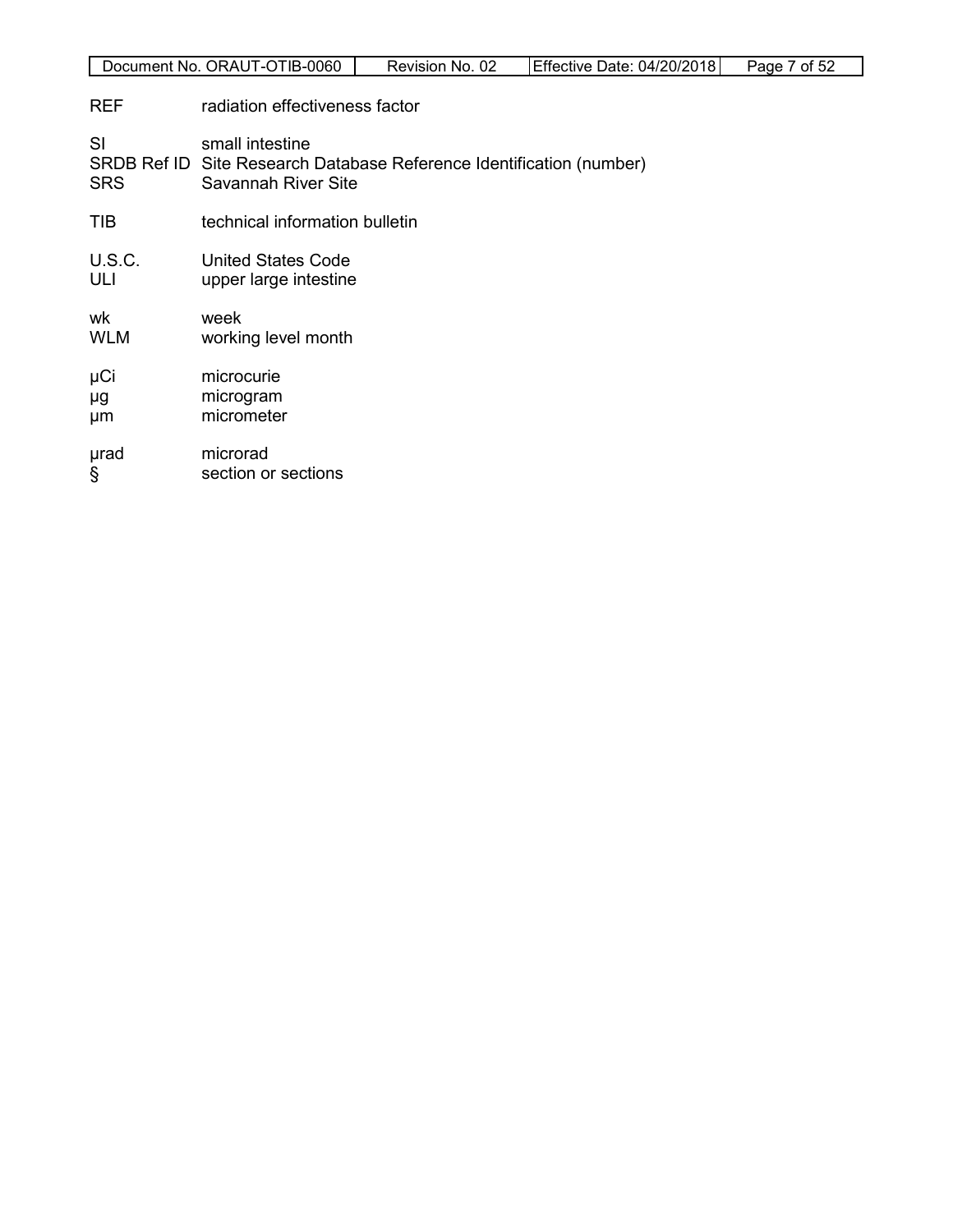| Document No. ORAUT-OTIB-0060 | Revision No. 02 | Effective Date: 04/20/2018 | Page 8 of 52 |
|------------------------------|-----------------|----------------------------|--------------|

#### <span id="page-7-0"></span>**1.0 INTRODUCTION**

Technical information bulletins (TIBs) are not official determinations made by the National Institute for Occupational Safety and Health (NIOSH) but are rather general working documents that provide historical background information and guidance to assist in the preparation of dose reconstructions at particular sites or categories of sites. They will be revised in the event additional relevant information is obtained about the affected site(s). TIBs may be used to assist NIOSH staff in the completion of individual dose reconstructions.

In this document, the word "facility" is used as a general term for an area, building, or group of buildings that served a specific purpose at a site. It does not necessarily connote an "atomic weapons employer facility" or a "Department of Energy (DOE) facility" as defined in the Energy Employees Occupational Illness Compensation Program Act of 2000 [42 U.S.C. § 7384l(5) and (12)].

## <span id="page-7-1"></span>**1.1 PURPOSE**

The purpose of this TIB is to provide information and guidance for reconstructing internal dose and to document the rationale for selection of certain default parameters.

## <span id="page-7-2"></span>**1.2 SCOPE**

There are many approaches that can be taken when reconstructing the internal dose component for a claim. These options depend on several factors including the employment site, type and number of cancers, and availability of monitoring data for the energy employee. There may be approaches in this document that are not applicable or appropriate to a specific claim.

The terminology and methods in this TIB are applicable for reconstructing doses on the Project and are not necessarily reflective of standard internal dosimetry practices in an operational program, where the program is being conducted to meet regulatory standards. Quantities of interest are different, and methods in this document are intended to be favorable to the claimant when a parameter is unknown rather than using the typical operational approach of a "most likely" value when there is uncertainty.

This document provides default values for use only when there is no better information to be found in the claim file or the site profile. Worker information also takes precedence over default values in the site profile. For example, most site profiles contain tables of minimum detectable amounts (MDAs) for urine sample results. If the claim file includes an explicit or implied MDA or reporting level in the bioassay result listing (e.g., "<" appears in front of a value), this specific value should be applied to the claim rather than the default value from the site profile. Note that this direction does not apply if that information is determined to be invalid, such as in the case of laboratory results that have been demonstrated to be inaccurate.

Section 2.0 defines terminology. Section 3.0 provides guidance for internal dose reconstruction. Section 4.0 provides a listing of additional documents containing internal dosimetry guidance and documentation, along with a description of the content. Attributions and annotations, indicated by bracketed callouts and used to identify the source, justification, or clarification of the associated information, are presented in Section 5.0. Attachment A lists radiation types by nuclide for entry into the Interactive RadioEpidemiological Program (IREP), Attachment B lists the International Commission on Radiological Protection (ICRP) Publication 68 (ICRP 1995a) material types for all elements of interest, and Attachment C addresses retention of material in the lungs.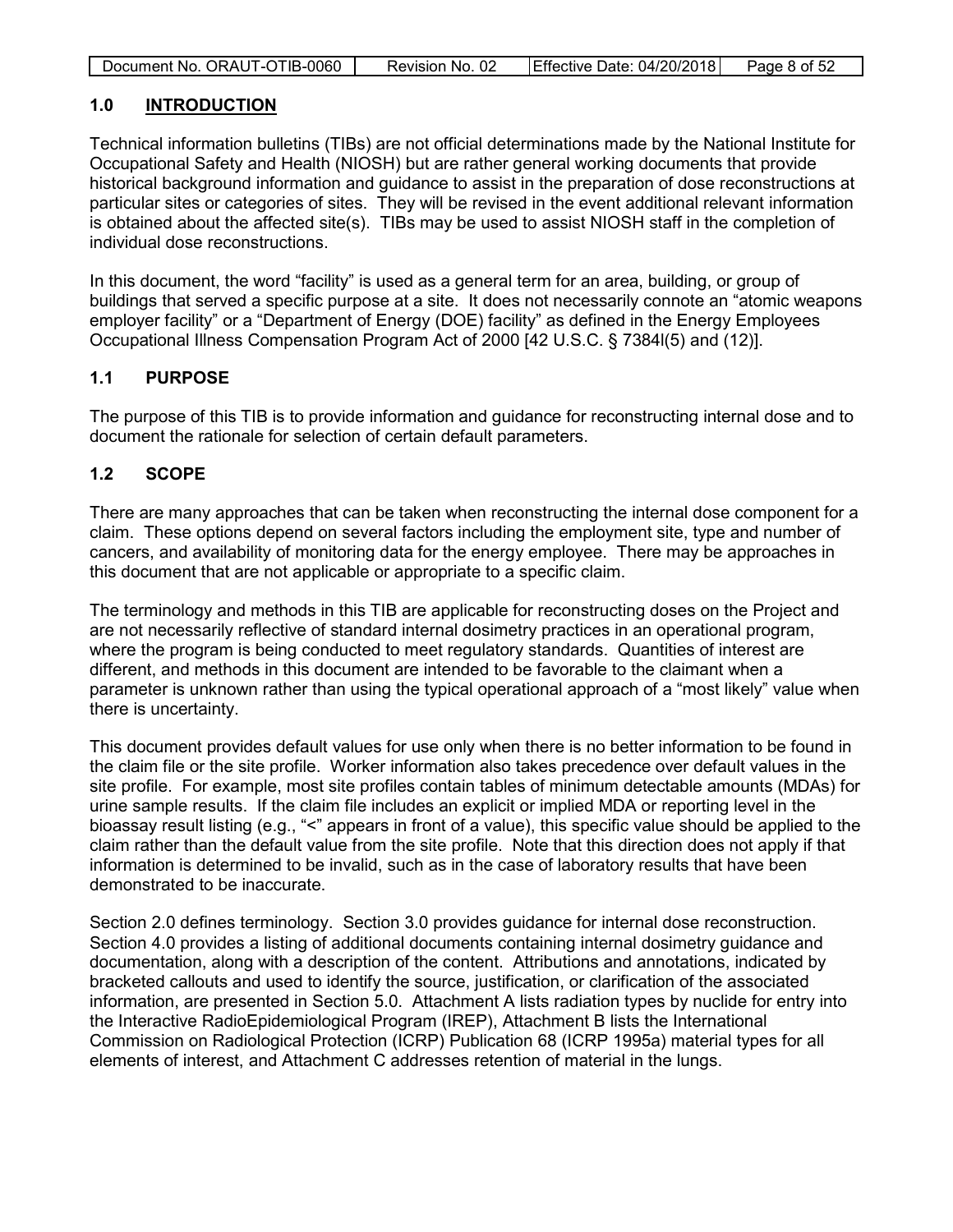| Document No. ORAUT-OTIB-0060 | Revision No. 02 | Effective Date: 04/20/2018 | Page 9 of 52 |
|------------------------------|-----------------|----------------------------|--------------|

## <span id="page-8-0"></span>**2.0 TERMINOLOGY**

#### <span id="page-8-1"></span>**2.1 SYSTEMIC VERSUS NONSYSTEMIC**

"Systemic" organs and tissues are those to which radioactive material is transferred through blood circulation.

"Nonsystemic" organs are those in which material is directly deposited in the organ, specifically the respiratory tract through inhalation and the gastrointestinal (GI) tract through ingestion. The lymph nodes are included in the nonsystemic organs. The following regions are defined by the ICRP:

- The respiratory tract includes extrathoracic regions 1 and 2 (ET1 and ET2), lungs, thoracic lymph nodes [LN(TH)], extrathoracic lymph nodes [LN(ET)], and bronchial region (BB) (ICRP 1994).
- Components of the GI tract include the stomach, small intestine (SI), lower large intestine (LLI), upper large intestine (ULI), and colon (note that the colon is simply a weighted average of the LLI and ULI) (ICRP 1979).

## <span id="page-8-2"></span>**2.2 METABOLIC VERSUS NONMETABOLIC ORGANS**

Several organs are included in the general models in ICRP Publication 78 (ICRP 1998). However, for a given element, only a specific subset of these organs is included in the metabolic or biokinetic modeling. Organs that are specifically modeled are referred to as "metabolic" for this Project. Others for which a dose is calculated but are not specified by the ICRP element-specific model are referred to as "nonmetabolic." The biokinetic models are based on the behavior of the particular element in the body, so the metabolic organs vary with the element of interest. For all elements, the metabolic organs include the GI tract (ICRP 1979) and, in the case of inhalation, the respiratory tract (ICRP 1994), because material is always deposited in these regions. In addition, if any part of the bone is specified in the ICRP model for an element, all bone parts, including red bone marrow and bone surface, are considered to be metabolic.

#### <span id="page-8-3"></span>**2.3 BIOASSAY**

#### <span id="page-8-4"></span>**2.3.1 In Vitro Bioassay**

In vitro bioassay refers to samples that are removed from the body for analysis. The most common sample type is urine, followed by feces. Other examples include blood, breath, and tissue samples; these are typically used as indicators of an intake but are generally not used in a dose assessment.

#### <span id="page-8-5"></span>**2.3.1.1 Urinalysis**

Urine sampling is the most common bioassay method across the complex, and was the first bioassay method implemented at most of the covered facilities. Samples can be collected in the workplace or at home. Translocation of material to the bladder and subsequent elimination via urine occurs over many hours, so urine collected within 24 hours of an acute intake must be used with extreme caution, and those collected within a few hours of intake are often not representative of the intake.

Samples can be in a variety of forms:

• Spot. These consist of a single voiding of the bladder.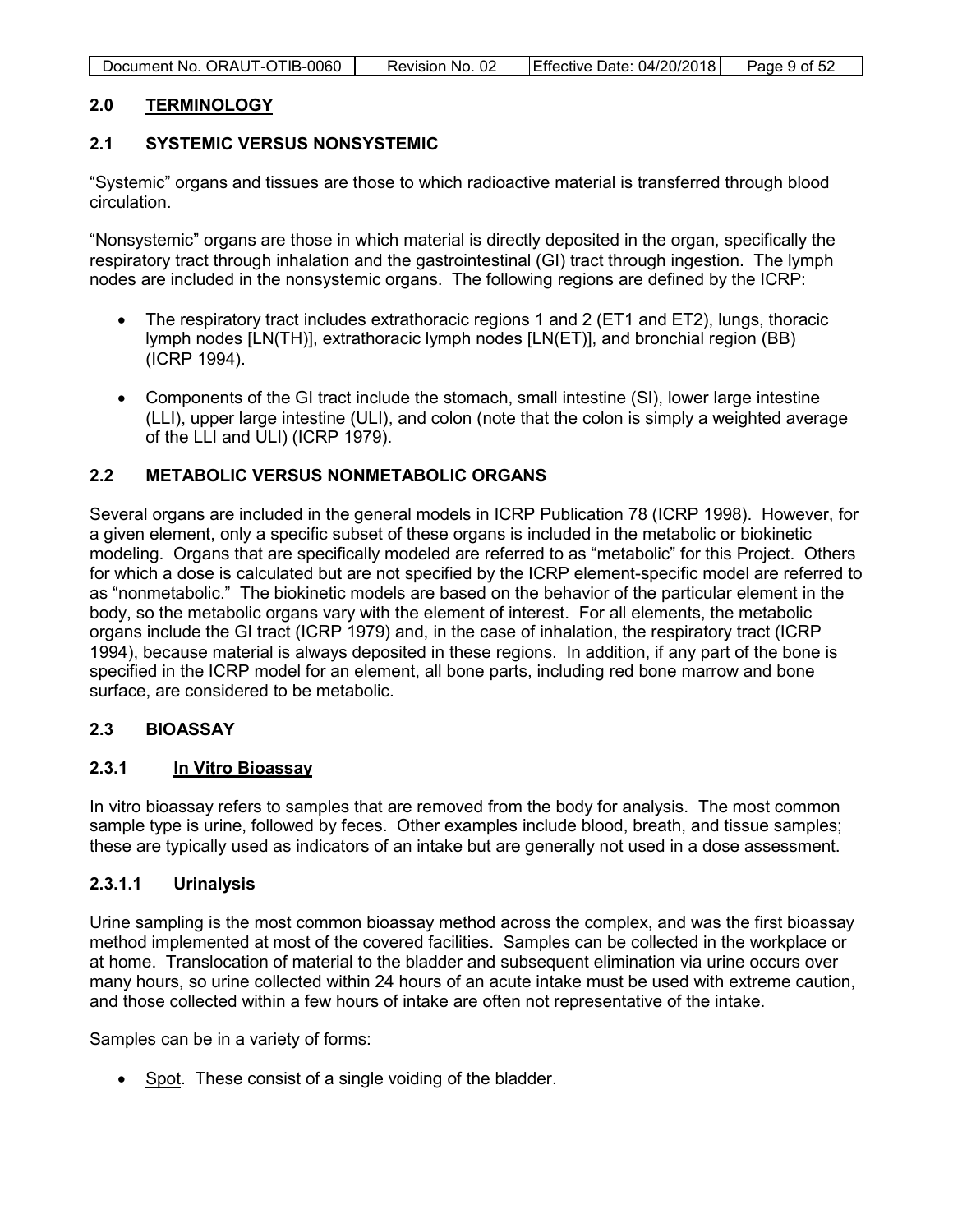| Document No. ORAUT-OTIB-0060 | Revision No. 02 | Effective Date: 04/20/2018 Page 10 of 52 |  |
|------------------------------|-----------------|------------------------------------------|--|

- 24-hour. This includes all voids collected over a 24-hour period. By convention, the sample date (and sometimes time) of the last void is used to indicate the sample date and is entered in IMBA as the measurement date.
- Simulated 24-hour. This varies among sites, but most often consists of samples collected over two consecutive nights. This includes the last void before going to bed, the first void of the morning, and all voids in between. This is intended to replace a true 24-hour sample, which is less convenient for the worker to collect.
- Minimum volume. A worker can be given a bottle and asked to fill it rather than being given a specified time. Common requested volumes are 500 mL and 1 L.

While urinalysis is not always the most sensitive bioassay technique, it can detect many nuclides for long periods after an intake and excretion is far more consistent than in feces, so this is often the preferred measurement type for an intake assessment.

## <span id="page-9-0"></span>**2.3.1.2 Fecal Samples**

Fecal analysis is a very sensitive procedure because more than half of the material deposited in the upper respiratory tract clears rapidly to the stomach and GI tract. Total fecal elimination for the first few days after an exposure can provide the earliest and most accurate assessment of an intake, assuming all excreta for several days is collected. For this reason, it is an important part of a special bioassay program that is implemented in response to an incident. However, interpretation of a result without a known time of intake, which is the case with a routine or confirmatory sample, can yield large uncertainties because fecal voiding patterns are highly variable, both among individuals and for a given individual.

## <span id="page-9-1"></span>**2.3.2 In Vivo Bioassay**

In vivo bioassay is the direct measurement of activity from radioactive material that is deposited in the body. Techniques include a whole-body count, chest count, or specific organ measurement, the most common being thyroid. In vivo counting is a late entry into bioassay methods, having been developed in the late 1950s, and was not common until the 1960s.

## <span id="page-9-2"></span>**2.3.2.1 Whole-Body Counts**

A whole-body count measures high-energy gamma rays being emitted from anywhere in the body, although some counters are collimated such that the view is the torso only. The set point for the lower end of the energy range depends on the nuclides of interest, the particular counter, and the sitespecific instrumentation settings, but is often around 100 keV.

## <span id="page-9-3"></span>**2.3.2.2 Chest Counts**

Chest counts are intended as a measure of material in the lungs but include any activity in the ribs. Low-energy gammas are of interest in these counts, and they are primarily used for the detection of long-term deposition of plutonium or uranium in the lungs. Note that type F material is retained in the lungs for a very short time, so a chest count is not an appropriate technique for monitoring or assessing intakes of type F material, either acute or chronic. Attachment C contains additional discussion and graphs on the retention of all three material types in the lungs.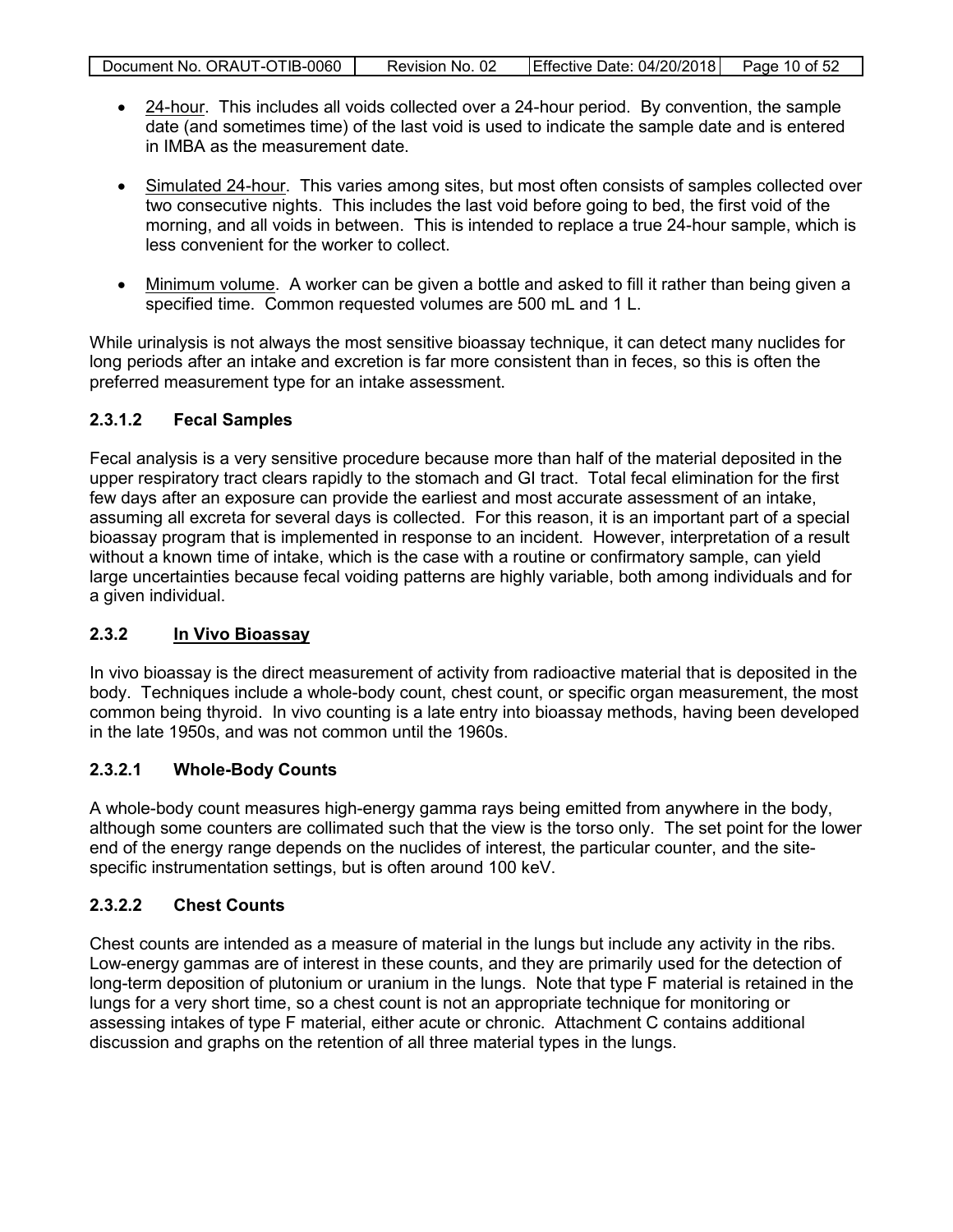| Document No. ORAUT-OTIB-0060 | Revision No. 02 | Effective Date: 04/20/2018 Page 11 of 52 |  |
|------------------------------|-----------------|------------------------------------------|--|
|                              |                 |                                          |  |

#### <span id="page-10-0"></span>**2.3.2.3 Organ Counts**

Thyroid counts are frequently used to assess intakes of iodine, which concentrates in the thyroid. IMBA has an option for performing an assessment from thyroid measurements.

Some sites performed skull counts in order to determine how much activity was deposited in the bones. This information was then used to correct chest counts for activity deposited in the ribs rather than in the lungs. This count type is not common and is not used in the dose assessment.

#### <span id="page-10-1"></span>**2.3.2.4 Wound Counts**

Some sites might have performed wound counts to help determine how much activity was deposited at a wound site and to aid in the decision for actions to be taken (e.g., cleansing of the area, excision, and chelation). These results are not used directly in an assessment but can be used to help determine if an intake has occurred.

## <span id="page-10-2"></span>**2.4 POSITIVE AND NEGATIVE RESULTS**

## <span id="page-10-3"></span>**2.4.1 Definitions**

#### <span id="page-10-4"></span>**2.4.1.1 Decision Level**

Decision level (DL) is defined in ANSI/HPS N13.30-2011, *An American National Standard – Performance Criteria for Radiobioassay*, as the number of counts measured or final instrument measurement of a quantity of analyte at or above which a decision is made that the analyte is definitely present (HPS 2011). The term "definitely present" used in the standard is somewhat ambiguous, but what is meant is that the analyte is deemed to be present with a given probability α of being wrong. The probability  $\alpha$  is often called the false-positive rate, and it describes the long-run frequency of deciding that analyte is present in a sample when in reality none is present. In an operational setting, the result of a specific analysis is compared to the DL in order to decide if analyte is present in that sample.

## <span id="page-10-5"></span>**2.4.1.2 Minimum Detectable Amount**

Minimum detectable amount (MDA) is defined in ANSI/HPS N13.30-2011 as being the smallest amount (activity or mass) of an analyte in a sample that will be detected with a probability β of nondetection (Type II error) while accepting a probability  $\alpha$  of erroneously deciding that a positive (nonzero) quantity of analyte is present in an appropriate blank sample (Type I error) (HPS 2011). In other words, the MDA is the amount of analyte in samples that would produce results below the DL a fraction β of the time over the long run. The MDA is used to characterize the detection capabilities of the process, and HPS (2011) states that it should not be compared to a specific analytical result to make the detection decision. However, it is appropriate for the determination of missed dose, the purpose of which is to account for the detection capabilities and limitations of the bioassay monitoring that was performed.

## <span id="page-10-6"></span>**2.4.1.3 Reporting Level**

For this Project, a reporting level is defined as the level below which a value is not recorded for a bioassay result in the worker's record, i.e., the result is censored at the reporting level. In some instances, a site might have applied a reporting level that is greater than the MDA. In such cases, only measurements with values that exceed the reporting level are recorded in the employee files. That is, results less than the reporting level are considered less-than values and are recorded as 0 or "<[the reporting level]." In these cases, the reporting level, not the MDA, is used to determine the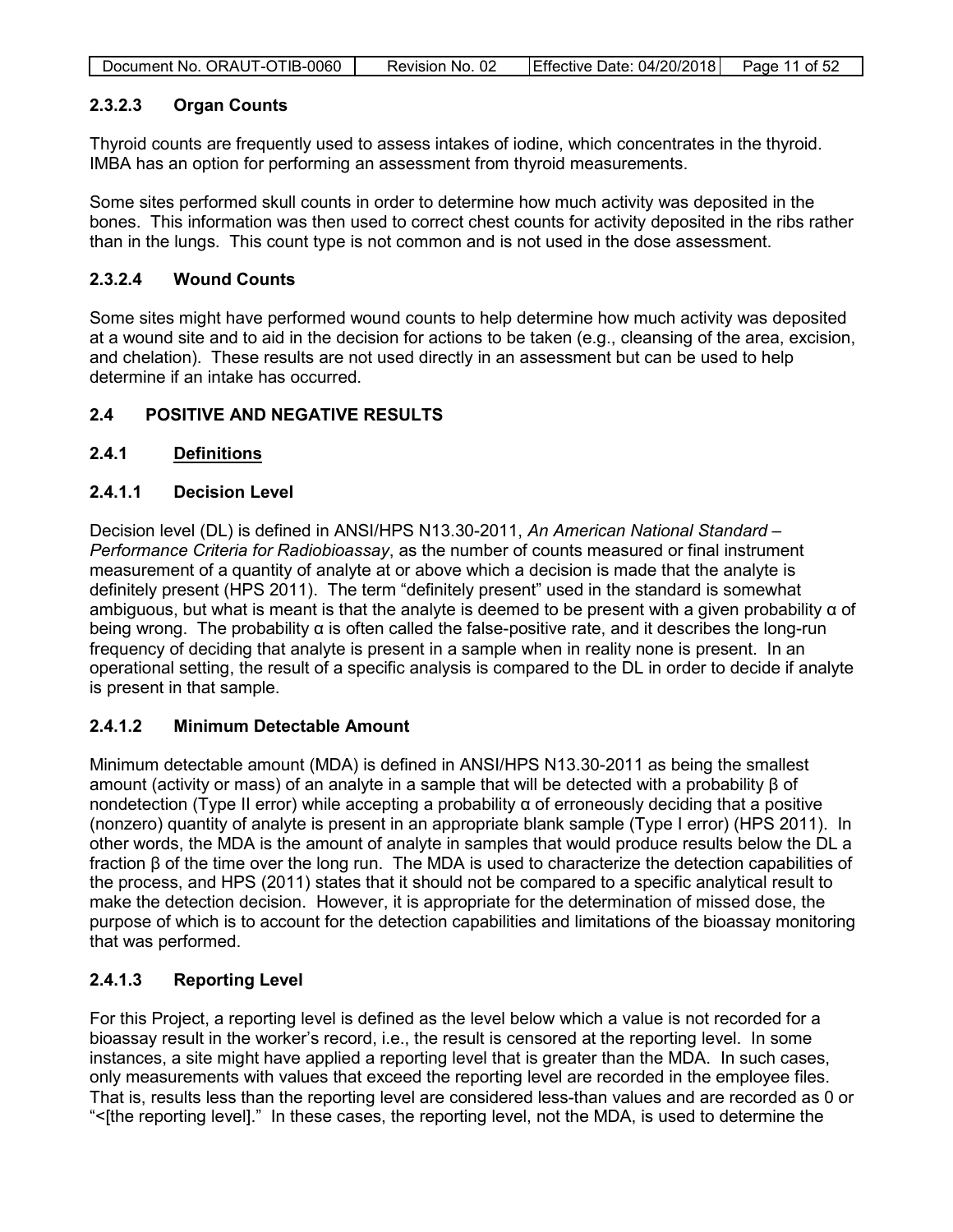| Document No. ORAUT-OTIB-0060 | Revision No. 02 | Effective Date: 04/20/2018 | Page 12 of 52 |
|------------------------------|-----------------|----------------------------|---------------|
|                              |                 |                            |               |

missed dose. This practice of censoring the data is most common when the nuclide is easily detected, such as <sup>3</sup>H, and a result at the MDA produces a very small dose.

## <span id="page-11-0"></span>**2.4.2 Determination of a Positive Result for Dose Reconstruction**

When discussing bioassay analyses for dose reconstruction, a "positive result" typically refers to one that is greater than the MDA or reporting level while a "negative result" is less than that value. In the early years of the weapons complex, most sites used the MDA to determine if activity had been detected. In more recent years, sites have used DL to make the decision about the presence of activity. Results between the DL and MDA are accounted for in the missed dose calculation so are not considered to be positive when performing a dose reconstruction.

It is also possible for a result to be a true negative value (i.e., less than zero). Both uses of these words can be found in Project documents so it is important to be aware of which meaning is being discussed.

Many sites recorded the value of the MDA in the employee records for results less than the MDA. In such cases, a result recorded with a value of the MDA is considered to be negative. If it is clear that this is not the case, a result equal to the MDA should be treated as positive. If it is unclear, a result equal to the MDA is considered negative.

A sample-specific MDA takes precedence over the generic MDA in the site profile.

#### <span id="page-11-1"></span>**2.4.3 Occupational Uranium Intakes**

Uranium is naturally occurring in the earth's crust and can be found in the urine and feces of individuals with no occupational exposure. This uranium background can vary greatly dependent on local geology, eating habits, and water source. While some sites have set levels below which they consider a result to be attributable to background, any result other than a baseline sample that is positive (as defined in Section 2.4.2) is assumed to be due to an occupational exposure for the purposes of dose reconstruction.

#### <span id="page-11-2"></span>**2.4.4 Nonoccupational Cesium Intakes**

Fallout affected everyone in North America, and body burdens of <sup>137</sup>Cs measurable in whole-body counters were common in the 1960s and 1970s. Table 2-1 provides mean body burdens of 137Cs for the United States from NCRP Report 94 (NCRP 1987) for the years when this fallout was most likely to produce interference with occupational whole-body count results. If whole-body count results show detection of only  $40K$  and  $137Cs$ , and the  $137Cs$  result is less than the value in Table 2-1, the  $137Cs$ results can be assumed to be due to fallout. Values exceeding these levels are assumed to be due to occupational intakes, and the full value is used in the assessment (i.e., the values in the table are not subtracted from the measured result). If other fission or activation product radionuclides are present in the whole-body count, assume any positive  $137Cs$  result is from occupational sources and assess based on the full value.

## <span id="page-11-3"></span>**2.5 TYPES OF DOSES AND ASSOCIATED DISTRIBUTIONS**

This section describes the different types of doses that can be assigned to an individual, which depend on several factors including the site of employment, available data, and potential for exposure. Appropriate distributions to be entered into IREP are discussed. Section 3.3 discusses the applicable conditions for assigning each type of dose and provides guidance on the calculations.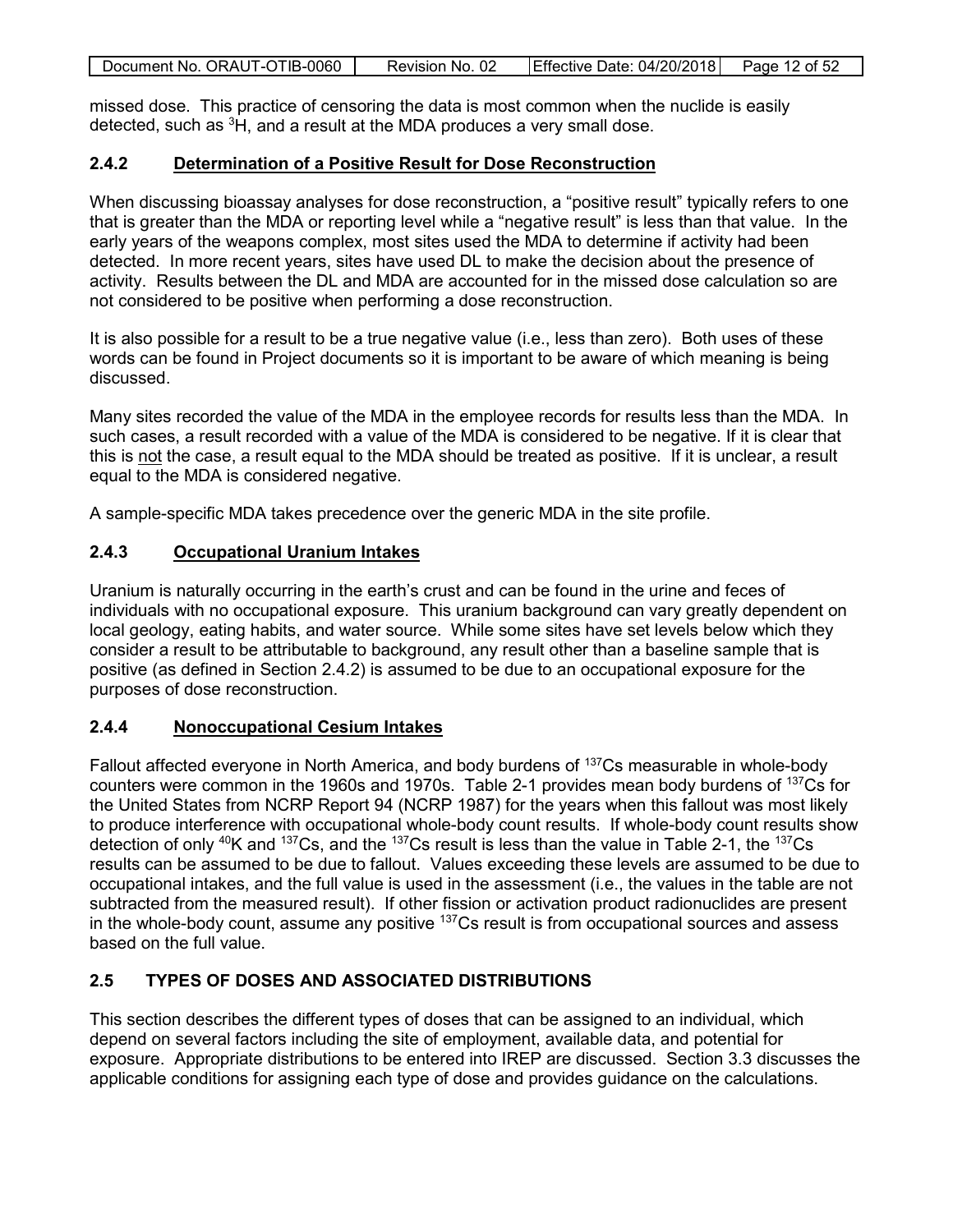| Document No. ORAUT-OTIB-0060 | Revision No. 02 | Effective Date: 04/20/2018 Page 13 of 52 |  |
|------------------------------|-----------------|------------------------------------------|--|

## <span id="page-12-0"></span>**2.5.1 Philosophy of Internal Dose Assignment**

The general assumption for internal dose reconstruction is that an individual was constantly exposed to at least some level of airborne radioactivity throughout employment. At a minimum, ambient

<span id="page-12-2"></span>

|      | .                  |                    |               |
|------|--------------------|--------------------|---------------|
|      |                    |                    | Annual        |
|      | <b>Body burden</b> | <b>Body burden</b> | absorbed dose |
| Year | (Bq)               | (nCi)              | (µrad)        |
| 1953 | 10                 | 0.27               | 40            |
| 1954 | 40                 | 1.08               | 130           |
| 1955 | 80                 | 2.16               | 260           |
| 1956 | 160                | 4.32               | 570           |
| 1957 | 190                | 5.13               | 660           |
| 1958 | 240                | 6.48               | 820           |
| 1959 | 300                | 8.1                | 1,000         |
| 1960 | 250                | 6.75               | 860           |
| 1961 | 170                | 4.59               | 590           |
| 1962 | 220                | 5.94               | 770           |
| 1963 | 400                | 10.8               | 1,400         |
| 1964 | 700                | 18.9               | 2,400         |
| 1965 | 590                | 15.9               | 2,000         |
| 1966 | 360                | 9.72               | 1,200         |
| 1967 | 210                | 5.67               | 730           |
| 1968 | 130                | 3.51               | 450           |
| 1969 | 100                | 2.7                | 360           |
| 1970 | 100                | 2.7                | 360           |
| 1971 | 100                | 2.7                | 360           |
| 1972 | 100                | 2.7                | 360           |
| 1973 | 100                | 2.7                | 340           |
| 1974 | 60                 | 1.62               | 210           |
| 1975 | 40                 | 1.08               | 140           |
| 1976 | 60                 | 1.62               | 200           |
| 1977 | 40                 | 1.08               | 140           |

Table 2-1. Mean body burden of  $137Cs$  in the United States.<sup>a</sup>

a. Source: NCRP Report 94 (NCRP 1987, Table B5).

background levels are assigned. This might not be an accurate representation of the exposure pattern, but it best approximates the intakes given the available information and provides for consistency across all individuals. Note that if a fitted dose has been calculated for all periods, there is no missed dose and it is not calculated.

## <span id="page-12-1"></span>**2.5.2 Missed Dose**

Missed dose is the potential dose that could have been received by a bioassay program participant but, because of limitations in the monitoring system or a policy decision to use a reporting level, was undetected (i.e., activity went undetected because it was less than the detection limit or unreported because it was less than the reporting level). Missed dose is assigned using actual worker in vivo or in vitro bioassay measurements that are less than the MDA and worker-specific employment information. In an operational setting, the application of dosimetric and biokinetic models to the MDA of a bioassay technique is referred to as the minimum detectable dose (MDD). The MDD is used for selecting bioassay programs to meet given monitoring requirements and is not assigned to workers. However, for the EEOICPA program, this dose is included in the dose reconstruction assessment and is assigned as the missed dose to the worker. The "true" dose is assumed to fall between 0 and that which would result in the prediction of bioassay results equal to the MDA. In many instances, data below the MDA were censored and only the MDA value was reported. Therefore, in order to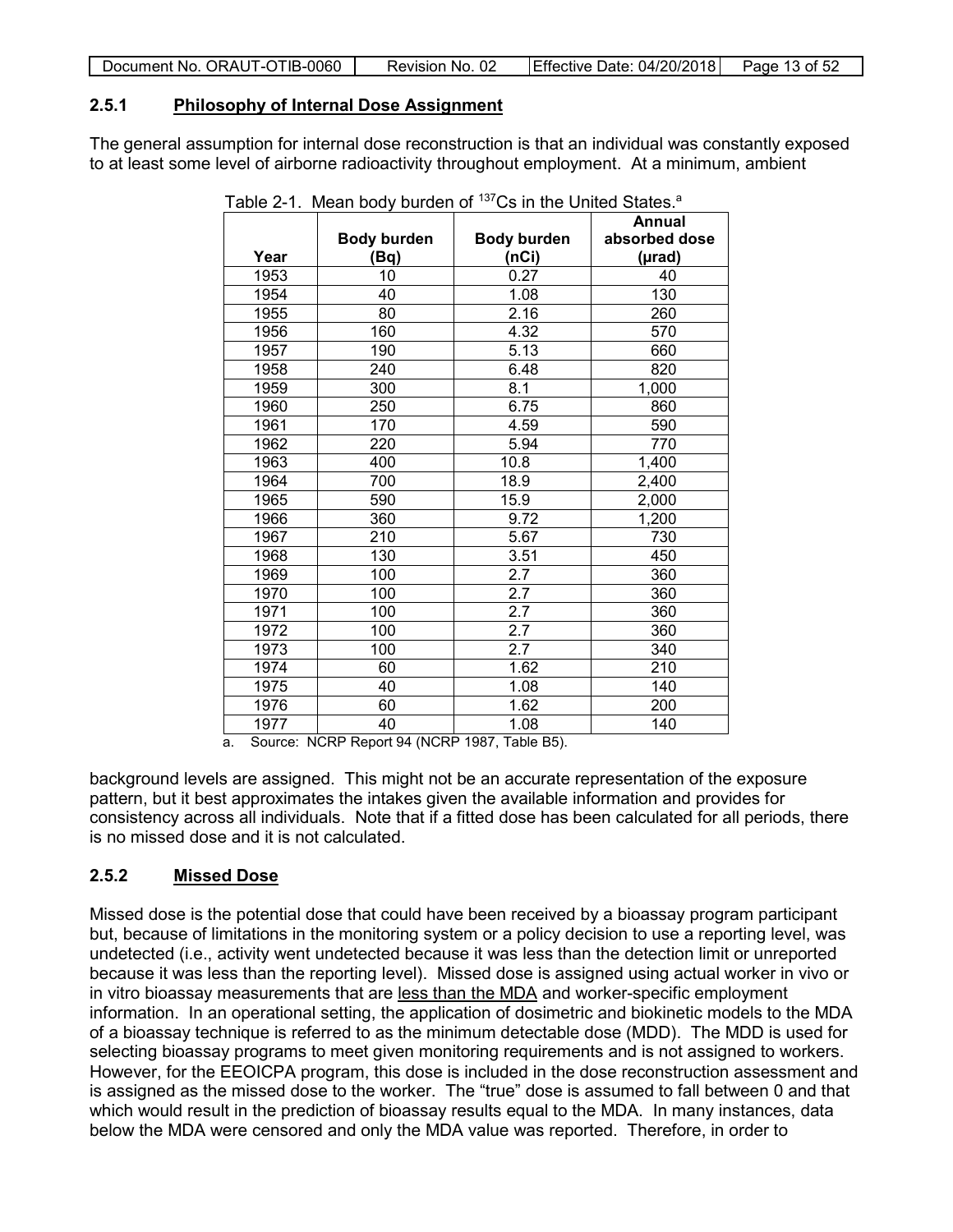| Document No. ORAUT-OTIB-0060 | Revision No. 02 | Effective Date: $04/20/2018$ Page 14 of 52 |  |
|------------------------------|-----------------|--------------------------------------------|--|
|                              |                 |                                            |  |

standardize the missed dose calculation, the EEOICPA program imputes this data by using one-half the censoring value (e.g., half of the MDA or half of the reporting level). A value of one-half the MDA is substituted for the result and used to calculate the missed dose. A triangular distribution is then assigned to the dose to account for uncertainty in the bioassay result. The triangular distribution is assigned in IREP with a minimum of 0, a maximum based on results at the MDA, and a mode based on results at one-half the MDA.

When there are multiple bioassay types available for a given nuclide, the missed dose is calculated using one bioassay type followed by a projection to the other type to ensure that the results are not in disagreement. This is done by taking the intake calculated from the first bioassay type and using the "Intakes to Bioassay" tab in IMBA to calculate the expected excretion or retention on the dates of the second bioassay type. The projection is compared to half of the MDA of the second bioassay type. That is, the intake calculated from the first bioassay type does not disagree with the second type if the projected values are less than or equal to half of the MDA.

## <span id="page-13-0"></span>**2.5.3 Fitted Dose**

Fitted dose is the term for doses that are calculated from positive bioassay results (although some <MDA results may also be used in the fitting of the intake), which typically confirms that an intake did occur. This is entered as a lognormal distribution in IREP. A geometric standard deviation (GSD) of 3 is assigned to account for the uncertainty in the bioassay measurements and the biokinetic models.

## <span id="page-13-1"></span>**2.5.4 Environmental Intakes**

Internal radiation doses to some employees were limited to doses from inhalation of airborne radionuclides in the ambient environment from site operations or contamination rather than from localized airborne radionuclides from uncontained radioactive materials in the workplace. For these employees, assignment of environmental dose only is appropriate. Environmental dose is also assigned to monitored individuals if there are nuclides in the environmental suite of radionuclides that have not been assigned through some other method in the dose reconstruction.

Environmental intakes are documented in the site profile. These are assigned as a lognormal distribution with a minimum GSD of 3 to account for the uncertainty noted in Section 2.5.3.

## <span id="page-13-2"></span>**2.5.5 Coworker Dose**

Coworker exposure distributions are developed from available dosimetric data from DOE or atomic weapons employer sites. ORAUT-PLAN-0014, *Coworker Data Exposure Profile Development,* (ORAUT 2004b), provides a generic discussion on the development of these datasets. ORAUT-OTIB-0019, *Analysis of Coworker Bioassay Data for Internal Dose Assignment* (ORAUT 2005b), contains more specific information on the derivation of internal dosimetry data parameters. Additional documents specify the statistical techniques to be used in the development of these models. Sitespecific TIBs and site profiles are available for some sites and provide assumptions for intakes based on coworker dosimetry analyses.

Typically, workers with a significant potential for intake are assigned doses at the 95th percentile with a constant distribution, while those with less potential are assigned the 50th percentile with a lognormal distribution. The GSD is determined in part by the fitting of the data, but a minimum of 3 is assigned even if the modeling yields a smaller value.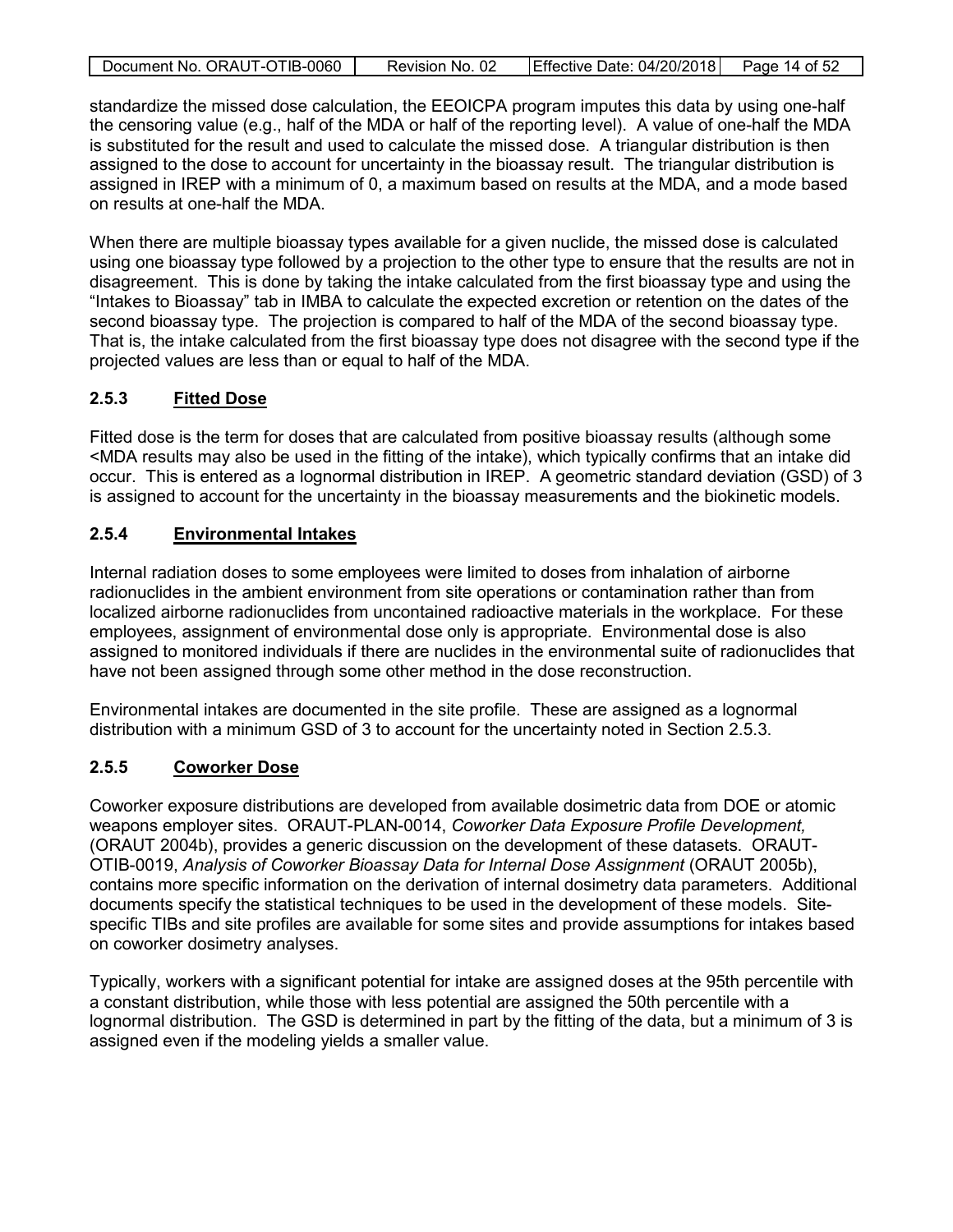Document No. ORAUT-OTIB-0060 Revision No. 02 Effective Date: 04/20/2018 Page 15 of 52

#### <span id="page-14-0"></span>**3.0 INTAKE AND DOSE ASSESSMENT GUIDANCE**

#### <span id="page-14-1"></span>**3.1 SELECTION OF APPROPRIATE ORGANS FOR DOSE ESTIMATE**

Dose must be calculated to the organ in which the cancer originated. ORAUT-OTIB-0005, *Internal Dosimetry Organ, External Dosimetry Organ, and IREP Model Selection by ICD-9 Code* (ORAUT 2012), correlates the codes in *The International Classification of Diseases, 9th Revision, Clinical Modification, Sixth Edition* (ICD-9; PMIC 2007) with the appropriate organs and tissues to be modeled in the Integrated Modules for Bioassay Assessment (IMBA) computer program. For claims where the organ of cancer origination is not included in IMBA, the use of "highest nonmetabolic organ" is specified. In such situations, the dose to be assigned to the organ is the largest dose among the reported organs in IMBA that are not part of the ICRP (1998) metabolic model for the particular radionuclide.

In practice, dose reconstructors typically do not need to make this determination. The Chronic Annual Dose (CAD) tool, also referred to as Web CAD, selects the highest nonmetabolic organ for the selected ICD-9 code when appropriate by calculating the doses to each nonmetabolic organ and assigning the largest. The following is primarily for informational purposes.

Organs that do not concentrate a radionuclide receive photon exposure because of their proximity to the concentrating organs. The newer ICRP biokinetic models consider exposure from beta and alpha radiation to these other organs by defining them as a "soft tissue" compartment and describing uptake and clearance rates for this compartment. Many of these nonmetabolic organ doses are calculated using these techniques. Because these organs are all considered soft tissue, and are therefore all similarly exposed, all of the doses are relatively equal. This implies that choosing the largest of these doses is favorable to claimants. However, it is possible for one of the organ doses to be much higher than the others due to proximity to a concentrating organ that is emitting photon radiation. In this instance, the location of the cancer must be evaluated to ensure the estimate is not unrealistically large. If it is, the next largest organ dose should be used. For example, the thymus is relatively close to the thyroid so would not be included when determining the highest nonmetabolic organ for an intake of  $131$ .

IMBA can be used to determine which organs are not included in the metabolic model. Dose reconstructors should:

- 1. Select the appropriate element (any isotope works) and load the ICRP defaults using the button on the toolbar.
- 2. Click **Biokinetics** (near the Close button).
- 3. Select **Load ICRP Defaults** in the window that pops up.

Several organ names will be highlighted in blue or purple at the top of the window. These are the modeled organs for the element (organs that are specifically named in the model as concentrating the radionuclide). Therefore, the remaining organs, with the exceptions noted in Section 2.2, are not part of the metabolic model and the largest dose among these organs (i.e., the highest nonmetabolic organ) is used for assigning doses to organs that are not included in the IMBA calculations.

## <span id="page-14-2"></span>**3.2 SELECTION OF PARAMETER VALUES**

Several parameters must be determined or assumed when assessing an internal dose. Specific knowledge of an individual claim or site takes precedence (see Section 1.2). However, when values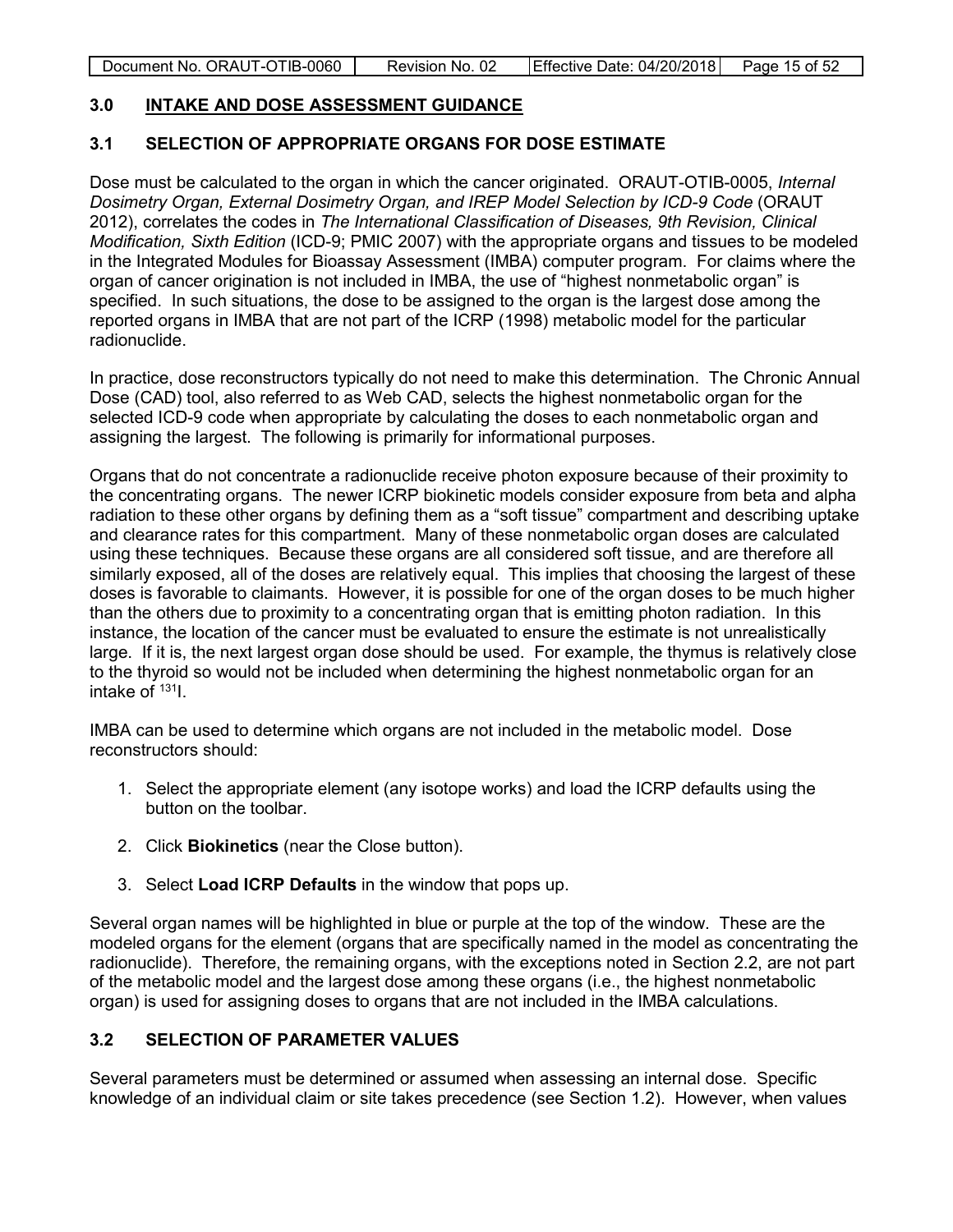| Document No. ORAUT-OTIB-0060 | Revision No. 02 | Effective Date: 04/20/2018 | Page 16 of 52 |
|------------------------------|-----------------|----------------------------|---------------|
|                              |                 |                            |               |

are unknown, default values should be applied. This section provides guidance on parameter selection.

## <span id="page-15-0"></span>**3.2.1 Intake Mode**

There are five intake routes included in IMBA:

- Inhalation is the most common route for workplace intakes.
- Ingestion can be associated with an inhalation intake. When an inhalation intake is assigned based on air monitoring rather than bioassay data, an additional ingestion component must be assigned. See OCAS-TIB-009, *Estimation of Ingestion Intakes,* for guidance (NIOSH 2004).
- Injection is the entry of material directly into the bloodstream; this is sometimes referred to as absorption. Part 1 of ICRP Publication 56 treats the inhalation of tritium oxide as injection (ICRP 1989).
- Wound is typically characterized by two or more compartments, with a fraction of the material absorbed almost immediately into the bloodstream and additional components with longer half-lives from material that remains at the wound site. ORAUT-OTIB-0022, *Guidance on Wound Modeling for Internal Dose Reconstruction* (ORAUT 2005a), discusses modeling these intakes. Additional information can be found in National Council on Radiation Protection and Measurements (NCRP) Report 156 (NCRP 2006). IMBA contains the default models described in the NCRP report. Contact the Principal Internal Dosimetrist (PID) for assistance with wound modeling.
- Vapor is a specific instance of an inhalation intake; it is defined as the gaseous form of substances that are normally in liquid or solid form. Iodine is typically modeled using this intake route. Elemental iodine is then selected as the material type using the ICRP Defs Load button in IMBA.

In the absence of information about how an intake might have occurred, inhalation is the default assumption when starting with bioassay data because this is the most likely route of entry in an occupational setting.

## <span id="page-15-1"></span>**3.2.2 Particle Size Distribution**

The particle size distribution dictates the assumed deposition pattern of inhaled material in the various regions of the respiratory tract. For occupational exposures, the ICRP Publication 66 default value is a 5-µm activity median aerodynamic diameter (ICRP 1994). This value should be used for evaluating inhalation intakes in the absence of known information as documented in the site profiles or the claim file.

## <span id="page-15-2"></span>**3.2.3 Material Type**

## <span id="page-15-3"></span>**3.2.3.1 Standard Types**

Material type describes the rate of absorption of deposited material in the respiratory tract into blood. ICRP Publication 66 describes three types: F (fast solubilization), M (moderate solubilization), and S (slow solubilization) (ICRP 1994). The assignment of an element to one or more of these categories is based on the chemical form of the material. The recommendations of ICRP Publication 68 (ICRP 1995a) are used for this Project because they address worker intakes rather than those of members of the public. These recommendations can be found in IMBA. Figure 3-1 shows an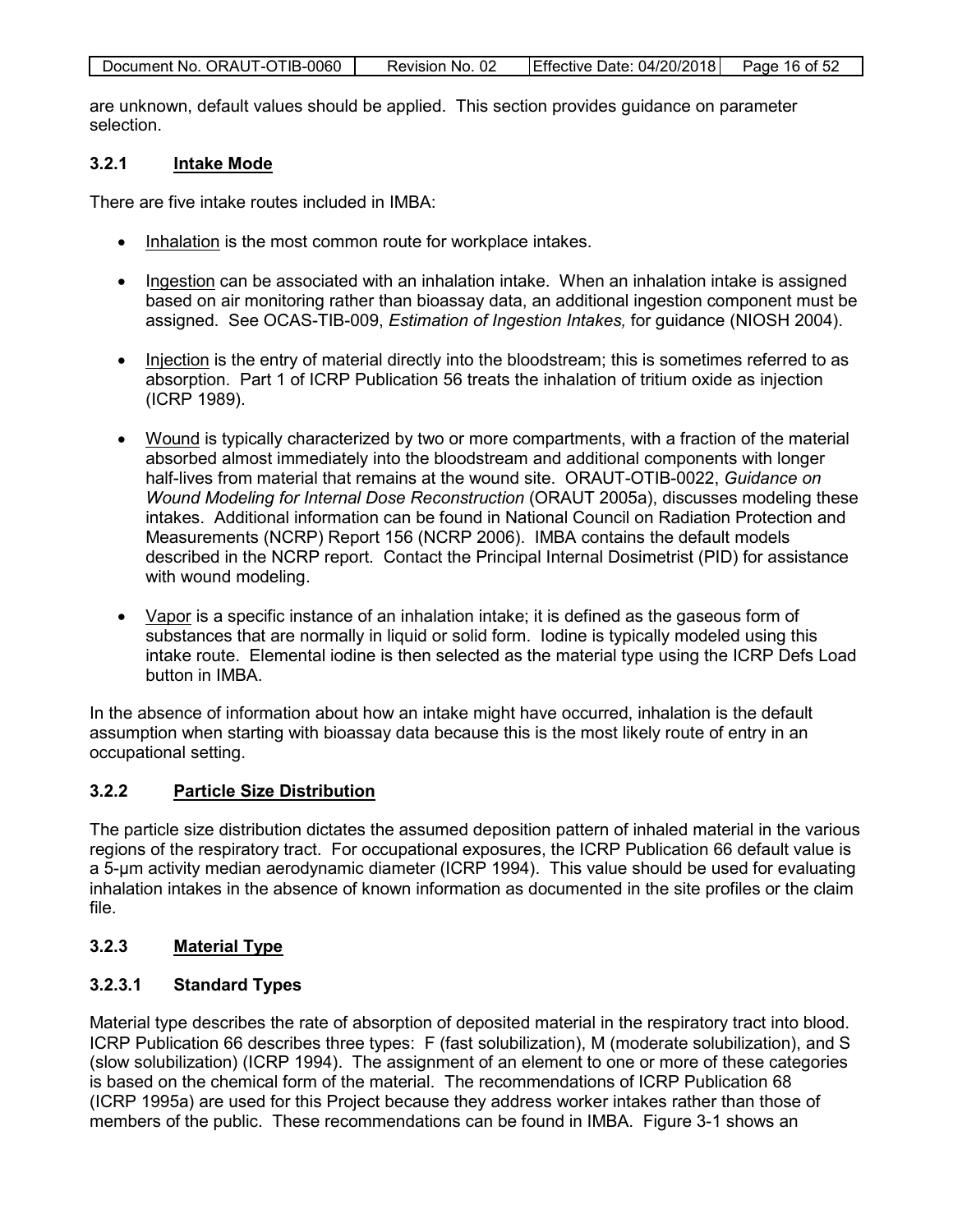| Document No. ORAUT-OTIB-0060 | Revision No. 02 | Effective Date: 04/20/2018 Page 17 of 52 |  |
|------------------------------|-----------------|------------------------------------------|--|

example from the IMBA ICRP Defaults selection menu. If material types at a particular site are known, they are documented in the site profile and should be applied under the specifications in that document. Attachment C contains additional information about material types.

For the majority of claims, it is likely that the material type is unknown or the individual worked in multiple areas, which makes exposure to multiple types possible. In such instances, an assessment of each type to which the element is assigned in ICRP Publication 68 (ICRP 1995a) should be made, and the type that results in the largest dose to the organ of interest should be selected. See Attachment B for a complete list of Publication 68 material types for all elements of interest. The exception to the use of Publication 68 types is in the case of <sup>241</sup>Am in a plutonium matrix. Americium is assigned only to type M by ICRP Publication 68 but evidence has shown that when bound in a type S plutonium matrix, americium also exhibits type S behavior. Therefore, ICRP Publication 71



<span id="page-16-2"></span>Figure 3-1. Using IMBA to determine Publication 68 default material types.

(ICRP 1995b) type S is selected in IMBA or Web CAD (or other assessment method that might be used) for <sup>241</sup>Am when in a type S plutonium matrix.

## <span id="page-16-0"></span>**3.2.3.2 Additional Plutonium Types**

When assessing <sup>239</sup>Pu, type super S could need to be considered in addition to types M and S. This type potentially applies to all methods of assigning intakes including coworker doses and efficiency methods. ORAUT-OTIB-0049, *Estimating Doses for Plutonium Strongly Retained in the Lung* (ORAUT 2010), discusses conditions under which this type applies and appropriate assessment methods. Associated <sup>241</sup>Am is also assessed as type super S. Plutonium-238 also has an alternate material type that is applied at specific sites under certain conditions. Details of this model and its applicability are documented in DCAS-RPT-005, *Alternative Dissolution Models for Insoluble Pu-238* (NIOSH 2016).

## <span id="page-16-1"></span>**3.2.3.3 Intakes of Mixtures**

When a mixture of nuclides is bound in a single matrix, the contaminants are assumed to be relatively tightly bound but not to behave outside of their own models. Therefore, the same material type should be applied to the contaminants as that selected for the host radionuclide. If ICRP Publication 68 does not assign the contaminant nuclide to the chosen host material type, the closest solubility should be selected. Examples of these mixtures include thorium and recycled uranium. Table 3-1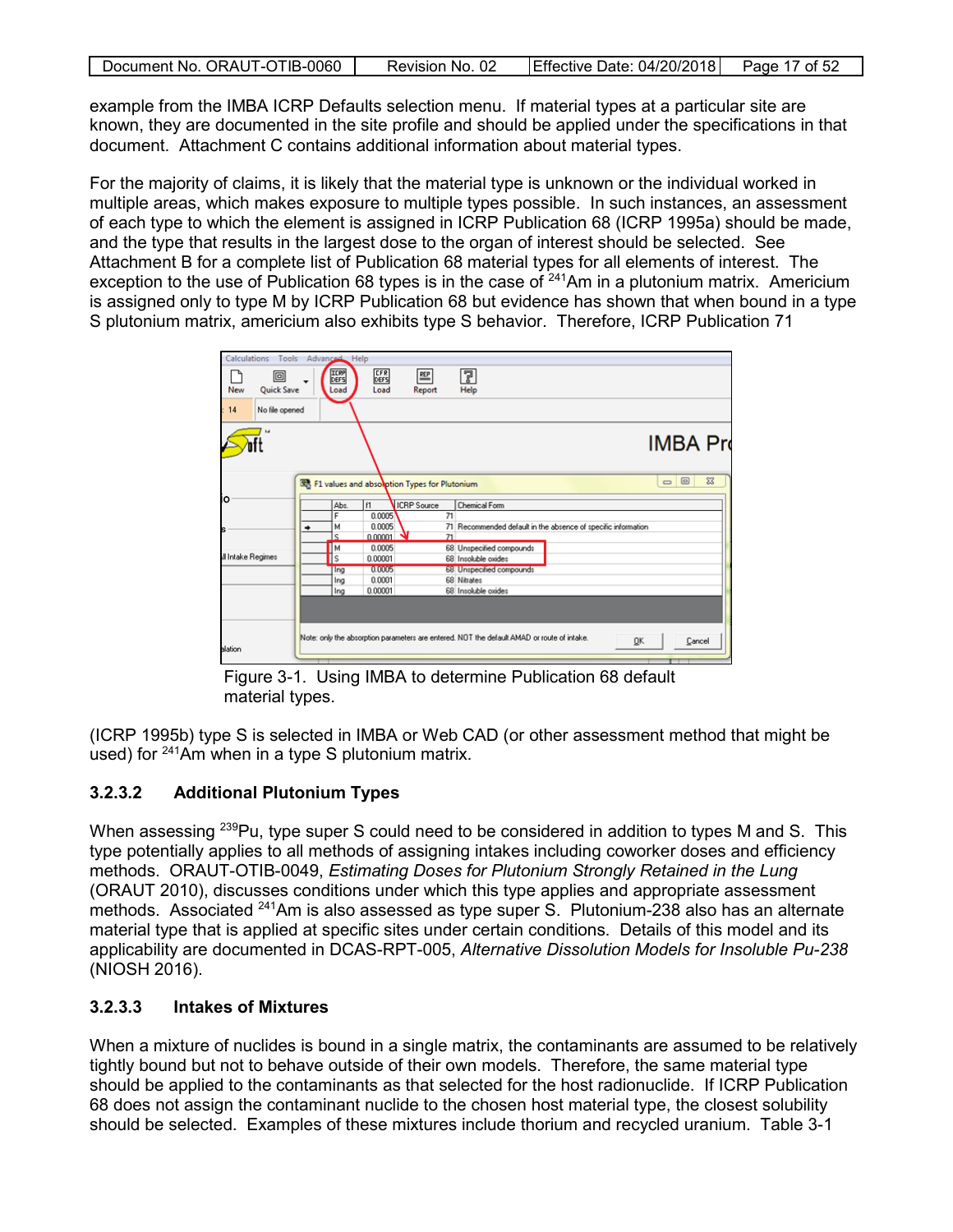|  | Document No. ORAUT-OTIB-0060 | Revision No. 02 | Effective Date: 04/20/2018 | Page 18 of 52 |
|--|------------------------------|-----------------|----------------------------|---------------|
|--|------------------------------|-----------------|----------------------------|---------------|

provides guidance on material types for several elements that may be included as a recycled uranium contaminant. Thorium mixtures are similarly assigned, matching the contaminant radionuclide types to the dominant thorium as closely as possible. See Section 3.7.4 for additional discussion on mixtures.

#### <span id="page-17-0"></span>**3.2.3.4 Ingestion Intakes**

When ingestion intakes are assigned along with an inhalation mixture, the selected f1 values are matched to the f1 values assigned to the absorption types. For example, Figure 3-1 includes the plutonium f1 values, while Figure 3-2 displays the uranium values. Table 3-2 contains a summary of selected f1 values for a recycled uranium mixture.

| recycled uranium contaminants. |                        |   |
|--------------------------------|------------------------|---|
| <b>Uranium</b>                 | <b>Contaminant and</b> |   |
| type                           | absorption type        |   |
| F                              | Pu                     | M |
|                                | <b>Np</b>              | М |
|                                | Tc                     | F |
|                                | Th                     | M |
|                                | Am                     | М |
| Μ                              | Pu                     | Μ |
|                                | <b>Np</b>              | M |
|                                | Tc                     | М |
|                                | Th                     | М |
|                                | Am                     | M |
| S                              | Pu                     | S |
|                                | <b>Np</b>              | M |
|                                | Tc                     | M |
|                                | Th                     | S |
|                                | Am                     | М |

<span id="page-17-1"></span>

| Table 3-1. Selected absorption types for |
|------------------------------------------|
| requeled uranium contaminante            |

|  |      |       | F1 values and absorption Types for Uranium | X<br>e                                                                         |
|--|------|-------|--------------------------------------------|--------------------------------------------------------------------------------|
|  | Abs. |       | <b>ICRP</b> Source                         | Chemical Form                                                                  |
|  |      | 0.02  | 71                                         |                                                                                |
|  | м    | 0.02  |                                            | 71 Recommended default in the absence of specific information                  |
|  | S    | 0.002 | 71                                         |                                                                                |
|  |      | 0.02  |                                            | 68 Most hexavalent compounds (UF6, UO2F2 and UO2(NO3)2)                        |
|  | M    | 0.02  |                                            | 68 Less soluble compounds (UO3, UF4, UCI4 and most other hexavalent compounds) |
|  |      | 0.002 |                                            | 68 Highly insoluble compounds (UO2 and U308)                                   |
|  | Ing  | 0.02  |                                            | 68 Unspecified compounds                                                       |
|  | Ing  | 0.002 |                                            | 68 Most tetravalent compounds (e.g. U02, U308, UF4)                            |

<span id="page-17-2"></span>Figure 3-2. IMBA window showing uranium default material types and f1 values.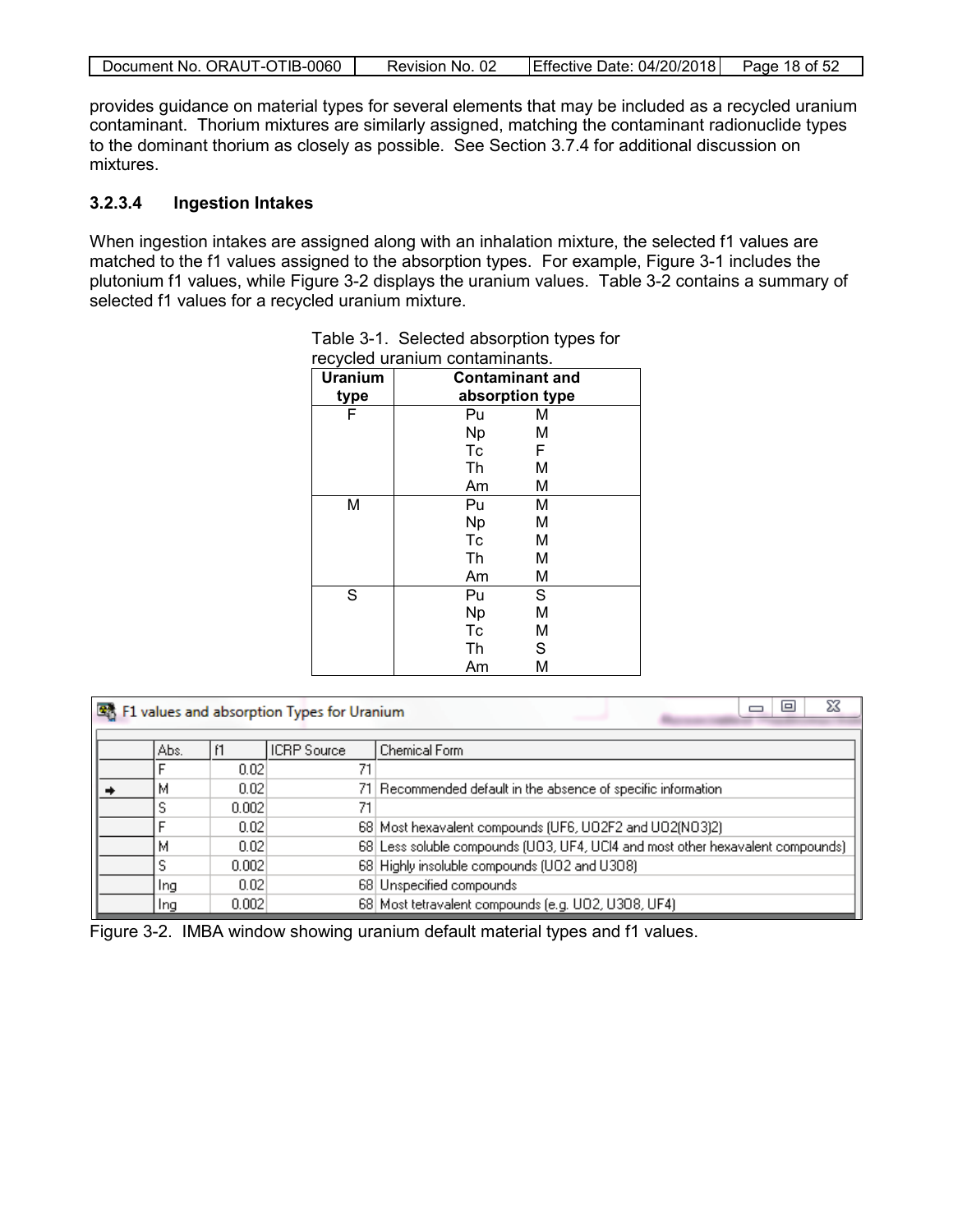| <b>Uranium</b><br>type | Corresponding<br>f1 value |           | <b>Contaminant and</b><br>f1 value |
|------------------------|---------------------------|-----------|------------------------------------|
| F, M                   | 0.02                      | Pu        | 0.0005                             |
|                        |                           | <b>Np</b> | 0.0005                             |
|                        |                           | Tc        | 0.8                                |
|                        |                           | Th        | 0.0005                             |
|                        |                           | Am        | 0.0005                             |
| S                      | 0.002                     | Pu        | 0.00001                            |
|                        |                           | <b>Np</b> | 0.0005                             |
|                        |                           | Tc        | 0.8                                |
|                        |                           | Th        | 0.0002                             |
|                        |                           | Am        | 0.0005                             |

<span id="page-18-2"></span>Table 3-2. Selected f1 values for recycled uranium contaminants.

## <span id="page-18-0"></span>**3.2.4 Radiation Type**

IREP requires a Radiation Type to be associated with each entered equivalent dose. The radiation effectiveness factor (REF) is analogous to relative biological effectiveness in radiobiology. In IREP, the equivalent dose to an organ is converted to absorbed dose and modified with the appropriate REF as part of the probability of causation (POC) calculation. The selected REF depends on the type of radiation, of which there are six:

- Alpha,
- <15-keV electrons.
- >15-keV electrons.
- < 30-keV photons,
- 30- to 250-keV photons, and
- >250-keV photons.

Note that >250-keV photons and >15-keV electrons are the reference radiations and have a point value REF of unity (i.e., the categories are interchangeable). The REFs for the other radiation types are expressed as distributions (Kocher, Apostoaei, and Hoffman 2002).

Many radionuclides emit multiple types and energies of radiation that encompass more than one REF category. Each radionuclide was assigned to a single REF category associated with the majority of energy emitted by the radionuclide. Radiation weighting factors were also considered in categorizing the radionuclides. Attachment A contains the values to be used for all nuclides available in IMBA and the Project-developed tools.

Radionuclides that do not emit alpha radiation but have progeny that do are assigned to the alpha category because it is favorable to claimants. The single exception is 147Pm, which is assigned to the "electrons  $E > 15$ -keV" radiation category because of the extremely long half-life of the  $147$ Sm progeny.

## <span id="page-18-1"></span>**3.2.5 Normalization of Bioassay Data**

The regulations for this Project require the use of ICRP models for calculating internal doses and specifies the use of certain publications (42 CFR Part 82). The biokinetic models and subsequent dose coefficients in those publications are based on male physiology and anatomy. Therefore, when urinalysis results are reported in units other than per day, the results are normalized to 24 hours using a conversion factor of 1.4 L/d for all individuals, male or female. For fecal samples, the default mass is 135 g/d.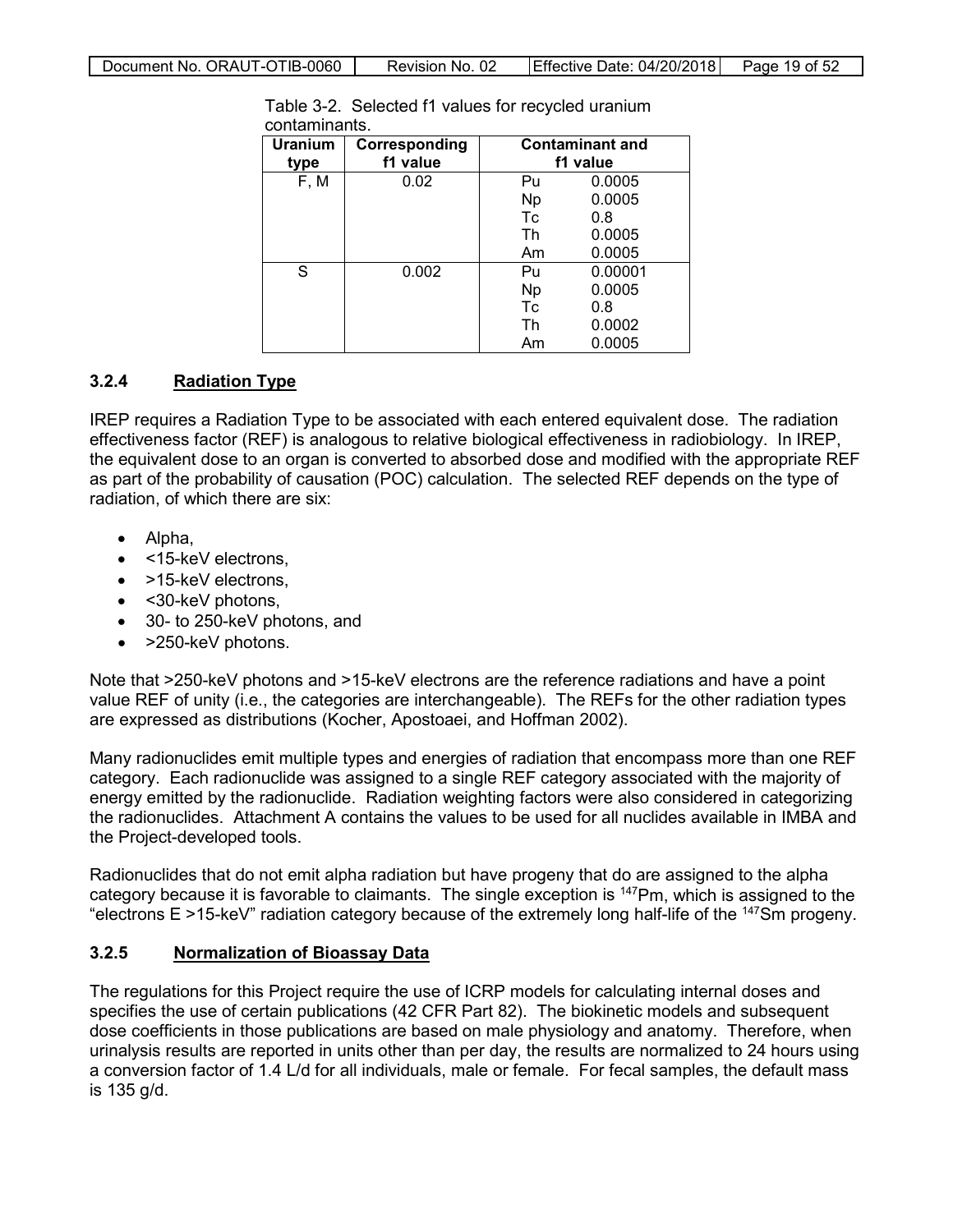|  | Document No. ORAUT-OTIB-0060 | Revision No. 02 | <b>Effective Date: 04/20/2018</b> | Page 20 of 52 |
|--|------------------------------|-----------------|-----------------------------------|---------------|
|--|------------------------------|-----------------|-----------------------------------|---------------|

Note that these values are to be used only for instances where a 24-hour sample has not been collected. If a 24-hour sample is indicated but the volume is not 1.4 L (or 135 g for fecal samples), do not adjust the result. Results must be normalized before IMBA entry. This applies to all data types (see Section 3.2.6.1).

If a sample volume is reported for a known 24-hour collection period and the results are reported per liter, it is appropriate to use the reported sample volume for the adjustment. If a sample volume is reported but there is no indication of the sample collection period and the site profile contains no additional information, normalize the result when the sample volume is less than those listed above. If the sample volume is greater than above, assume a 24-hour collection period and do not normalize the values. This is favorable to the claimant because normalization would reduce the reported value.

When determining if a result is positive (i.e., greater than the MDA), like units must be applied. For example, if the result is in units of dpm/L it must be compared to an MDA in units of dpm/L.

#### <span id="page-19-0"></span>**3.2.6 IMBA-Specific Parameters and Information**

Additional information about IMBA and how it functions can be found in the IMBA documentation (under the Help menu in the program, in Documentation/Main documentation), in the IMBA procedure (ORAUT 2003b), and on the Project network on the obj3  $dr$  (Q:) drive in the DR Information\Internal Dosimetry\IMBA folder.

#### <span id="page-19-1"></span>**3.2.6.1 Data Type**

IMBA defines the following data types:

- Real. This type indicates a valid result to be used in the intake calculation. IMBA uses this type of result as is. There must be at least one Real result entered for IMBA to perform an intake calculation.
- $\bullet$   $\leq$   $\leq$   $\leq$   $\leq$   $\leq$   $\leq$   $\leq$   $\leq$   $\leq$   $\leq$   $\leq$   $\leq$   $\leq$   $\leq$   $\leq$   $\leq$   $\leq$   $\leq$   $\leq$   $\leq$   $\leq$   $\leq$   $\leq$   $\leq$   $\leq$   $\leq$   $\leq$   $\leq$   $\leq$   $\leq$   $\leq$   $\leq$   $\leq$   $\leq$   $\leq$   $\leq$  results less than or equal to the MDA (or reporting level, as appropriate; see Section 2.4.1.3), as described in Section 3.4 on fitting positive bioassay data. The sample MDA is entered for the Measurement Rate or Measurement Value for results marked as this Data Type. IMBA uses a maximum likelihood method for estimating intakes; <LOD results are treated as a distribution between zero and the LOD in the intake calculation. These results are displayed in brown on the graph.
- Excluded. IMBA ignores all results with this Data Type when calculating the intake. Excluded results are displayed in red on the graph.

#### <span id="page-19-2"></span>**3.2.6.2 Measurement Error**

The inverse square of the Measurement Error is the weighting factor applied to the Measurement Rate for the intake fit. The larger the Measurement Error, the smaller the relative weight given to the result in the intake calculation. In other words, IMBA attempts to fit the results with the smallest errors first, while those with larger errors have less emphasis placed on them. The fit to the data tends to move toward the results with the smallest errors on an absolute scale.

IMBA allows the user to generate the measurement error by selecting the type of error relative to the measured result (uniform absolute, uniform relative, and square root) and a factor *k* by which it is multiplied. ORAUT-PROC-0002, *Use of Integrated Modules for Bioassay Analysis (IMBA)* (ORAUT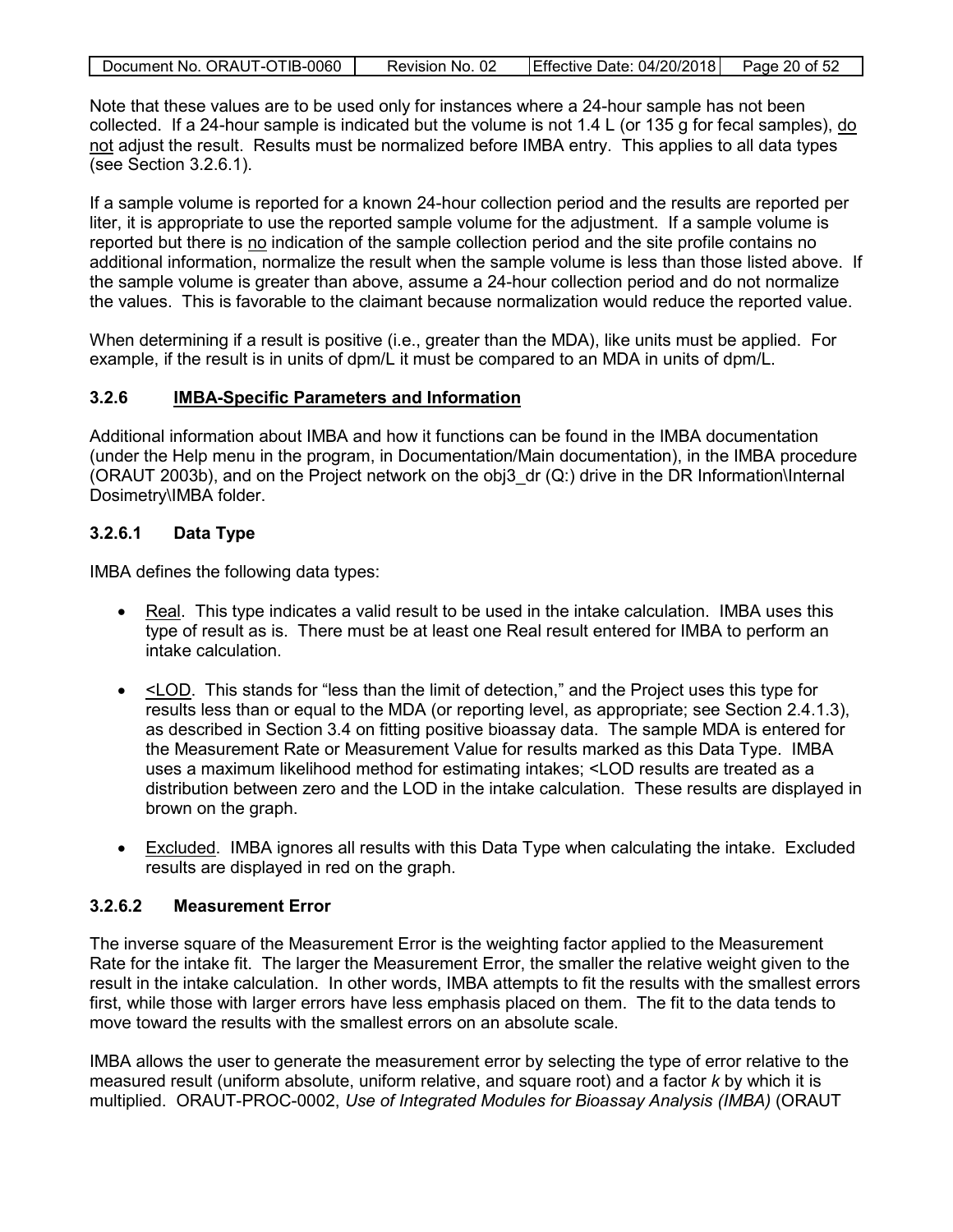| Document No. ORAUT-OTIB-0060 | Revision No. 02 | Effective Date: 04/20/2018 Page 21 of 52 |  |
|------------------------------|-----------------|------------------------------------------|--|
|                              |                 |                                          |  |

2003b), contains more details on the use of this function. Values entered as <LOD should have an error equal to the LOD (this is equivalent to  $k = 1$  if using the Uniform Relative option).

For positive results, use the 1-sigma error associated with the result when available. If there are no reported errors with the results, Measurement Error should be calculated using the Uniform Relative option with  $k = 0.3$  for all positive (>MDA) results as a starting point. Note that in the case where all results are positive (i.e., all are labeled as Real), the value of *k* is arbitrary; the same intake is calculated from any factor, given the same *k* for all results.

Note also that, when only a single result is used for an intake determination, the value for the Measurement Error is not included in the calculation (there is nothing to be weighted) so the intake is the same regardless of the value.

A Uniform Relative error with equal values of *k* for all results might not be a reasonable estimate if there are well-defined peaks or if results vary by more than an order of magnitude. For example, given two results with values of 100 and 10, the fit would go closer to the 10 if a Uniform Relative error with  $k = 0.3$  was applied because these would be treated as 100  $\pm$ 30 and 10  $\pm$ 3. Larger values have more precise statistics and might need to be assigned relatively smaller errors to obtain the desired fit (e.g., overestimate, underestimate, best estimate). For a best estimate, alternative values for the error can be tried if it is not consistent with the results (e.g., the majority of results appear to be underpredicted or the larger results are greatly underpredicted). Application of a 10% error to the largest results while retaining a 30% error on the smaller positive results might improve the fit. Other values can be tried if this does not provide the desired fit. Use of the Uniform Absolute option, with the same value entered for all results, yields an unweighted fit (i.e., all results are weighted equally). Contact the PID for assistance if a reasonable fit cannot be obtained.

Note that changing the weighting factor (i.e., the Measurement Error) on the results simply moves the data fit up and down, it does not change the shape of the curve.

## <span id="page-20-0"></span>**3.2.6.3 Error Distribution**

"Normal" is typically selected for the distribution. Bioassay analyses tend to have one primary source of error that drives the uncertainty of the analysis. This uncertainty tends to be random about a mean value. As such, a normal distribution would be the most appropriate type of error distribution and is the assumed distribution type for this program.

#### <span id="page-20-1"></span>**3.2.6.4 IMBA Limitations**

IMBA is known to calculate inaccurate organ doses for some radionuclide and organ combinations (Table 3-3). There are two categories of problems: shared versus independent kinetics and very short-lived radionuclides. In the case of the former, the current ICRP system models the progeny of a radionuclide using the kinetics of the progeny but, because of limitations in the software, IMBA employs the older model technique of shared kinetics, where the progeny are assumed to follow the behavior of the parent. In the case of very short-lived nuclides, the reason for the problem is unknown but IMBA incorrectly calculates the annual doses from chronic intakes.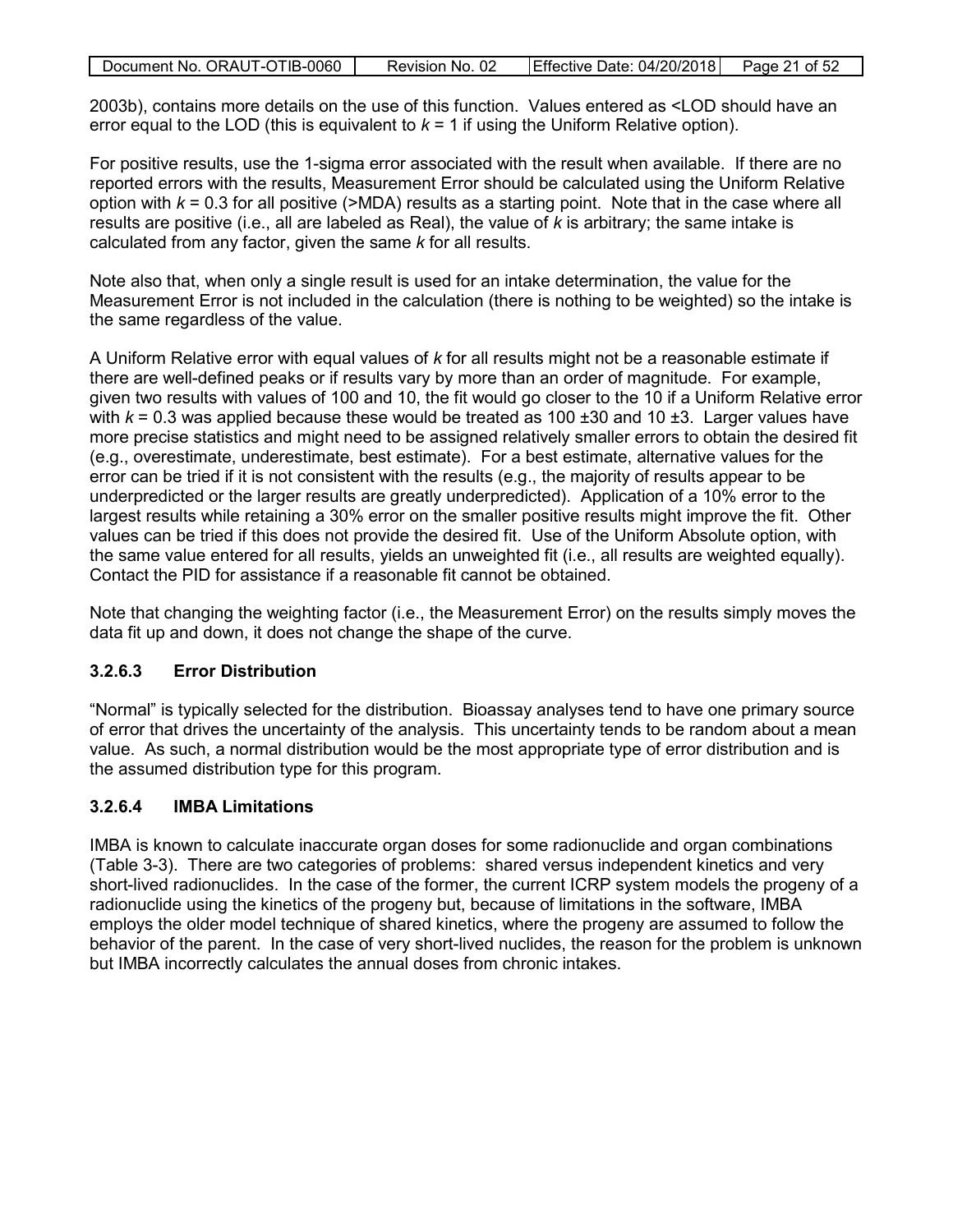<span id="page-21-2"></span>

| moon cot organ access. |           |                                                                                                                                                                                                                                |          |
|------------------------|-----------|--------------------------------------------------------------------------------------------------------------------------------------------------------------------------------------------------------------------------------|----------|
| Ac-22 $8a$             | Ra-226    | Te-133                                                                                                                                                                                                                         | Th-234   |
| Pb-210                 | Ra-228    | Te-134                                                                                                                                                                                                                         | $U-232$  |
| Pr-147 <sup>a</sup>    | Te-131    | Th-228                                                                                                                                                                                                                         | $U-233b$ |
| Ra-223                 | $Te-131m$ | Th-229                                                                                                                                                                                                                         | $U-239a$ |
| Ra-224                 | Te-132    | Th-232                                                                                                                                                                                                                         |          |
|                        |           | and the contract of the contract of the contract of the contract of the contract of the contract of the contract of the contract of the contract of the contract of the contract of the contract of the contract of the contra |          |

Table 3-3. Nuclides for which IMBA calculates incorrect organ doses.

a. Doses due to chronic intakes only; acute intakes are not affected.

b. Type S only.

For these nuclides, annual dose coefficients have been calculated with the DCAL program (Eckerman et al. 2006). These coefficients have been incorporated into Web CAD and verification of the values is documented in ORAUT-OTIB-0028, *Validation of DCAL Annual Dose Coefficients* (ORAUT 2008). The IMBA intake calculations are correct, so bioassay results can be input to IMBA for determining the intake.

For the radionuclides in Table 3-3, Web CAD must be used to calculate the dose. IMBA cannot be used as an over- or underestimate for these nuclides because there is no consistency in the direction in which IMBA is incorrect (i.e., it is not always high or low for a given radionuclide).

Contact the PID when a best estimate is needed for time frames that cannot be calculated with Web CAD. When sending a claim to the PID for a best estimate, be sure to include:

- Nuclide,
- Intake date(s),
- Material type,
- Intake (acute) or intake rate (chronic) as applicable and including units,
- Organ of interest,
- Date of diagnosis, and
- Claim due date.

#### <span id="page-21-0"></span>**3.3 DETERMINATION OF MISSED AND UNMONITORED INTAKE AND DOSE**

Although referred to as dose in the following section, much of the discussion is focused on the *intake* calculation during the described periods. Doses from those intakes are assigned through the date of cancer diagnosis.

#### <span id="page-21-1"></span>**3.3.1 Potential for Exposure**

The presence of bioassay samples is often an indicator of potential for exposure, but if there are only baseline and termination samples (i.e., no other bioassay), they do not necessarily indicate a potential. Indicators of potential for internal radiation exposure include:

- Job title,
- Work location, and
- External dose.

Unless it can be shown that the site monitored all those with the potential for an exposure, lack of sampling for extended periods is an insufficient reason for assuming a change in exposure potential. If the three listed items do not change during an individual's employment history but there is information that indicates a potential for intake at some point (e.g., bioassay data or job title), and no information in the site profile to indicate otherwise, a potential for intake must be assumed for the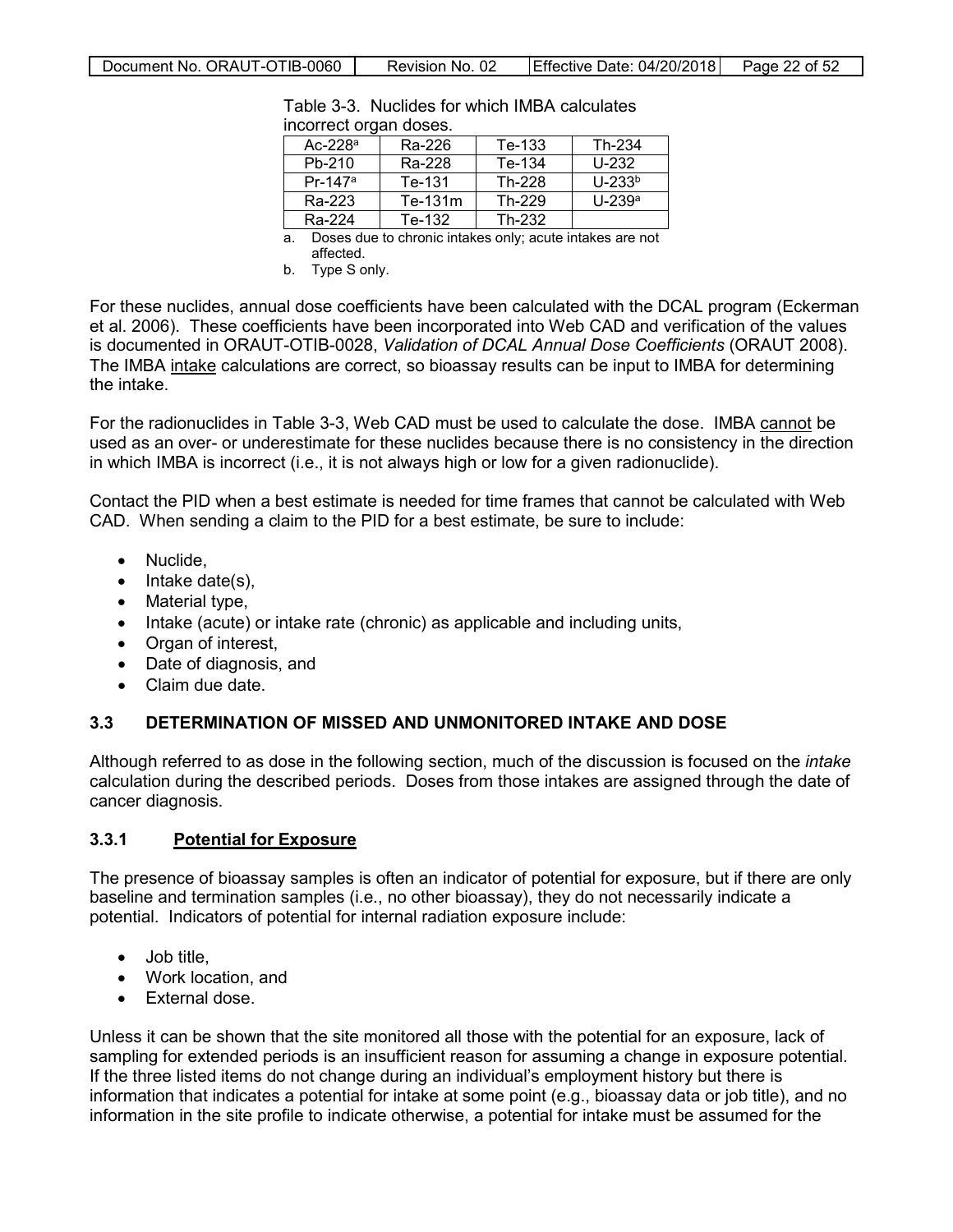|  | Document No. ORAUT-OTIB-0060 | Revision No. 02 | Effective Date: 04/20/2018 | Page 23 of 52 |
|--|------------------------------|-----------------|----------------------------|---------------|
|--|------------------------------|-----------------|----------------------------|---------------|

entire employment period. For some claims, the assignment of environmental intakes only is appropriate. See Section 4.7 for additional information.

#### **Note: Site-specific information typically takes the form of intakes based on air monitoring or source term information and is documented in the site profile.**

#### <span id="page-22-0"></span>**3.3.2 Missed Dose Determination**

A constant, chronic intake is assumed throughout the possible exposure period(s) unless there are changes in the MDA as noted below. The date of the last sample result that is less than the MDA in the relevant period is used for the calculation. Do not use the date of a positive result and assume that no activity was detected. Note that if a fitted dose has been calculated for all periods, there is no missed dose and it is not calculated.

If the MDA changes during the intake period, the following must be considered in determining the chronic intake (note that "negative" here refers to a result <MDA):

- If the MDA decreases over time and the radionuclide/absorption type reaches equilibrium slowly in the compartment of interest (e.g., type M or S plutonium in urine, any type S material in the lung), perform the fit using the date of the last negative sample and half of the associated MDA and assume a single chronic intake for the entire potential exposure period. Only the lowest MDAs need to be considered in this scenario because any assessment of early values results in the overestimation of the later, smaller MDA values.
- If the MDA decreases over time for radionuclide/absorption types that reach equilibrium rapidly or if the MDA increases over time for any radionuclide/absorption type combination, use IMBA to determine chronic intakes applicable to each period. To do this:
	- In IMBA, set the number of intakes to the number of periods of different MDAs in which the worker has bioassay results (i.e., if the site profile lists a period with a specific MDA but the worker has no results during this time, this MDA is not considered in the analysis; the intake periods are based on the worker's sample dates).
	- The first chronic intake period begins on the day the exposure began and continues to the date of the final sample with a given MDA.
	- Each following chronic intake is assessed from the day after the previous period to the date of the last sample in the next MDA period, or to the last day of exposure for the final exposure period.
	- Perform the fit assigning half of the associated MDA to the date of the last sample in each period.
- When the MDA oscillates, usually due to samples with individually reported MDAs, selection of the sample to use for the missed dose calculation can be claim dependent. For an overestimate the use of the largest MDA is appropriate, and conversely, the smallest value can be used for an underestimate. A best estimate depends on the pattern of the results, but in general a line that runs through the center of the <MDA values would be suitable. Contact the PID for assistance if necessary.

Calculate the annual organ doses from the intakes of each radionuclide and enter the doses into IREP using a triangular distribution and: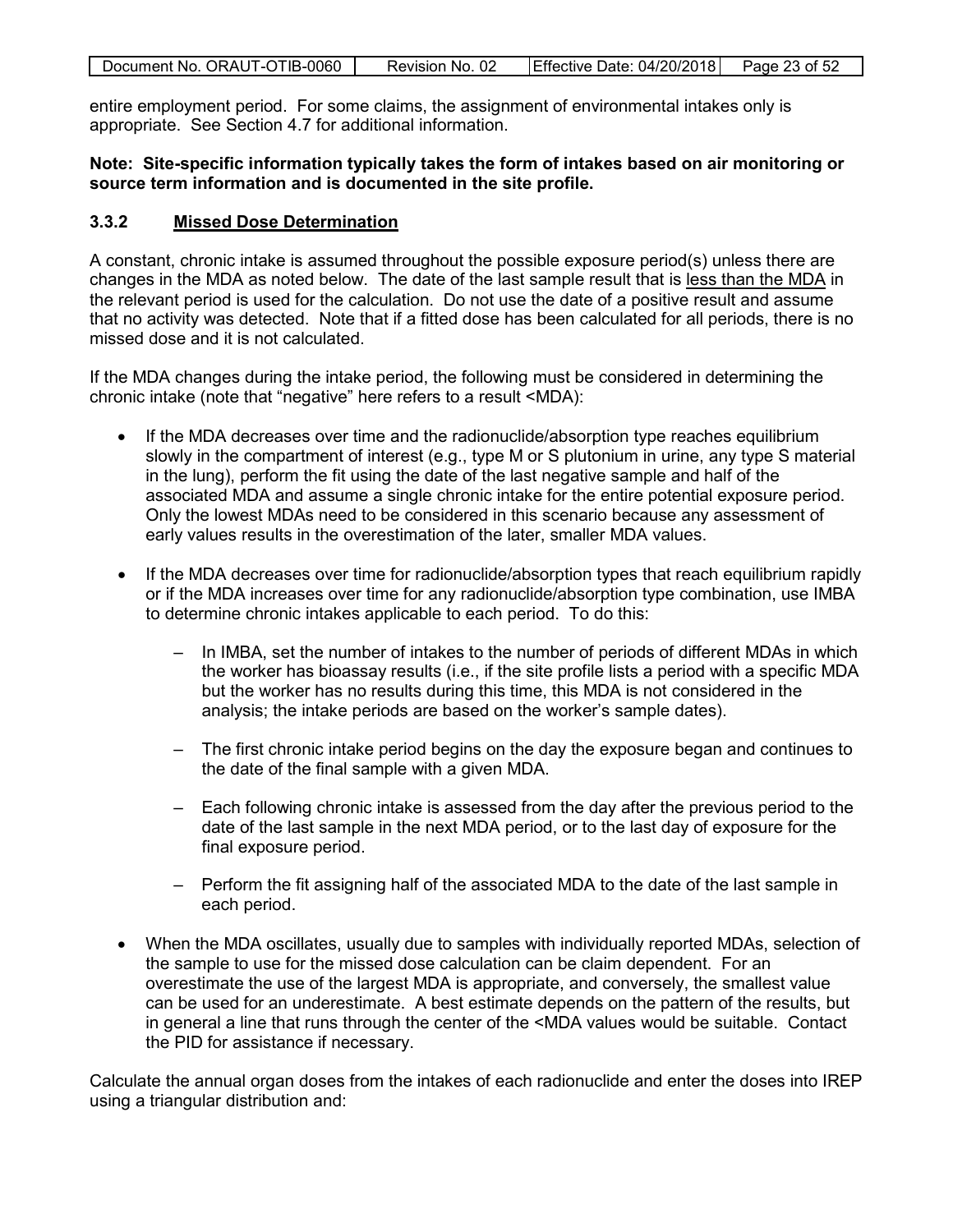| Document No. ORAUT-OTIB-0060 | Revision No. 02 | Effective Date: 04/20/2018 | Page 24 of 52 |
|------------------------------|-----------------|----------------------------|---------------|
|                              |                 |                            |               |

- 1. Set the lower bound (Parameter 1) to 0.
- 2. Set the mode (Parameter 2) to the annual organ doses as calculated above.
- 3. Set the upper bound (Parameter 3) to 2 times the mode.

#### <span id="page-23-0"></span>**3.3.3 Unmonitored Dose**

Unmonitored dose is the potential dose that could have been received by a worker but for which no monitoring of the individual was performed or monitoring data are not available. For unmonitored periods where there was a potential for intakes, the following priorities are used for assigning dose:

- 1. Known ratio with other monitored nuclides. For example, the contaminants in recycled uranium are not typically monitored directly but can be assessed based on a ratio to the calculated uranium intake.
- 2. Coworker data. Assignment of coworker doses is discussed in Section 3.3.5.
- 3. Site-specific information. Typically takes the form of default intake values in the site profile.
- 4. Missed dose. Extension of the missed dose intake rate beyond the last bioassay result. Note that this is still based on the actual last bioassay date and result; it does not mean to assume there was a later result. By extending this rate, an assumption is made that the intake rate was constant throughout the employment period.

#### <span id="page-23-1"></span>**3.3.4 Missed Versus Unmonitored Dose**

The line between missed and unmonitored dose is not well defined because material from an intake is excreted over an extended period depending on the half-life and retention characteristics of the nuclide. A long-lived, long-retained nuclide (e.g., plutonium and uranium) can be retained for decades with continuous excretion of small amounts. One result after many years of employment can contain activity from all previous intakes and provide information for determining an intake amount for all previous years and, in such a situation, a lack of bioassay samples for several years would not be considered unmonitored because an upper bound can be placed on the intake. This is not true for nuclides that are eliminated relatively rapidly from the body (e.g., <sup>137</sup>Cs and <sup>3</sup>H). An unmonitored period can precede a monitored period for these shorter-retained nuclides.

For both types of nuclides, an individual can be monitored for some period, after which there is an unmonitored period. The period after the last bioassay sample is considered unmonitored for both long- and short-retained materials.

An individual's bioassay data always take precedence over other data (e.g., coworker or site default values), unless the bioassay has been shown to be flawed or not representative of the individual's exposure.

For long-lived, long-retained radionuclides:

- Missed dose is calculated from the start of the potential intake period through the date of the last bioassay sample in the period being assessed. This period is considered to be monitored regardless of the date of the first bioassay sample.
- Unmonitored dose is assigned from the day after the last bioassay sample through the end of the potential exposure period.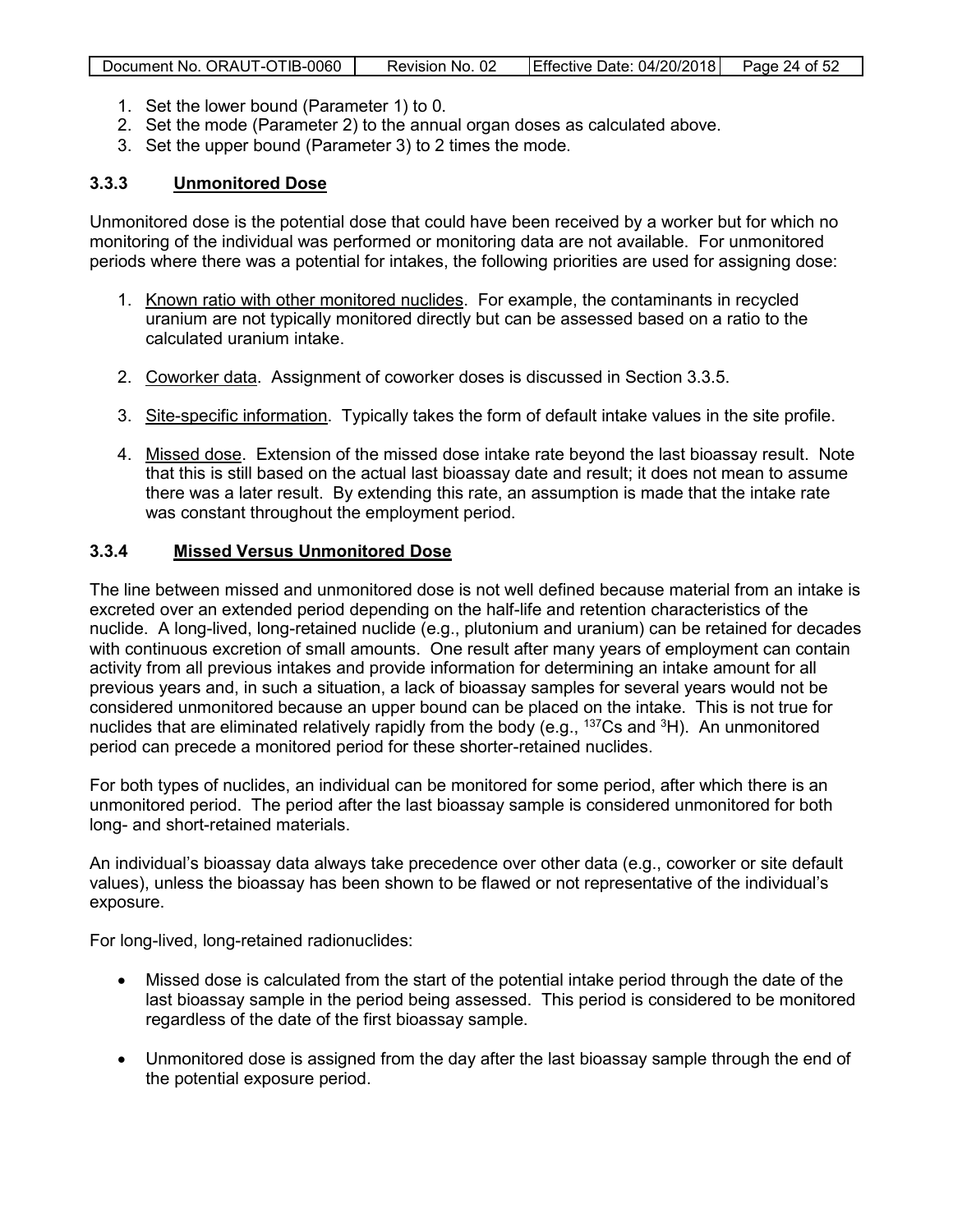|--|

• Long-lived, long-retained nuclides include all absorption types of plutonium, uranium, and americium, unless the only monitoring method is chest counting. Types F and M are not retained for significant periods in the lungs and the rules for short-retained radionuclides must be followed.

For short-lived or short-retained radionuclides (including  $137Cs$ ,  $106Ru$ ,  $144Ce$ , and  $90Sr$ ) during potential exposure periods:

- Missed dose is calculated in the intervals where there are bioassay results; other periods are considered to be unmonitored. Gaps of greater than 2 years between results are considered to be unmonitored.
- Note that for very short-retained materials, notably  ${}^{3}H$  and  ${}^{131}I$ , this period is shorter. Guidance on 3 H assessment is contained in ORAUT-OTIB-0011, *Tritium Calculated and Missed Dose*  Estimates (ORAUT 2004c). In general, <sup>3</sup>H exposure is assumed only during periods when bioassay samples were collected because it is inexpensive, easy, and quick. The primary exception to this rule is when a site began using <sup>3</sup>H before the implementation of a bioassay program.
- Unmonitored dose is assigned for the period up until 1 year before the first bioassay sample for the nuclide of interest.
- Missed dose is calculated from 1 year before the first bioassay result through the date of the last bioassay sample.
- If there are more than 2 years between two consecutive samples:
	- Missed dose is calculated through the date of the first of these samples.
	- Unmonitored dose is assigned from the day after the first sample until 1 year before the second sample.
	- Missed dose is calculated starting at 1 year before the date of the second result.

#### <span id="page-24-0"></span>**3.3.5 Coworker Data**

Coworker dose is applied as a best estimate for individuals with a potential for intakes of radioactive material but who lack bioassay data or have unmonitored intervals. Data can be lacking because it was not available from the site or because monitoring was not performed. Typically, workers with a significant potential for intake should be assigned doses at the 95th percentile with a constant distribution, while those with less potential are assigned the 50th percentile with a lognormal distribution. When coworker analyses do not define how or to whom the intake should apply, "significant potential" is subjective, but in general it applies to people who were radiation workers with a potential for intakes of radioactive material. The dose reconstructor must make this decision based on the worker's job titles and work locations, as well as other information in the claim file that could indicate a potential for intake. ORAUT-OTIB-0014, *Assignment of Environmental Internal Doses for Employees Not Exposed to Airborne Radionuclides in the Workplace* (ORAUT 2004a), provides guidance on job categories that are typically most likely to be in the upper end of the distribution. For sites that handled multiple independent sources of radionuclides, the site-specific TIBs or site profiles, where possible, provide guidance on which nuclides to assign. However, this can be a matter of dose reconstructor judgment, again, based on information in the claim file.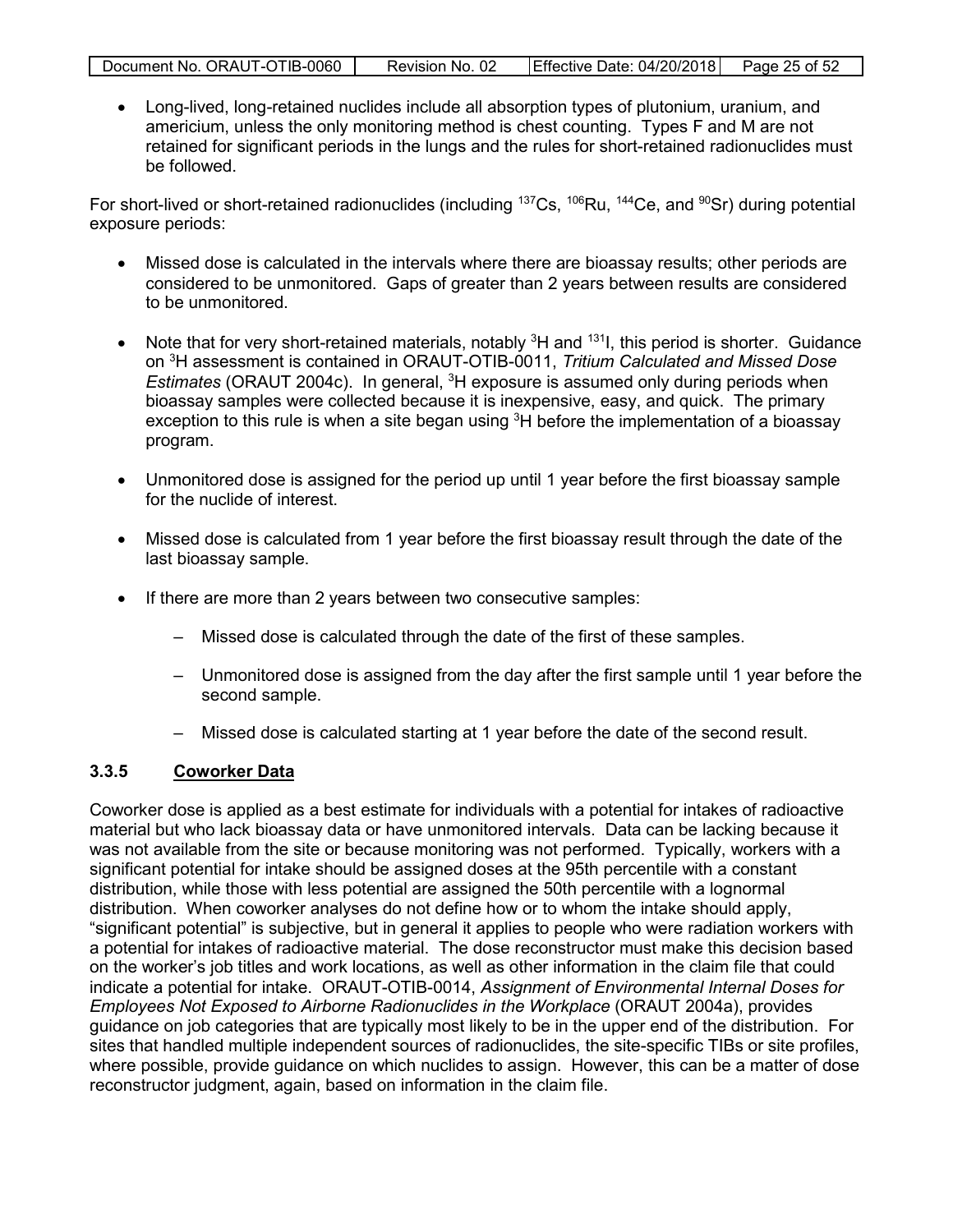#### <span id="page-25-0"></span>**3.3.6 Example Assignment of Coworker and Unmonitored Doses**

Employment: 03/1/1957 to 07/12/1989

- Job information: Production worker; single work location; no significant fluctuations in external dose results. The site profile provided no additional information on potential for exposure.
- Bioassay: All results <MDA The MDAs remain constant over the employment period Plutonium-239 urine samples on 05/4/1960, 12/11/1963, 11/17/1980 Strontium-90 urine samples on 03/12/1965, 09/18/1965, 08/01/1966, 01/05/1978, 07/12/1978, 04/30/1979

#### Plutonium-239 dose calculation:

- 1. Calculate missed dose from 03/1/1957 through 11/17/1980 using 0.5 MDA on 11/17/1980.
- 2. For the period from 11/18/1980 through 07/12/1989:
	- a. Assign coworker dose if it is available.
	- b. If coworker data are not available but the site profile contains default intake values for individuals who were potentially exposed, assign the site profile values.
	- c. If no other information is available, extend the missed dose through this period.

#### Strontium-90 dose calculation:

- 1. Assign coworker data or site default values from 03/01/1957 to 03/12/1964.
- 2. Calculate missed dose from 03/13/1964 to 08/01/1966.
- 3. Assign coworker data or site default values from 08/02/1966 to 01/05/1977.
- 4. Calculate missed dose from 01/06/1977 to 04/30/1979.
- 5. Assign coworker data or site default values from 05/01/1979 to 07/12/1989.
- 6. If there are other nuclides associated with  $90$ Sr (such as detailed in ORAUT 2015), perform the above calculations first and assign the associated radionuclides from the resulting intakes in steps 1 through 5.

## <span id="page-25-1"></span>**3.3.7 Short-Duration Missed Dose**

The fraction of an element that is absorbed into blood from the small intestine is defined by the parameter f1. A very small (i.e.,  $\leq 1 \times 10^{-3}$ ) f1 value combined with a long half-life results in small fractions of material being excreted via urine. Because of the slow ingrowth to urinary excretion from chronic intakes, assessment of missed dose for nuclides with these small f1 values can result in implausibly large intake rates when the bioassay result is shortly after the start of intake, particularly for those with relatively long half-lives. When calculating a missed dose where the only urine sample was collected within 1 year after the start of intake, the coworker intake rate should be assigned as a best estimate for nuclides with an f1 value <0.001 and a half-life greater than 50 years.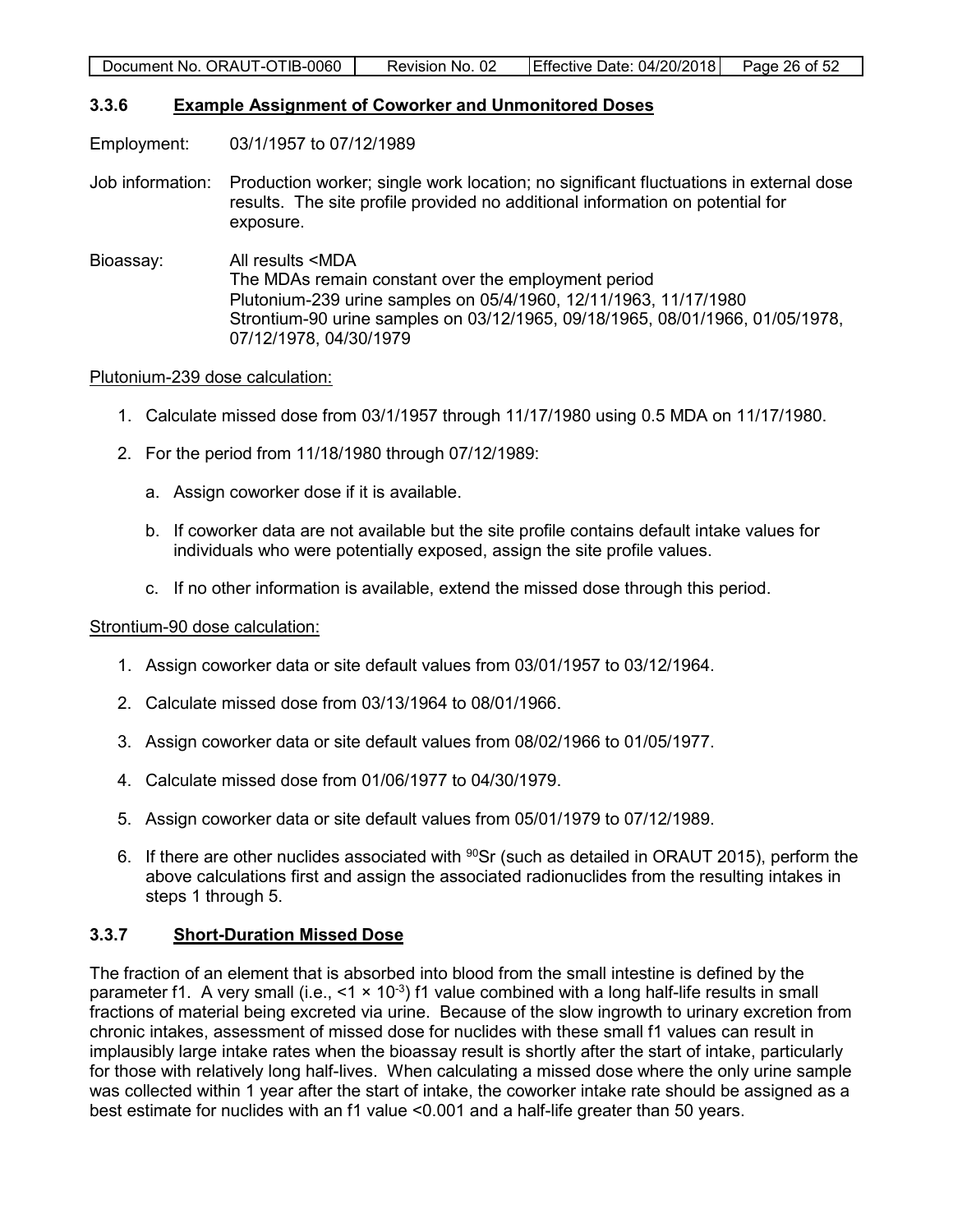| Document No. ORAUT-OTIB-0060 | Revision No. 02 | Effective Date: 04/20/2018 Page 27 of 52 |  |
|------------------------------|-----------------|------------------------------------------|--|
|                              |                 |                                          |  |

The most often encountered nuclides meeting these conditions are all material types of <sup>238</sup>Pu and <sup>239</sup>Pu. Note that no uranium material type has an f1 value less than  $1 \times 10^{-3}$ .

## <span id="page-26-0"></span>**3.4 FITTING POSITIVE BIOASSAY RESULTS**

This section describes the process for fitting results to known intakes (i.e., positive results). Specific details of the mechanics of using IMBA are addressed in ORAUT-PROC-0002, *Use of Integrated Modules for Bioassay Analysis (IMBA)* (ORAUT 2003b).

#### <span id="page-26-1"></span>**3.4.1 General Philosophy**

The fitting of bioassay data to an intake is a somewhat subjective process, particularly when dealing with historical data because intake dates are frequently unknown and additional follow-up sampling is not possible. Fits should be as simple as possible; no more complexity than necessary should be applied to a given claim. This means if a quick and simple over- or underestimate can be performed using the bioassay data (see Section 3.5 for discussion), no further fitting should be tried.

In general, the overall pattern of the data should be fit rather than each individual result. It is not realistic to develop an intake scenario that yields predicted results that are identical to the measured values for all or even most of the measurements because the retention and elimination of radioactive materials, as well as the measurement of the material, are stochastic processes that result in statistical variations. For urine samples, the concentration varies even within 1 day. In addition, an exact match to each measured result is often achieved only through a set of very unrealistic assumptions that are often not favorable to claimants. An example of this is fitting each positive result to a separate intake. This often requires the assumption that each intake occurred only 1 or 2 days before the bioassay sample. If the samples were collected as part of the routine bioassay program (as opposed to incident-related samples), it is unlikely that the program caught each unsuspected intake immediately upon occurrence. Known intake dates should be used when available.

#### <span id="page-26-2"></span>**3.4.2 General Guidelines**

Assessment of positive bioassay results is subjective in the absence of known intakes, so the following guidelines are provided:

- Use all positive bioassay results, starting with the first positive value.
- For results that are not positive:
	- Enter the MDA value for both the Measurement Result and Measurement Error.
	- Include the first negative result after each set of positive results and set Data Type to **<LOD**.
	- If there are several consecutive positive results, include no more than two of the immediately following consecutive negative results. For fewer than five consecutive positive results, include only the first immediately following negative result. Use of additional <LOD results, particularly for chronic exposures, frequently yields a fit that appears to underestimate the general trend of the data.
	- All other negative results should have a Data Type of **Excluded**.
	- Note that the presence of a negative result does not mean that a new intake must be assigned for the next positive result.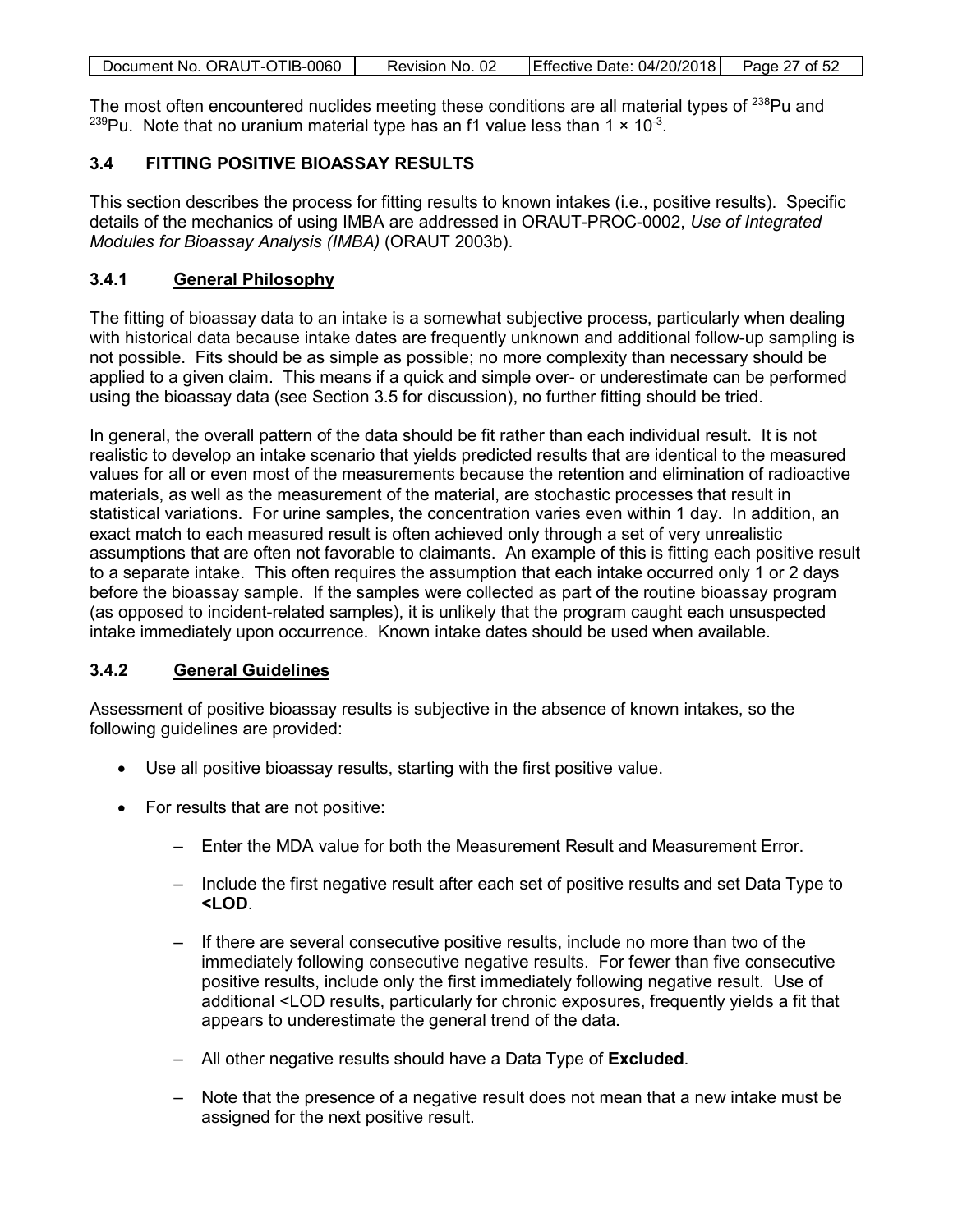|  | Document No. ORAUT-OTIB-0060 | Revision No. 02 | Effective Date: 04/20/2018 | Page 28 of 52 |
|--|------------------------------|-----------------|----------------------------|---------------|
|--|------------------------------|-----------------|----------------------------|---------------|

- Although not necessarily used in fitting, all results (including those that are excluded) should be plotted on the graph because they must be consistent with the final fit.
- Fit all of the results simultaneously (i.e., a single IMBA run), even if there are multiple intakes. A mix of chronic and acute intakes can be applied, as can a single or multiple chronic intakes. A single chronic intake can also be fit when there are only intermittent positive results that are relatively small (e.g., within a factor of 2 of the MDA); this could be representative of a lowlevel chronic intake just below the MDA. Note that the limitations on the use of <LOD apply here as well.
- For positive results, use the 1-sigma error associated with the result when available. If there are no reported errors with the results, see the discussion in Section 3.2.6.2 for guidance.
- If there are several negative results or stretches of employment where all results are negative, missed dose is assessed separately. See the discussion in Section 3.3.2.
- Use known information about intakes where available (e.g., intake date, material type, and particle size distribution). For unknown parameters, begin with default values where possible. These can be adjusted as necessary, but there must be sufficient justification when doing so.

For an unknown intake date, the default is the midpoint between the date of the positive result and that of the previous sample measuring the same radionuclide from the same bioassay type. Intake dates should not be varied if there are only a few results for each intake unless projections from the intakes are inconsistent with later data (e.g., several negative results are predicted to have had detectable levels of activity). As discussed in Section 3.4.1, it is neither necessary nor desirable to obtain an exact fit to each result because variation in excretion rate is to be expected.

- If the material type is unknown, perform a fit for each possible type. Select the one that yields the largest total dose to the applicable organ for the years of interest. Note that the largest intake does not necessarily correlate to the largest dose. In some instances, it might be possible to rule out a material type based on later, overpredicted sample results or disagreement with other measurement types. If one type provides an unarguably better fit, use it. This can generally be shown only where:
	- A single intake has many (more than 10) consecutive positive results,
	- There are contemporary data (later than 1989) associated with intakes 25 years or more earlier (depending on the nuclide and its associated half-life), or
	- Results from other bioassay methods cannot be reconciled with the larger dose determinations (e.g., the intake determined from urine samples predicts detectable activity in a chest count but all results are <MDA; in this case, the material type that yields this larger intake would be ruled out).
- If the majority of results are positive and scattered throughout the intake period (with no more than a few consecutive negative results), use all results for the intake assessment. For those few results that are negative, enter the MDA for the value and use Data Type **<LOD**. Note that the issue of measurement error (Section 3.2.6.2) also applies here.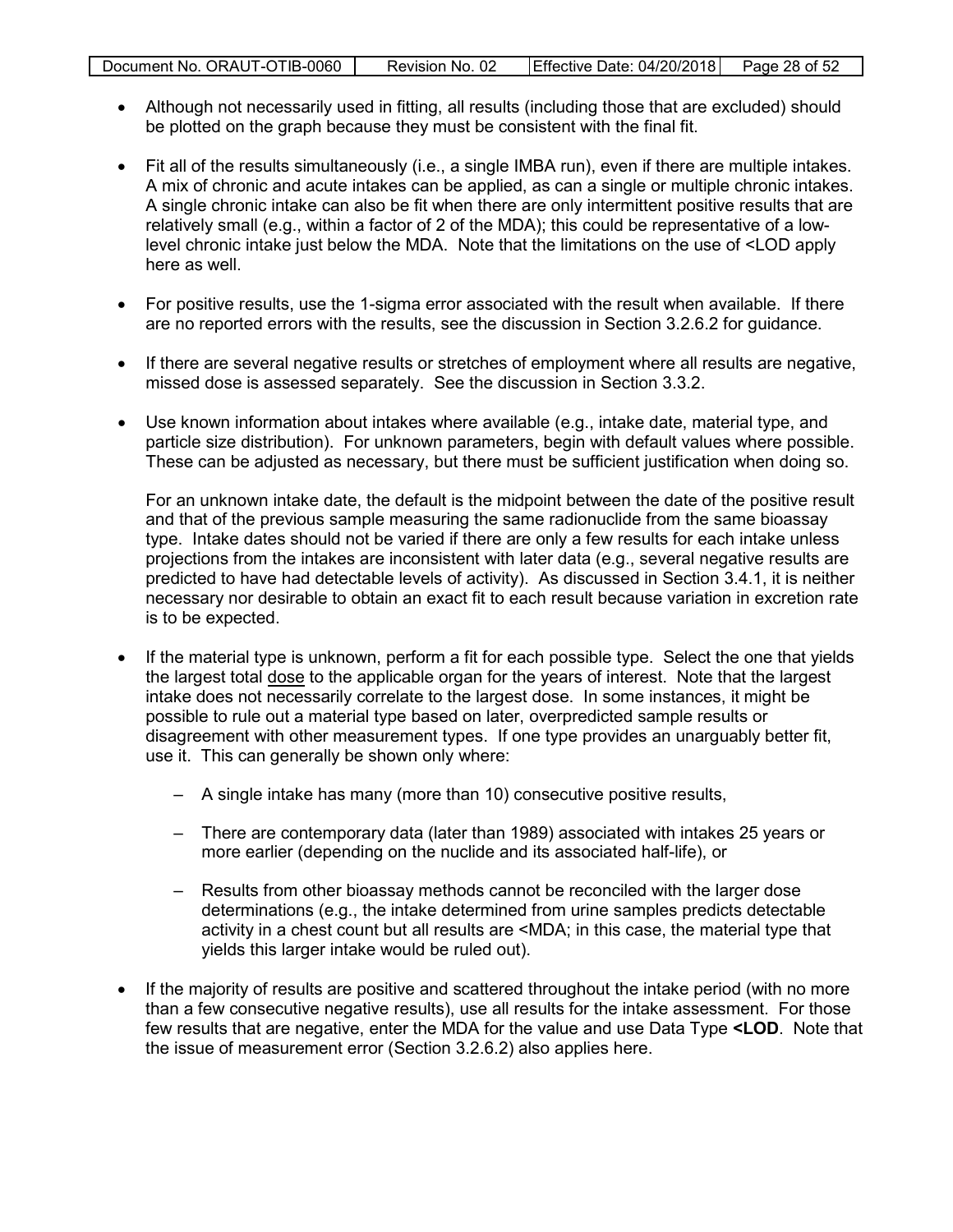| Document No. ORAUT-OTIB-0060 | Revision No. 02 | Effective Date: 04/20/2018 | Page 29 of 52 |
|------------------------------|-----------------|----------------------------|---------------|
|                              |                 |                            |               |

#### <span id="page-28-0"></span>**3.5 OVERALL ASSESSMENT METHODS**

There are typically several approaches that can be applied to a given claim. The best approach is that which takes the least amount of time while still producing the correct decision. Many claims do not require a detailed, accurate dose assessment; efficiency methods can be used to expedite claim completion with sufficient levels of precision to allow the U.S. Department of Labor (DOL) to arrive at correct compensation decisions. There are two general types of expediting methods that can be applied: overestimates and underestimates. When neither of these can be applied to a claim, a more refined best-estimate assessment is needed.

## <span id="page-28-1"></span>**3.5.1 Overestimate**

An overestimate is the assignment of an intake or dose that exceeds the possible exposure of the worker. If the resulting POC, including all sources of potential exposure, is less than 45% (note that this value is determined by Project Management and NIOSH and is subject to change), further refinement is not necessary because it would only lower the assigned dose.

This method is typically appropriate to cancers of nonmetabolic organs because the radioactive material does not concentrate in such organs. Therefore, relatively large intakes can yield small doses. The method also lends itself to the development of generic values that can be used for many individuals. Individual overestimates can also be made using individual-specific information.

## <span id="page-28-2"></span>**3.5.1.1 Generic Overestimates**

Several methods have been developed and documented in TIBs. Summaries and general applicability of these are described in Section 4.0; specific details are in each document.

Most of the overestimating methods are applicable to individuals with no positive bioassay results. However, this can be extended to individuals with positive results as long as the positive results are taken into account (i.e., it is shown that the assigned intake yields larger projected values than those reported or the positive results are assessed separately and the subsequent dose is added to the efficiency method results).

## <span id="page-28-3"></span>**3.5.1.2 Individual-Specific Overestimates**

Overestimates can sometimes be applied to individuals with positive bioassay data. In such cases, most of the bioassay results should be overpredicted by the selected intake. This can be done by running a chronic intake assessment using only the largest bioassay result; all others should be plotted but excluded from the fit. If there are several large results, use of the earliest value to perform the fit typically yields the largest intake. After calculating the intake, review the measured (Measurement Rate) versus predicted (Theoretical Rate) results to determine if most results have been overpredicted (this can be done quickly with the graph).

If there are later results that are underpredicted, determine the ratio of the measured result to the predicted result, multiply the intake by this ratio, then run the Intakes-to-Bioassay calculation to demonstrate that all bioassay results have been overpredicted.

A similar method can also be used when there is an acute intake. Start by using only one result, and adjust the intake as necessary to obtain an overestimate of all of the results associated with the intake.

The constant distribution is assigned in IREP because this is an upper bound of the dose (NIOSH 2002).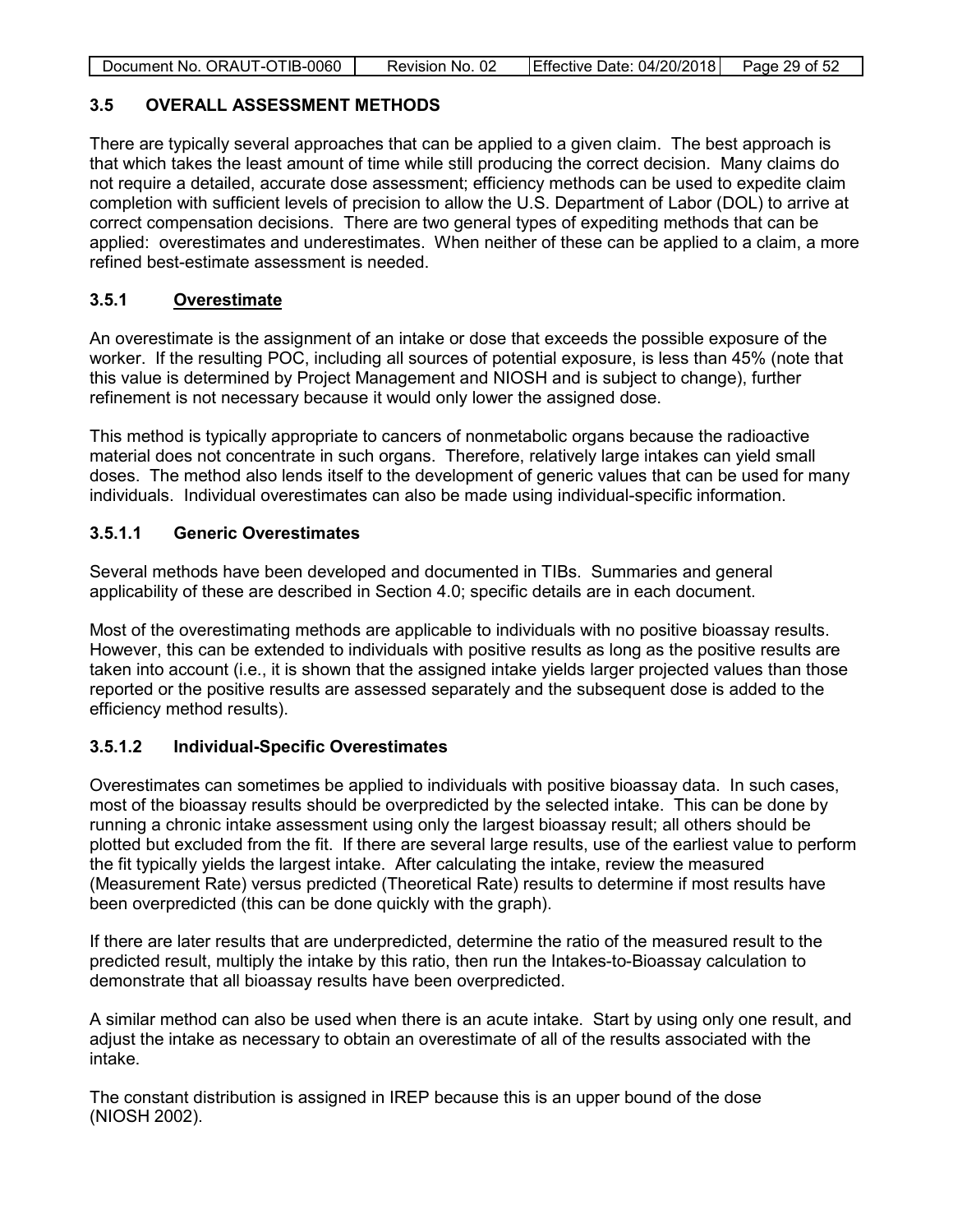| Effective Date: 04/20/2018<br>Document No. ORAUT-OTIB-0060 |
|------------------------------------------------------------|
|------------------------------------------------------------|

#### <span id="page-29-0"></span>**3.5.2 Underestimate**

An underestimate is the assignment of a dose to a worker that is less than the dose that would potentially be assigned under this program. If the resulting POC is greater than 52% (note that this value is determined by Project Management and NIOSH and is subject to change), further refinement is not necessary because it would only increase the assigned dose. An underestimate is typically performed in the form of a partial assessment of dose, such as reconstruction of a single incident, missed dose only, or the underprediction of all or most positive bioassay results. The assigned distribution in IREP depends on the type of dose (e.g., missed or fitted) that is calculated.

An underestimate is most likely to be successful when applied to metabolic organs, particularly in claims where the detection level for the nuclide is large. This is frequently the case with actinides in the earlier decades of the complex. In such instances, a missed dose calculation alone might be adequate for determining compensability.

Because this method is dependent on an individual's bioassay data, the details are claim-specific and do not lend themselves to a generic approach that can be documented in a TIB.

#### <span id="page-29-1"></span>**3.5.3 Best Estimate**

A best estimate is required when an efficiency method results in a decision that is incompatible with the assumptions (i.e., an underestimate yields a POC less than 52% and an overestimate yields a POC greater than 45%; as noted previously, the specific values are subject to change). The purpose of this Project is to provide dose reconstructions with sufficient levels of precision to allow the DOL to arrive at correct compensation decisions. A best estimate is based on all available data and is the most realistic assessment that can be performed with these data and the requirements of the Energy Employees Occupational Illness Compensation Program Act of 2000 (EEOICPA). It can include some parameter values that are under- or overestimated if the outcome is consistent with those assumptions. That is, the POC is greater than 52% when underestimating parameters have been included or less than 45% where overestimates were used.

When information for a particular parameter value is unknown or there are multiple options, the choice that is favorable to claimants (i.e., the one resulting in the largest POC) is selected.

## <span id="page-29-2"></span>**3.5.3.1 Performing a Best Estimate Using Bioassay Data**

A best estimate uses all available information. Both missed and fitted dose are included but are assessed separately and compared. Fitting them simultaneously results in the inappropriate combining of distributions (lognormal and triangular) in a single fit and possible underestimation of both the individual fitted and missed doses. The exception to this is when the vast majority of results are positive, as discussed in Section 2.5.1 and the final bullet of Section 3.4.2. In such instances, there is no missed dose because all of the results and intake periods are taken into account in the fitted dose.

1. Calculate the missed dose:

Ignore positive data (this means that the date of the last result <MDA is used for the missed dose calculation) and perform a missed dose (mode only) calculation as described in Section 3.3.2. If multiple material types are possible, select the one that yields the largest total dose to the applicable organ for the years of interest. If there are no (or very few, as noted above) results <MDA, no missed dose is calculated.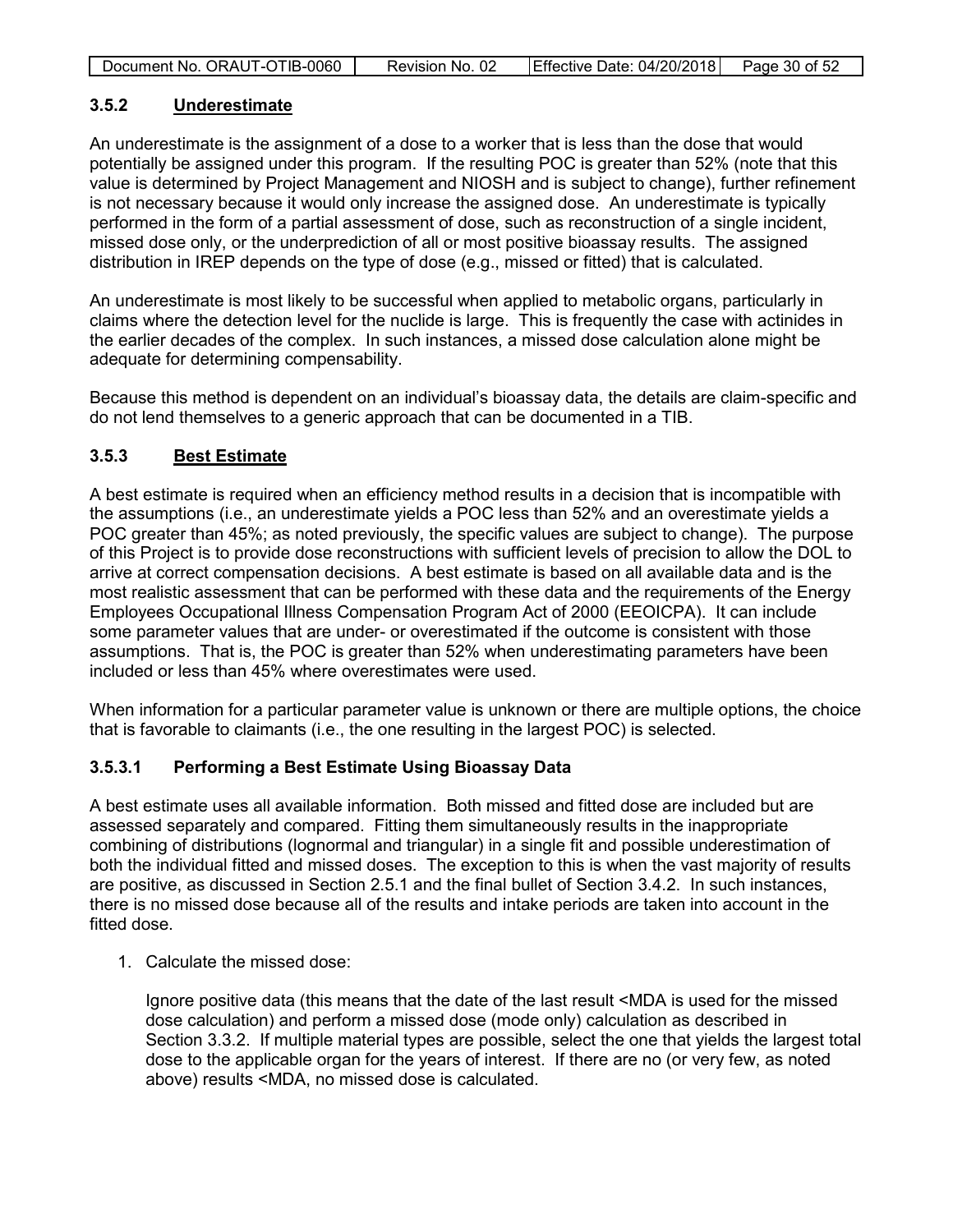| Document No. ORAUT-OTIB-0060 | Revision No. 02 | Effective Date: 04/20/2018 Page 31 of 52 |  |
|------------------------------|-----------------|------------------------------------------|--|

2. Calculate the fitted dose:

Fit the positive data in accordance with Section 3.4. Unless known intake dates are documented or bioassay results are indicated to be special rather than routine, it is not considered a best estimate to assign all intake dates at 1 to 2 days before the date of a positive bioassay sample. As noted above, this is not a realistic scenario and in most cases is not favorable to the claimant. If this is the only way a fit can be obtained, it is likely that an inappropriate material type is being applied or too much effort is being made to fit every result exactly.

- 3. Assigned annual dose for a given year is the maximum value from step 1 or 2. Choose the IREP annual dose distribution type based on missed or fitted dose assignment:
	- a. For years in which the dose determined in step 1 is larger than that from step 2, use the triangular distribution, where Min = 0. Mode = annual dose, and Max = Mode\*2.
	- b. For years in which the dose from step 2 is equal to or larger than that from step 1, use the lognormal distribution, where Median  $=$  annual dose and the GSD  $=$  3.

## <span id="page-30-0"></span>**3.5.3.2 Multiple Cancers**

Consistent assumptions must be made for all cancers when performing a best estimate. For example, the material type for a given intake of a radionuclide must be the same for all organs. Note that this does not preclude the assignment of multiple material types for a given nuclide. This can happen when one type is maximizing for a fitted dose while a different type is more favorable to the claimant for the missed dose. However, a consistent material type must be used across all organs for each fitted dose for a given nuclide and similarly, a consistent material type must be used for the missed dose calculation for all organs.

Selection of the material type is based on that which yields the largest overall probability of causation.

An exception to this rule is the assessment of doses using ORAUT-OTIB-0054, *Fission and Activation Product Assignment for Internal Dose-Related Gross Beta and Gross Gamma Analyses* (ORAUT 2015). A number of scenarios comparing the largest and smallest doses to various organs from the ORAUT-OTIB-0054 mixture were reviewed. Because the differences were not large and because of the massive amounts of computing time required to make material types consistent across organs, it was determined to be acceptable to run each organ separately for ORAUT-OTIB-0054 claims with multiple cancers, using the maximum material types for each organ.

## <span id="page-30-1"></span>**3.6 WORKING WITH MULTIPLE BIOASSAY TYPES**

## <span id="page-30-2"></span>**3.6.1 Fitting Multiple Bioassay Types**

While IMBA allows the simultaneous fitting of multiple bioassay types, this option must be applied with extreme caution. Oftentimes different bioassay techniques yield results that are of different orders of magnitude, so one of them can completely dominate the fit regardless of how sensitive or accurate the relative techniques are. The preferred approach for most claims, particularly those where most or all results from one technique are ≤MDA, is to fit one of the bioassay types and project the resulting intake to the dates of the second technique to make sure the two are not in disagreement. The most appropriate scenario for assessing them simultaneously is the case of a known acute intake with primarily positive results for all assessment techniques.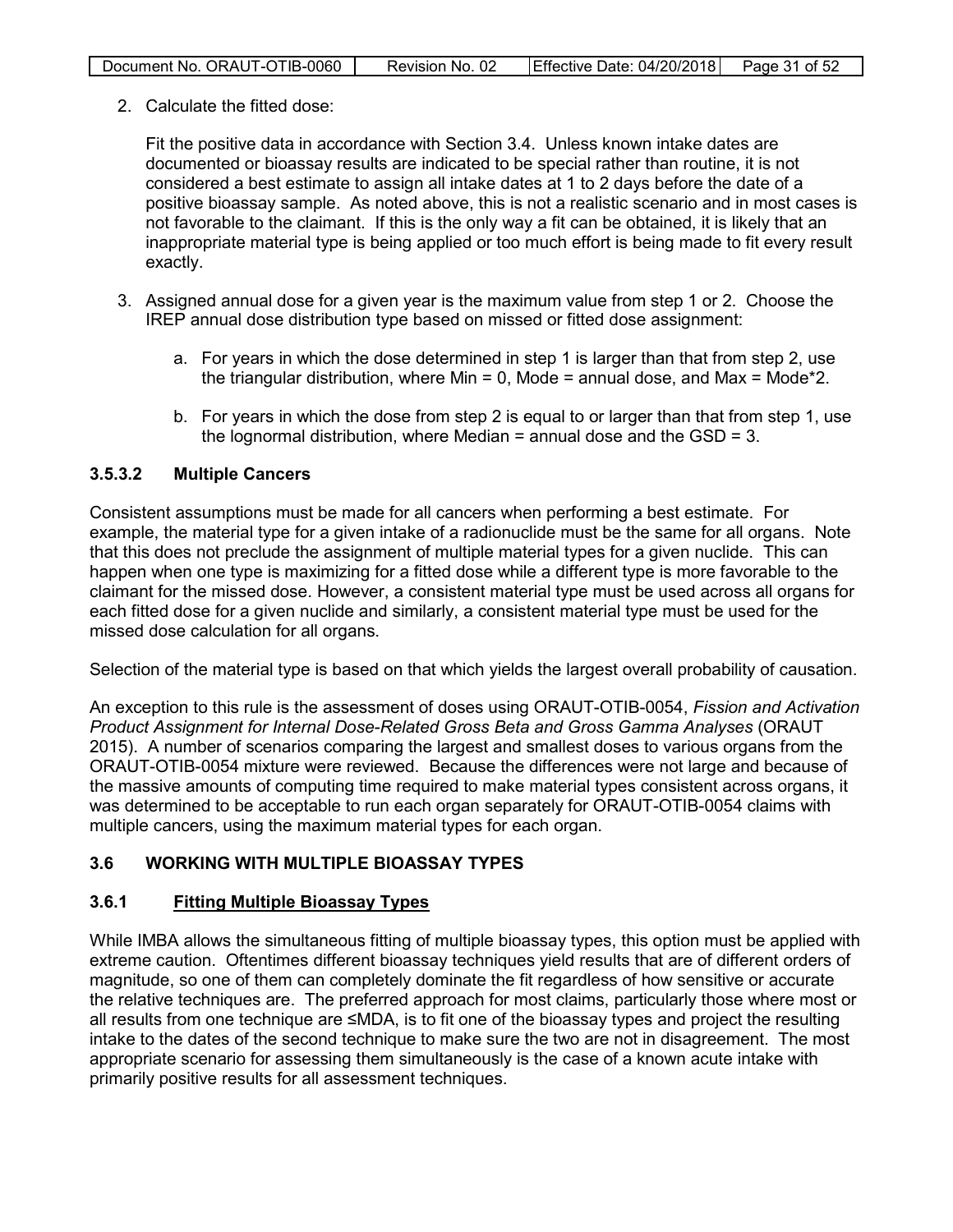| Document No. ORAUT-OTIB-0060 | Revision No. 02 | Effective Date: 04/20/2018 | Page 32 of 52 |
|------------------------------|-----------------|----------------------------|---------------|
|                              |                 |                            |               |

Multiple bioassay types are commonly seen for sites with plutonium mixtures, where plutonium is measured directly in the urine and <sup>241</sup>Am is measured in the lungs to determine the plutonium intake. In this case, because two different nuclides are measured, they cannot be combined into a single assessment. Section 3.7.1.2.1 provides additional information on plutonium assessments using urine samples and chest counts. Multiple bioassay methods are also often seen at uranium facilities where, in addition to routine urine samples, chest counts are sometimes used to determine if there is longterm buildup in the lungs.

#### <span id="page-31-0"></span>**3.6.2 Projections**

As described in the previous section, when there are two bioassay types available for a given nuclide, the assessment is typically calculated using one bioassay type followed by a projection to the other type to ensure that the results are not in disagreement.

When missed dose is being calculated, the projection should be compared to half of the MDA of the second bioassay type. That is, the intake calculated from the first bioassay type does not disagree with the second type if the projected values are less than or equal to half of the MDA.

For fitted doses, projections are compared to the full MDA because the fits are based on values exceeding the MDA.

## <span id="page-31-1"></span>**3.7 SPECIFIC ISSUES**

#### <span id="page-31-2"></span>**3.7.1 Plutonium Mixtures**

Plutonium-239 is found in various mixtures depending on the purpose of the material. This typically includes several plutonium isotopes as well as  $^{241}$ Am from  $^{241}$ Pu decay. A given bioassay technique does not necessarily measure all of the components; different methods can be used to measure the different nuclides. There are two primary complications in assessing intakes of these mixtures: (1)  $241$ Am activity increases over time while the plutonium activities are decreasing, which means that the ratios are not constant and makes the age of the material a factor; and (2) an assumption that is favorable to the claimant for one technique might not be for another technique. Dose reconstructors must therefore be sure to take all information into account.

Note that if the material is from a plutonium heat source, the primary plutonium isotope is  $238$ Pu and this discussion is not applicable.

#### <span id="page-31-3"></span>**3.7.1.1 Background Information**

Plutonium mixtures are characterized by their <sup>240</sup>Pu content; they are referred to by its weight percentage. Weapons-grade mixtures are 6% by weight <sup>240</sup>Pu while fuel-grade plutonium is 12% by weight  $240$ Pu.

Americium-241 builds up from near zero at the end of irradiation; however, it is removed during separation of the plutonium product and begins to build up again as the <sup>241</sup>Pu remaining in the product decays. Therefore, the ratio of  $^{241}$ Pu to  $^{239+240}$ Pu decreases from the time of the end of irradiation because of decay ( $^{241}$ Pu has a half-life of only 14.4 years); whereas the ratio of  $^{241}$ Am to  $^{239+240}$ Pu increases from the time of the last separation of the  $241$ Am from the plutonium.

Because <sup>241</sup>Am emits a gamma ray that can be detected more readily than the emissions from any of the plutonium isotopes, chest counting for its presence is sometimes performed and used as an indicator of plutonium intake. Interpretation of the result is complicated by the simultaneous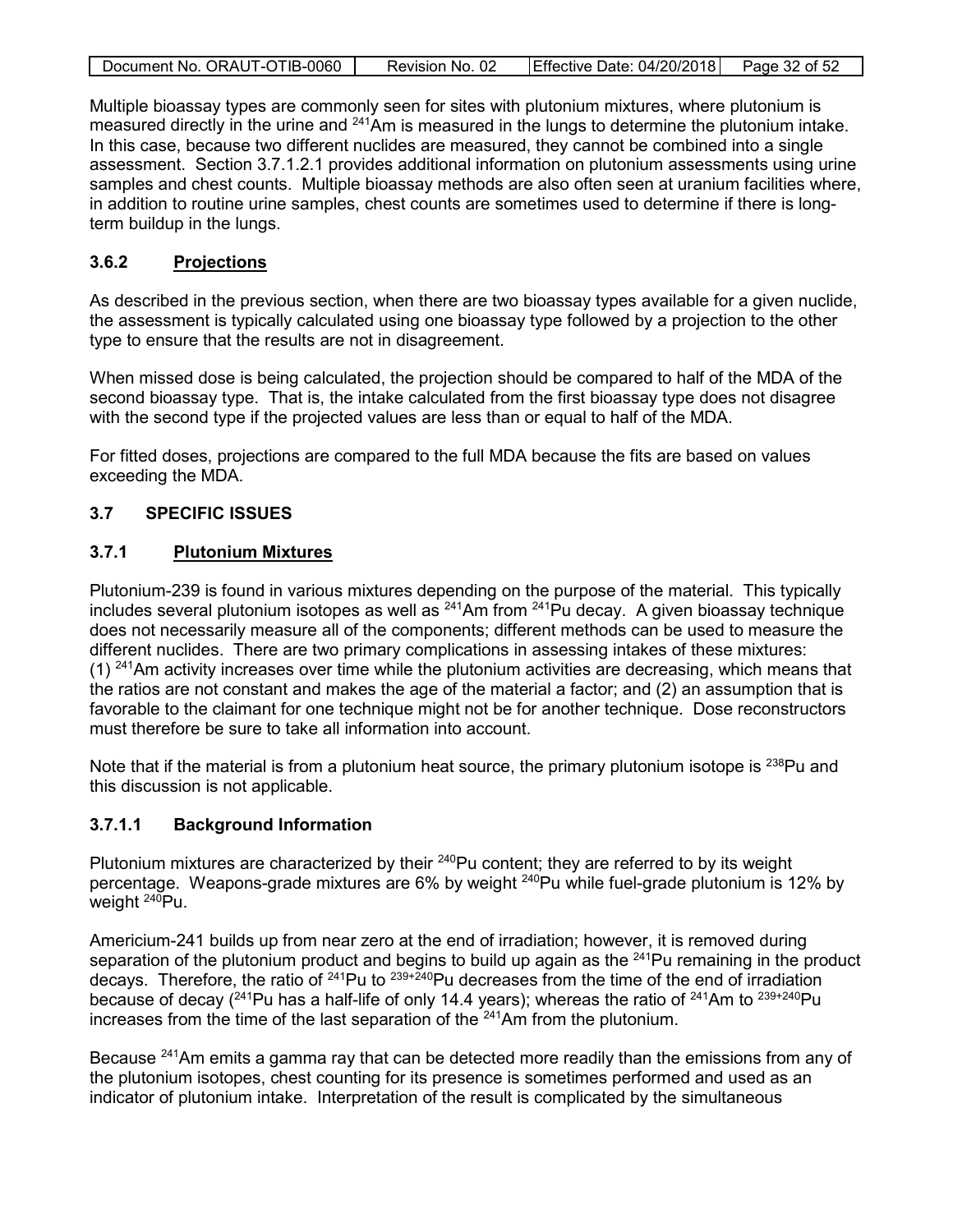| Document No. ORAUT-OTIB-0060 | Revision No. 02 | Effective Date: $04/20/2018$ Page 33 of 52 |  |
|------------------------------|-----------------|--------------------------------------------|--|
|                              |                 |                                            |  |

production (from the decay of  $241$ Pu) and decay of  $241$ Am. See Section 3.7.1.3 for guidance on using IMBA for this assessment.

#### <span id="page-32-0"></span>**3.7.1.2 Assumptions for Use in Dose Reconstruction**

As with all dose reconstructions, when there is known information about an intake it should be used regardless of default assumptions. In this instance, if the plutonium mixture or age of the material is known, it should be used rather than the information below.

#### <span id="page-32-1"></span>**3.7.1.2.1 Mixture of Material**

If the mixture is unknown and the intake is being calculated from urine sample results, the 12% mixture may be used as a default assumption that is favorable to claimants.

Because there is less <sup>241</sup>Am in the 6% mixture than the 12% mixture, use of a 6% mixture is the default starting point for limiting doses based on chest counts.

If both types of data are available, it is necessary to compare them. For likely noncompensable claims, it is acceptable to overpredict one of the sets of monitoring results. However, if the claim is likely compensable, the selected intake scenario must not contradict any of the worker's monitoring data (urine or chest counting). For example, if the intake is based on urine samples with fuel-grade plutonium (12% mixture), run a prediction to the dates of the chest counts based on the intake (using the Intakes to Bioassay tab in the IMBA Bioassay Calculations window). If the predicted values are greater than the measured values of  $241$ Am in the lung including ingrowth from  $241$ Pu, the intake can be used for a likely noncompensable claim but not for a likely compensable claim. In the latter case, the intake would then be determined using the 6% mixture assumptions to fit the chest count results. Although unlikely, a prediction from this intake to the urine sample results is then necessary to ensure that they are not overpredicted.

## <span id="page-32-2"></span>**3.7.1.2.2 Age of Material**

Until the fifth year of site operation, assume fresh plutonium. For years 5 through 9, assume a 5-yearold plutonium mixture. After these times, 10-year-old plutonium should be assumed. These assumptions can be used for either urinalysis or chest counting.

#### <span id="page-32-3"></span>**3.7.1.3 Americium Ingrowth to Plutonium Mixture**

As noted above, interpretation of chest count results for  $241$ Am in a plutonium mixture is complicated because it is continually produced by the decay of  $241$ Pu. IMBA has a module that allows this to be taken into account.

Initial set-up steps:

- 1. Open new session of IMBA.
- 2. In the Indicator Radionuclide box select **241Am**.
- 3. In the same box, change the Number of Associated Radionuclides to **1**.
- 4. In the Associated Radionuclides box, select **241Pu**.
- 5. In the same box, set the Abundance for the associated radionuclide.
	- a. This value is 100 times the ratio of activity of  $241$ Pu to activity of  $241$ Am in the mixture.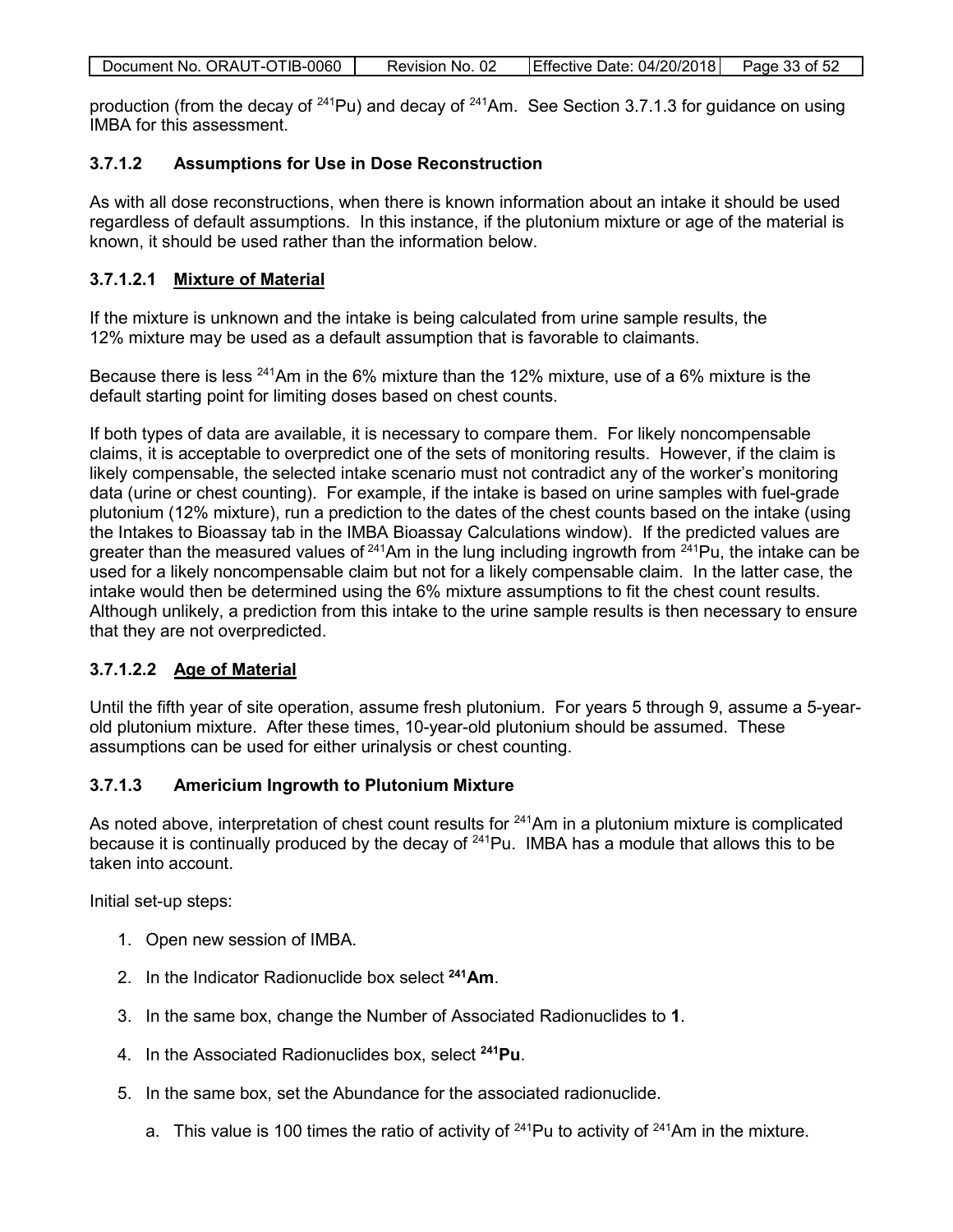- b. For example, for the Savannah River Site (SRS) 10-year-aged 12% mixture, this value is **4910**.
- 6. From the toolbar at the top left of the screen, select **Advanced**, **Advanced Dosimetry Options**.
	- a. Select **Bioassay** tab.
	- b. Check **Allow ingrowth of Am-241 from Pu-241**.
	- c. Select **Pu/Am ratio fixed at start of each intake regime** (this should already be selected as the default setting).
	- d. Click **OK**.
- 7. In the Units block:
	- a. Select appropriate units for Intake.
	- b. Set the Reference Date in the Specify Time As section.

#### **NOTE: This date must be identical to the specified date for the beginning of the intake regime.**

- c. Click the **Date** radio button.
- 8. Select **Acute** or **Chronic** as appropriate in the Intake Regimes block.
- 9. Set the Start Date for IR1 (must be identical to the Reference Date entered in step 7b).
- 10. Set the End Date for IR1 (if the intake is chronic).
- 11. Load the ICRP Default f1 value and Absorption Type. For a type S plutonium mixture, you must select the **ICRP71 type S** option for <sup>241</sup>Am.

To project <sup>241</sup>Am in lung count at any time after intake with a known initial intake of <sup>241</sup>Am and <sup>241</sup>Pu:

1. Enter the <sup>241</sup>Am intake activity on the Main page (IMBA automatically calculates and includes the associated <sup>241</sup>Pu for this intake per the Associated Radionuclide abundance set above).

#### 2. Click **Bioassay Calculations**.

- 3. Set up a table for lung data and enter the date(s) for the required projected lung counts (green area for projections).
- 4. Use the Intakes to Bioassay tab to calculate the lung count value on the specified dates.
- 5. Use the projected values to compare to actual lung count data.

To calculate the  $241$ Am and  $241$ Pu intake from lung count data:

- 1. Click **Bioassay Calculations** on the Main screen.
- 2. Set up a table with the appropriate lung count data (blue area for data).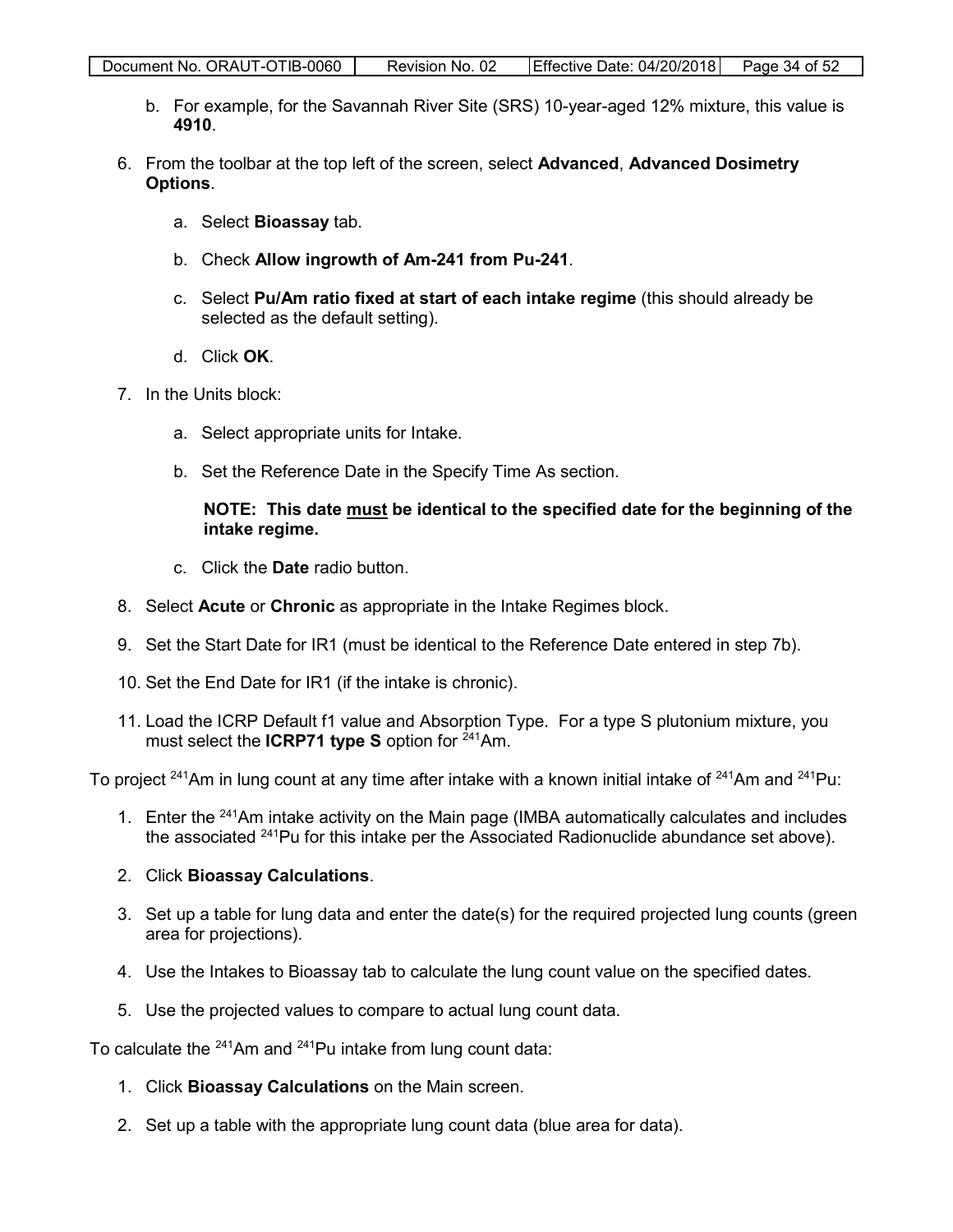3. On the Bioassay to Intake tab, check **Lungs**.

## 4. Click **Start Calculation**.

- 5. Go back to the Main screen to see the calculated <sup>241</sup>Am intake.
- 6. Use the <sup>241</sup>Am intake value and the activity ratio of <sup>241</sup>Pu to <sup>241</sup>Am to determine the <sup>241</sup>Pu intake.
- 7. Use the activity ratios for  $238$ Pu and  $239$ Pu to  $241$ Am to calculate the  $238$ Pu and  $239$ Pu intake values for the mixture.

#### <span id="page-34-0"></span>**3.7.2 Methods for Assessing Isotopic Uranium Results**

#### **Note: Isotopic results are from samples that were analyzed using alpha spectroscopy with individual results reported for 234U, 235U, 238U, and sometimes 236U. ln the case of inductively coupled plasma–mass spectrometry (ICP-MS), typically only 235U and 238U are reported.**

When a urine sample is analyzed for uranium using a gross alpha technique, the measured activity is representative of the total uranium activity because all isotopes are alpha emitters of relatively similar energies. When uranium is analyzed isotopically via alpha spectroscopy or ICP-MS, each isotope is measured separately and the individual components must all be accounted for in the dose assessment because this is a known mixture of material. That is, assessing only one or two of the components, even if they are >MDA and the others are not, results in an underestimate because at a minimum  $^{234}$ U,  $^{235}$ U, and  $^{238}$ U are present in a mixture;  $^{236}$ U is also present in some recycled uranium mixtures. On the other hand, for a best estimate it is not appropriate to assess each component individually and sum the results unless all isotopes are >MDA because the isotopes are not present in equal concentrations for any mixture. For example, <sup>235</sup>U contributes only 2% of the total natural uranium activity so assuming it was present at the same activity as  $^{234}$ U and  $^{238}$ U (which would be the case if all isotopes were reported as <MDA and the MDA was used for each) would yield an overestimate, as noted below in Section 3.7.2.1.2.

There are several options for assessing an isotopic uranium urine result. The selected method is dependent on claim details.

## <span id="page-34-1"></span>**3.7.2.1 Alpha Spectroscopy**

The general rule of thumb for all claims is to start with the isotope with the highest activity. For depleted uranium this is  $^{238}U$ ; for all others it is  $^{234}U$ .

## <span id="page-34-2"></span>**3.7.2.1.1 Underestimate**

Assessment of a single isotope can be used as an underestimate for a likely compensable claim. The appropriate IREP distribution is dependent on the type of intake that was calculated:

- Triangular for missed dose, and
- Lognormal for fitted dose.

#### <span id="page-34-3"></span>**3.7.2.1.2 Overestimate**

For an overestimate, the activity from all three isotopes can be summed and assessed as  $^{234}U$ . For isotopes <MDA, add the MDA value (all three MDAs can be added for an overestimated missed dose).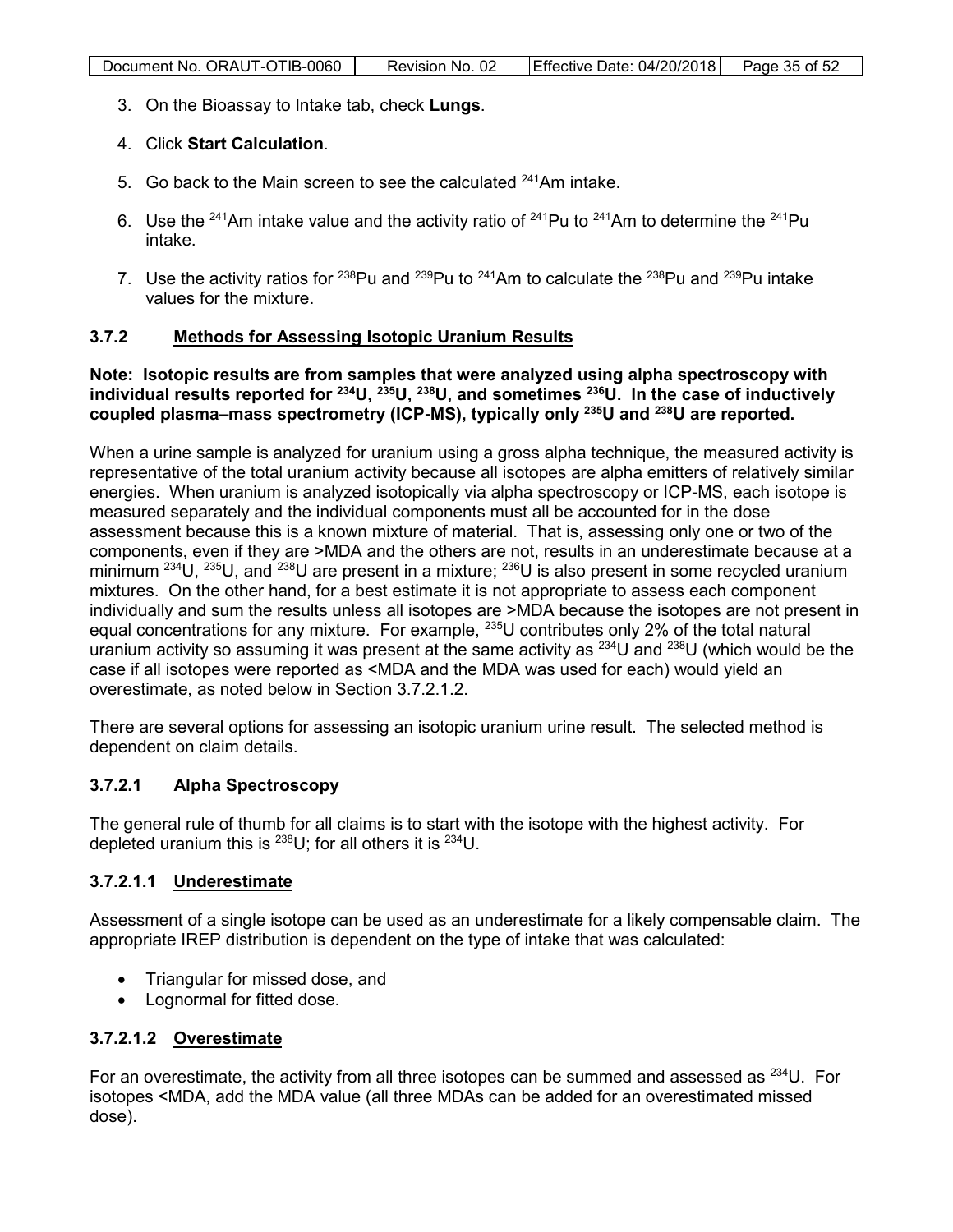| Effective Date: 04/20/2018<br>Document No. ORAUT-OTIB-0060<br>Page 36 of 52<br>Revision No. 02 |
|------------------------------------------------------------------------------------------------|
|------------------------------------------------------------------------------------------------|

Run the intake and dose estimates using the MDA values rather than 0.5 MDA.

Use a constant distribution for the doses in IREP.

## <span id="page-35-0"></span>**3.7.2.1.3 Best Estimate**

For a best estimate, all isotopes of uranium must be included in the appropriate proportion for the site's enrichment. Default enrichments are documented in the site profile. Before an assessment can be done, each isotopic result needs to be adjusted to a total uranium activity value:

- 1. If all isotopes for a given sample are >MDA
	- a. Sum the individual results.
	- b. No further adjustments are needed
- 2. If  $^{234}$ U and  $^{238}$ U >MDA:
	- a. Sum the  $^{234}$ U and  $^{238}$ U results.
	- b. Adjust the result to obtain total intake activity by summing the fractions (based on the appropriate site values) that  $234$ U and  $238$ U contribute to the total uranium activity and dividing the result by this value.

For example, natural uranium consists of 48.86%  $^{234}$ U, 48.86%  $^{238}$ U, and 2.28%  $^{235}$ U. Given 0.5 dpm  $^{234}$ U and 0.5 dpm  $^{238}$ U in a sample with  $^{235}$ U <MDA, the total activity would be:

$$
\frac{(0.5 + 0.5) \text{ dpm}}{0.486 + 0.486} = 1.029 \text{ dpm}
$$
 (3-1)

- 3. If only a single isotope is >MDA (for alpha spectroscopy results this could be  $^{234}$ U or  $^{238}$ U;), use the positive result to determine the total uranium activity. The calculation is the same as the example in method 2 above but based on the single positive isotope values.
- 4. If no isotopes >MDA, this calculation is the same as that in method 3 but is based on a single MDA. For depleted uranium, use the <sup>238</sup>U MDA and fraction; for all other enrichments use  $^{234}$ U values.

Once all results have been adjusted, they are assessed as usual. The total activity is assessed in IMBA and Web CAD as  $^{234}$ U, with the exception of depleted uranium, which is assessed as  $^{238}$ U. Results that had any component exceeding the MDA are treated as positive values and those with all components less than the MDA are treated as <MDA.

## <span id="page-35-1"></span>**3.7.2.2 Inductively Coupled Plasma-Mass Spectrometry**

This analytical technique measures the mass of a nuclide rather than activity. This is a relatively new technique that is inexpensive and quick for analyzing uranium so has been implemented at some uranium facilities in the last 20 or so years. Only <sup>235</sup>U and <sup>238</sup>U are typically reported because <sup>234</sup>U contributes a very small mass to all uranium mixtures, which means it is not likely to be detectable (this is in contrast to activity, where  $^{234}U$  is most often the largest contributor). However, in all cases, including depleted uranium, 234U contributes a significant fraction of the total activity so it must be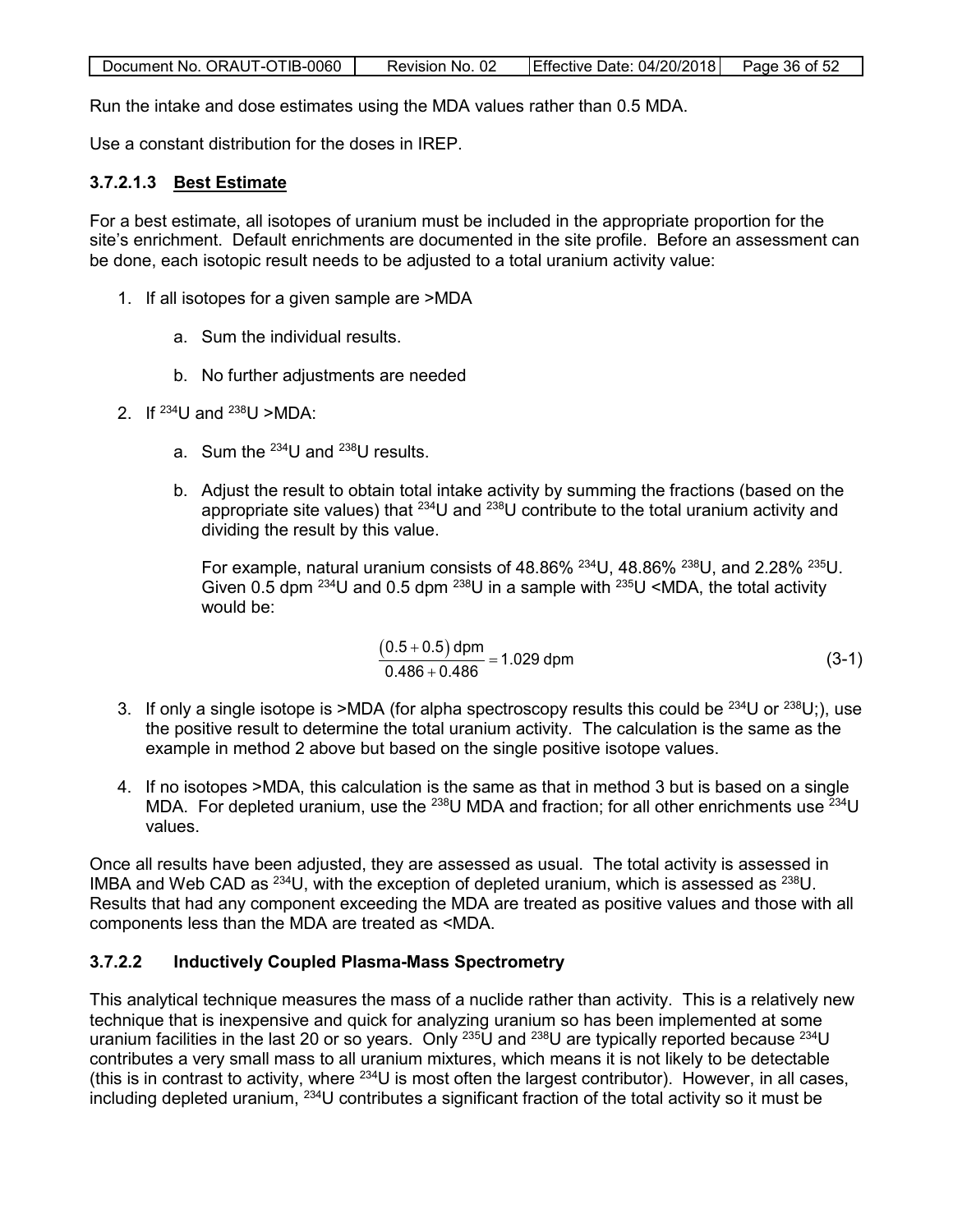| Document No. ORAUT-OTIB-0060 | Revision No. 02 | Effective Date: 04/20/2018 Page 37 of 52 |  |
|------------------------------|-----------------|------------------------------------------|--|

included in the assessment. This also means that a uranium enrichment assumption is necessary for assessing all claims, with the possible exception of an underestimate.

The site profile should include a description of the measurement techniques used at the site. If no methods are specified and reported uranium results include only <sup>235</sup>U and <sup>238</sup>U then it is likely that ICP-MS was performed.

Because only two isotopes are reported, the assessment techniques are less complicated than those for alpha spectroscopy results and there is no need for simplifying efficiency methods. However, in order to assess the dose, conversion to total activity based on uranium enrichment will be needed. Once the appropriate enrichment has been determined, convert the result to total uranium activity.

Uranium-238 will account for the majority of the mass except for the case of highly enriched uranium, so it is typically used to perform the conversion. Use the  $^{238}$ U result (or MDA, if the result is negative) to obtain the total uranium activity.

Using natural uranium as an example once again, the composition by mass is 0.0054% <sup>234</sup>U, 99.27% <sup>238</sup>U, and 0.72% <sup>235</sup>U. Given a <sup>238</sup>U result of 6  $\mu$ g, the total activity in the sample is:

$$
\frac{6 \,\mu\text{g}}{0.9927} \times 6.83 \times 10^{-7} \,\mu\text{Ci}/\mu\text{g} = 4.13 \times 10^{-6} \,\mu\text{Ci}
$$
 (3-2)

Where  $6.83 \times 10^{-7}$  µCi/µg is the specific activity of natural uranium.

Once all results are converted to total uranium activity, they are assessed as usual and can be combined with other sample results that are also in units of total activity.

## <span id="page-36-0"></span>**3.7.3 Assignment of Thoron and Radon Dose**

For lung cancers, IREP requires <sup>222</sup>Rn exposures to be entered in units of working level months (WLMs). Radon-220 (also known as thoron) exposures are also frequently recorded in these units, but because the decay products have characteristics that are sufficiently different from <sup>222</sup>Rn, the exposure model is not applicable to thoron. In these circumstances, the reported thoron values must be converted to dose. DCAS-TIB-0011, *Lung Dose Conversion Factor for Thoron WLM* (NIOSH 2013), contains conversion factors from working level months (WLMs) to dose for respiratory tract segments for <sup>220</sup>Rn and <sup>219</sup>Rn. Because the exposure model applies specifically to the lung for radon, it also contains conversion factors for ET1 and ET2 for <sup>222</sup>Rn.

#### <span id="page-36-1"></span>**3.7.4 Assessment of Mixtures of Radionuclides**

When dealing with mixtures of materials, such as those discussed in Section 3.2.3.3, all components must be considered and summed for the dose comparison when determining the type that is favorable to the claimant.

When several nuclides might have been present at a site, monitoring and reporting was frequently limited to the one or two primary dose contributors. Dose from additional radionuclides is assigned based on ratios to these primary nuclides. Principal examples of these ratios include weapons-grade plutonium, recycled uranium, and mixed fission and activation products. Site profiles contain details of the plutonium and uranium mixtures specific to the site, as well as other mixtures that are sitespecific. ORAUT-OTIB-0054 (ORAUT 2015) provides guidance on the assignment of mixed fission and activation products.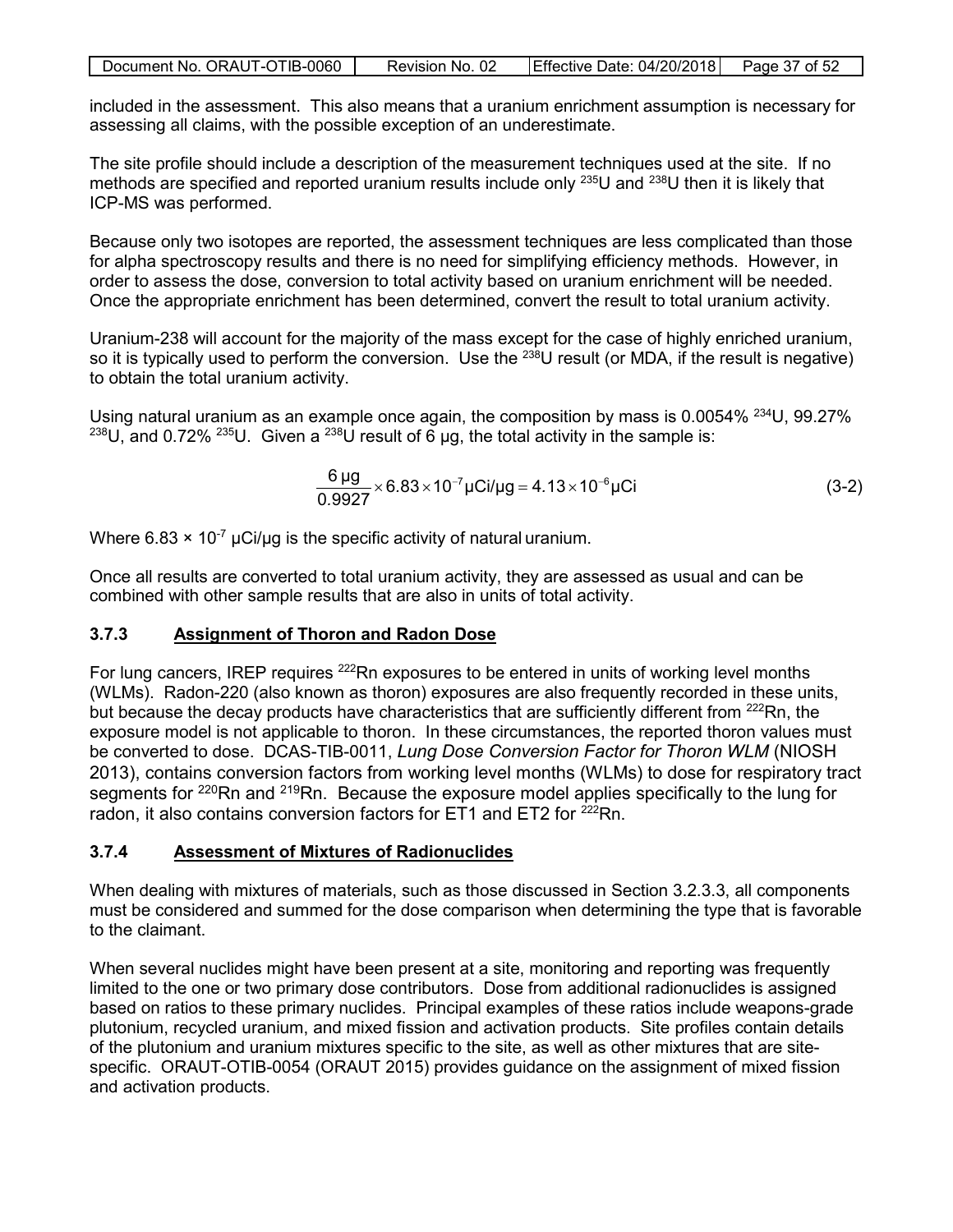| Document No. ORAUT-OTIB-0060 | Revision No. 02 | Effective Date: 04/20/2018 Page 38 of 52 |  |
|------------------------------|-----------------|------------------------------------------|--|
|                              |                 |                                          |  |

For a best estimate, review the nuclides that are included in a ratio method and do not assign any that were directly monitored because doing so would account for the same nuclide twice. For example, recycled uranium contains plutonium and some sites that handled recycled uranium also handled plutonium. A bioassay sample for plutonium would account for any plutonium dose regardless of whether it came from a uranium or plutonium mixture.

## <span id="page-37-0"></span>**4.0 ADDITIONAL INTERNAL DOSIMETRY GUIDANCE DOCUMENTS**

This section summarizes several documents that provide efficiency methods or additional information for making decisions on exposures to assign to a particular worker. This is intended as an overview only; refer to the individual documents for the current revision and for applicability and limitations of each.

## <span id="page-37-1"></span>**4.1 OCAS-IG-002, INTERNAL DOSE RECONSTRUCTION IMPLEMENTATION GUIDELINE**

This document provides implementation guidance on methods and approaches that can be used to reconstruct occupational radiation dose from internally deposited radionuclides in support of EEOICPA (NIOSH 2002).

## <span id="page-37-2"></span>**4.2 OCAS-TIB-009, ESTIMATION OF INGESTION INTAKES**

Guidance for estimating associated ingestion intakes when inhalation intakes are assessed through methods other than bioassay (NIOSH 2004).

## <span id="page-37-3"></span>**4.3 DCAS-TIB-011, LUNG DOSE CONVERSION FACTOR FOR THORON WLM**

This TIB provides the conversion factor for calculating lung dose from <sup>220</sup>Rn decay products measured in working level months (WLM). It also provides conversion factors for  $222Rn$  and  $219Rn$  (NIOSH 2013).

## <span id="page-37-4"></span>**4.4 DCAS-RPT-005, ALTERNATIVE DISSOLUTION MODELS FOR INSOLUBLE PU-238**

This report provides guidance on the evaluation of intakes for workers who were exposed to insoluble forms of <sup>238</sup>Pu. This guidance applies to Los Alamos National Laboratory, the Mound Site, SRS, and the Nuclear Materials and Equipment Corporation (NUMEC) (NIOSH 2016).

## <span id="page-37-5"></span>**4.5 ORAUT-OTIB-0001, MAXIMUM INTERNAL DOSE ESTIMATES FOR SAVANNAH RIVER SITE (SRS) CLAIMS**

This method uses the largest recorded intakes in the history of SRS to assign an overestimated intake for workers (ORAUT 2003a). An average of the largest five intakes for each monitored nuclide was used. Although it is conceivable that an individual had an intake in excess of one of the values, it is very unlikely that the worker had large undocumented intakes of all radionuclides present on the site. Tritium is not included; if the worker had the potential for significant or chronic intakes of tritium, additional dose must be included.

## <span id="page-37-6"></span>**4.6 ORAUT-OTIB-0011, TRITIUM CALCULATED AND MISSED DOSE ESTIMATES**

IMBA does not directly calculate intakes from  $3H$  urine data, so an alternative tool was developed. This TIB provides documentation of the method for estimating tritium missed and calculated doses from urine data (ORAUT 2004c).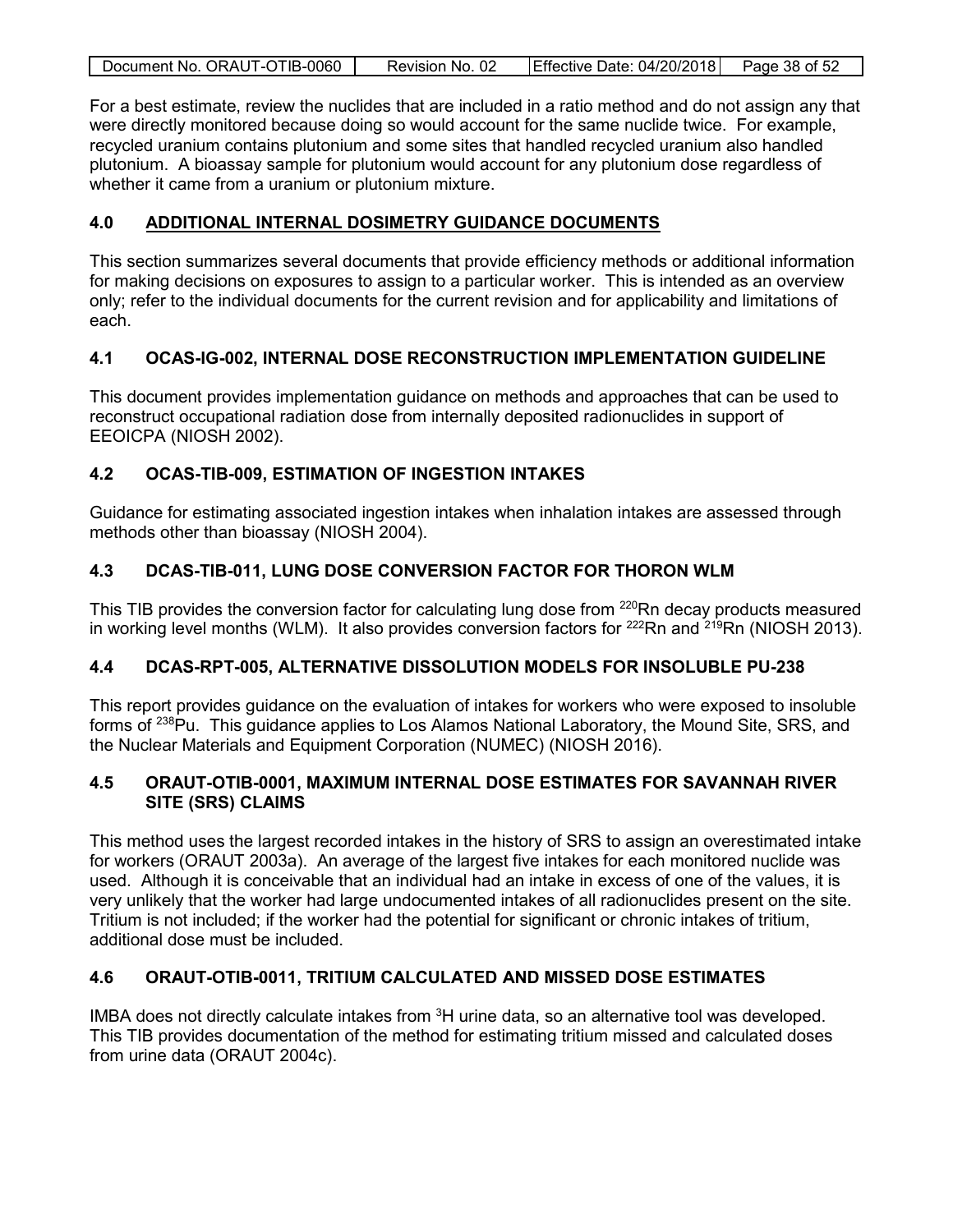| Effective Date: 04/20/2018<br>Document No. ORAUT-OTIB-0060 |
|------------------------------------------------------------|
|------------------------------------------------------------|

#### <span id="page-38-0"></span>**4.7 ORAUT-OTIB-0014, ASSIGNMENT OF ENVIRONMENTAL INTERNAL DOSES FOR EMPLOYEES NOT EXPOSED TO AIRBORNE RADIONUCLIDES IN THE WORKPLACE**

Internal radiation doses to some employees were limited to doses from inhalation of airborne radionuclides in the ambient environment from site operations or contamination rather than from localized airborne radionuclides from uncontained radioactive materials in the workplace. For these employees, assignment of environmental dose only is appropriate. ORAUT-OTIB-0014 (ORAUT 2004b) provides guidance for determining such instances based on:

- Job description,
- Work location,
- Time frame, and
- Presence or absence of internal monitoring data.

This document also provides information on job categories that can be helpful in determining "significant potential" when assigning coworker intakes.

## <span id="page-38-1"></span>**4.8 ORAUT-OTIB-0018, INTERNAL DOSE OVERESTIMATES FOR FACILITIES WITH AIR SAMPLING PROGRAMS**

This method is based on limiting air concentrations (ORAUT 2005c). A chronic exposure to the maximum permissible concentration (MPC) throughout employment is assumed. Because of this, the method applies only to sites that controlled exposure to intakes based on rigorous air sampling programs. While it is possible for a worker to have been occasionally exposed to levels exceeding the MPC, it is very unlikely that an individual was continuously exposed at such levels for 40 hr/wk throughout the employment period. An additional conservatism is achieved by assuming that the airborne activity consisted of the single nuclide, in each year of intake, that results in the largest dose to the organ of interest rather than assigning a mixture of radionuclides.

Application of this overestimating technique is limited to specific sites and organs; refer to the TIB and the tool documentation for applicability.

## <span id="page-38-2"></span>**4.9 ORAUT-OTIB-0022, GUIDANCE ON WOUND MODELING FOR INTERNAL DOSE RECONSTRUCTION**

This document focuses on how to use IMBA to evaluate intakes of plutonium by wound, although the concept can be applied to other radionuclides (ORAUT 2005a). Guidance on initial parameters is provided.

## <span id="page-38-3"></span>**4.10 ORAUT-OTIB-0033, APPLICATION OF INTERNAL DOSES BASED ON CLAIMANT-FAVORABLE ASSUMPTIONS FOR PROCESSING AS BEST ESTIMATES**

This method (ORAUT 2005d) applies a graded approach to internal dose overestimates and unites the application of ORAUT-OTIB-0014 (ORAUT 2004a), ORAUT-OTIB-0018 (ORAUT 2005c), and coworker dose. Some judgment is needed to apply these values; guidance is provided based on:

- The period of employment,
- The processes at the site,
- The job category and work location, and
- The results of bioassay measurements for the energy employee.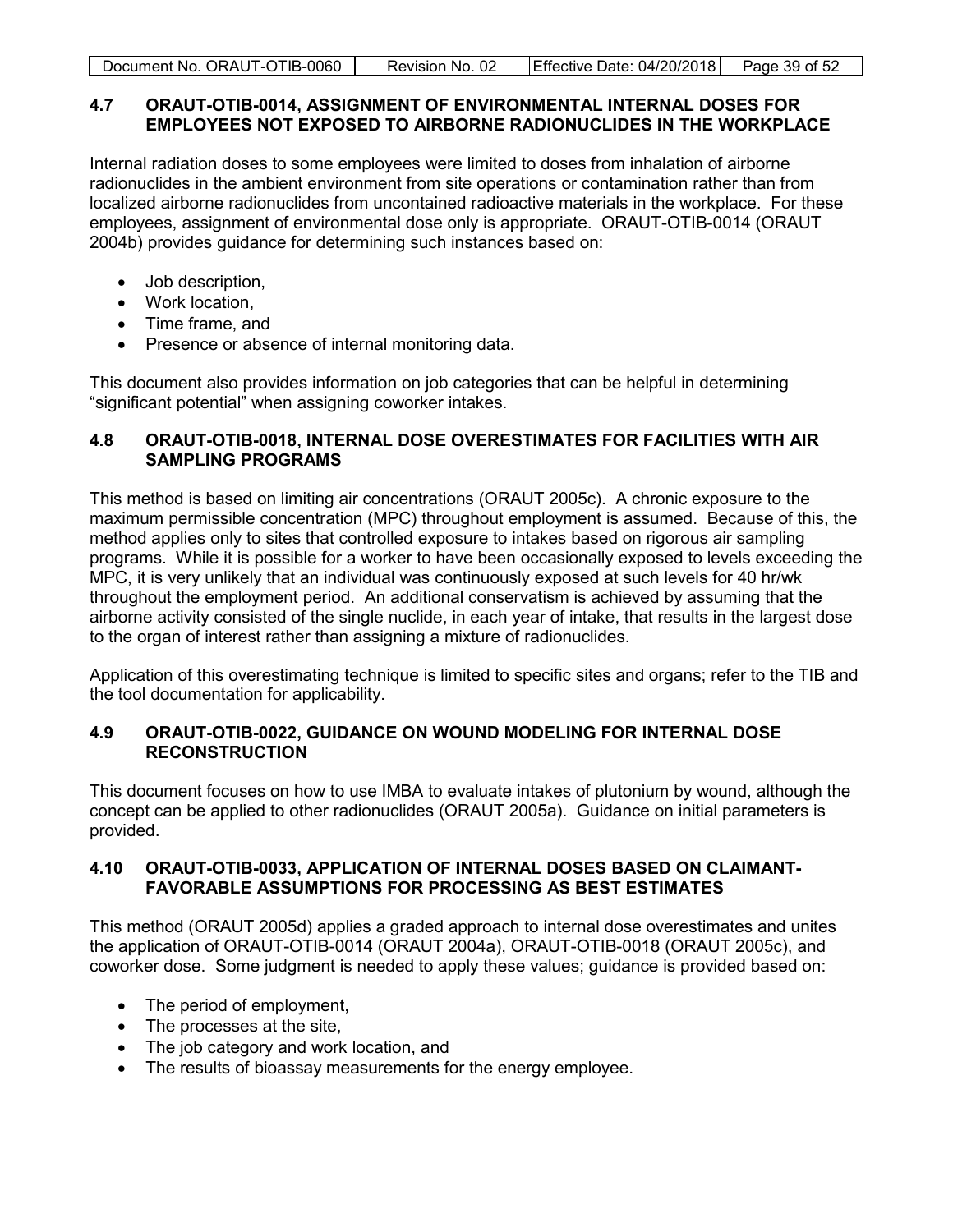#### <span id="page-39-0"></span>**4.11 ORAUT-OTIB-0049, ESTIMATING DOSES FOR PLUTONIUM STRONGLY RETAINED IN THE LUNG**

A handful of accidental intakes of plutonium oxides have exhibited long-term retention of plutonium in the lung exceeding that predicted by the standard type S model. This TIB provides assessment methods for calculating a best estimate of the annual organ doses for intakes of type super S plutonium and describes the conditions for applicability of this method (ORAUT 2010).

## <span id="page-39-1"></span>**4.12 ORAUT-OTIB-0054, FISSION AND ACTIVATION PRODUCT ASSIGNMENT FOR INTERNAL DOSE-RELATED GROSS BETA AND GROSS GAMMA ANALYSES**

Reactor operations can produce a wide assortment of radionuclides, but routine bioassay monitoring typically includes only those that predominate the mixture or are reported as a gross measurement that could contain an assortment of nuclides. This TIB provides guidance on the assignment of radionuclide-specific intakes of mixed fission and activation products when air sampling or urinalysis data associated with reactors or reactor fuels are available only as gross or total beta activity or gross or total gamma activity (ORAUT 2015). The derived ratios can also be applied to claims where the activity of a single radionuclide in the mixture is known, such as <sup>137</sup>Cs from a whole-body count result or <sup>90</sup>Sr in a urine sample.

## <span id="page-39-2"></span>**4.13 ORAUT-OTIB-0066, CALCULATION OF DOSE FROM INTAKES OF SPECIAL TRITIUM COMPOUNDS**

This document provides guidance on how to use urine bioassay data to calculate best estimates of doses for intakes of organically bound tritium and stable metal tritides.

## <span id="page-39-3"></span>**5.0 ATTRIBUTIONS AND ANNOTATIONS**

All information requiring identification was addressed via references integrated into the reference section of this document.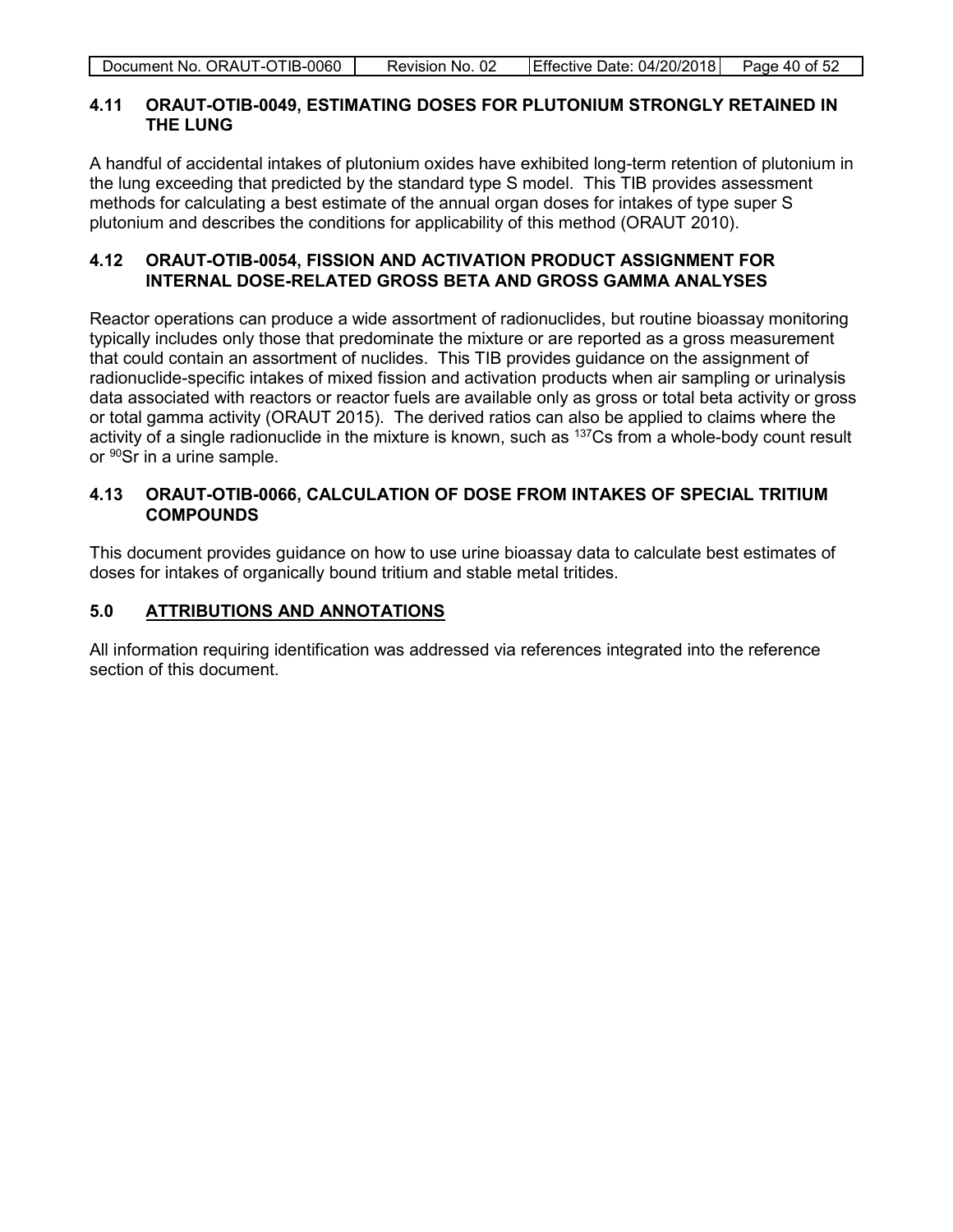| Document No. ORAUT-OTIB-0060 | Revision No. 02 | Effective Date: 04/20/2018 Page 41 of 52 |  |
|------------------------------|-----------------|------------------------------------------|--|

#### <span id="page-40-0"></span>**REFERENCES**

- Eckerman, K. F., R. W. Leggett, M. Cristy, C. B. Nelson, J. C. Ryman, A. L. Sjoreen, and R. C. Ward, 2006, *User's Guide to the DCAL System*, ORNL/TM-2001/190, UT-Battelle, Oak Ridge National Laboratory, Oak Ridge, Tennessee, August. [SRDB Ref ID: 43944]
- HPS (Health Physics Society), 2011, *An American National Standard Performance Criteria for Radiobioassay*, ANSI/HPS N13.30-2011, Health Physics Society, McLean, Virginia, December 16. [SRDB Ref ID: 168975]
- ICRP (International Commission on Radiological Protection), 1979, *Limits for the Intake of Radionuclides by Workers, Part 1*, Publication 30, Part 1, Pergamon Press, Oxford, England. [SRDB Ref ID: 22733]
- ICRP (International Commission on Radiological Protection), 1989, *Age-dependent Doses to Members of the Public from Intake of Radionuclides: Part 1*, Publication 56, Pergamon Press, Oxford, England. [SRDB Ref ID: 135823]
- ICRP (International Commission on Radiological Protection), 1994, *Human Respiratory Tract Model for Radiological Protection*, Publication 66, Pergamon Press, Oxford, England. [SRDB Ref ID: 22732]
- ICRP (International Commission on Radiological Protection), 1995a, *Dose Coefficients for Intakes of Radionuclides by Workers*, Publication 68, Pergamon Press, Oxford, England. [SRDB Ref ID: 22731]
- ICRP (International Commission on Radiological Protection), 1995b, *Age-dependent Doses to Members of the Public from Intakes of Radionuclides: Part 4 Inhalation Dose Coefficients*, Publication 71, Pergamon Press, Oxford, England. [SRDB Ref ID: 22729]
- ICRP (International Commission on Radiological Protection), 1998, *Individual Monitoring for Internal Exposure of Workers, Replacement of ICRP Publication 54*, Publication 78, Pergamon Press, Oxford, England. [SRDB Ref ID: 132761]
- Kocher, D.C., A. I. Apostoaei, and F. O. Hoffman, 2002, *Radiation Effectiveness Factors (REFs) for Use in Calculating Probability of Causation in Radiogenic Canc*ers, *SENES* Oak Ridge, Center for Risk Analysis, Oak Ridge, Tennessee, June 17. [SRDB Ref ID: 34278]
- NCRP (National Council on Radiation Protection and Measurements), 1987, *Exposure of the Population in the United States and Canada from Natural Background Radiation*, Report 94, Bethesda, Maryland, December 30. [SRDB Ref ID: 22736]
- NCRP (National Council on Radiation Protection and Measurements), 2006, *Development of a Biokinetic Model for Radionuclide-Contaminated Wounds for Their Assessment, Dosimetry and Treatment*, Report 156, Bethesda, Maryland, December 14. [SRDB Ref ID: 44742]
- NIOSH (National Institute for Occupational Safety and Health), 2002, *Internal Dose Reconstruction Implementation Guideline*, OCAS-IG-002, Rev. 0, Office of Compensation Analysis and Support, Cincinnati, Ohio, August. [SRDB Ref ID: 22402]
- NIOSH (National Institute for Occupational Safety and Health), 2004, *Estimation of Ingestion Intakes*, OCAS-TIB-009, Rev. 0, Office of Compensation Analysis and Support, Cincinnati, Ohio, April 13. [SRDB Ref ID: 22397]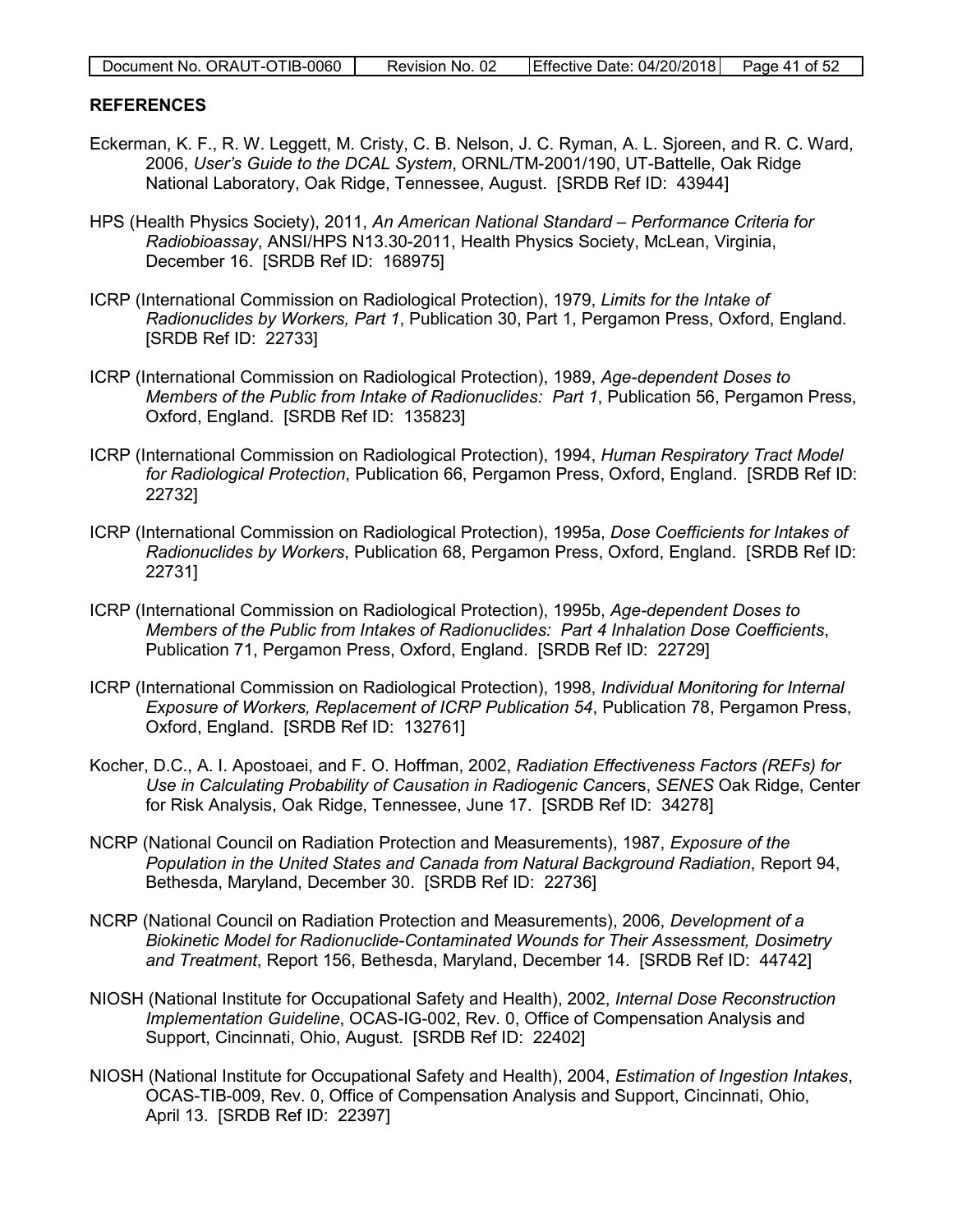|  | Document No. ORAUT-OTIB-0060 | Revision No. 02 | Effective Date: 04/20/2018 | Page 42 of 52 |
|--|------------------------------|-----------------|----------------------------|---------------|
|--|------------------------------|-----------------|----------------------------|---------------|

- NIOSH (National Institute for Occupational Safety and Health), 2013, *Lung Dose Conversion Factor for Thoron WLM*, DCAS-TIB-011, Rev. 4, Office of Compensation Analysis and Support, Cincinnati, Ohio, May 1. [SRDB Ref ID: 126391]
- NIOSH (National Institute for Occupational Safety and Health), 2016, *Alternative Dissolution Models for Insoluble Pu-238*, DCAS-RPT-005 Rev. 00, Division of Compensation Analysis and Support, Cincinnati, Ohio, June 30. [SRDB Ref ID: 161248]
- ORAUT (Oak Ridge Associated Universities Team), 2003a, *Technical Information Bulletin: Maximum Internal Dose for Savannah River Site (SRS) Claims*, ORAUT-OTIB-0001, Rev. 00, Oak Ridge, Tennessee, July 15. [SRDB Ref ID: 19407]
- ORAUT (Oak Ridge Associated Universities Team), 2003b, *Use of Integrated Modules for Bioassay Analysis (IMBA)*, ORAUT-PROC-0002, Rev. 01, Oak Ridge, Tennessee, August 14. [SRDB Ref ID: 168571]
- ORAUT (Oak Ridge Associated Universities Team), 2004a, *Assignment of Environmental Internal Doses for Employees Not Exposed to Airborne Radionuclides in the Workplace*, ORAUT-OTIB-0014, Rev. 00, Oak Ridge, Tennessee, June 22. [SRDB Ref ID: 19432]
- ORAUT (Oak Ridge Associated Universities Team), 2004b, *Coworker Data Exposure Profile Development*, ORAUT-PLAN-0014, Rev. 00, Oak Ridge, Tennessee, November 24. [SRDB Ref ID: 166559]
- ORAUT (Oak Ridge Associated Universities Team), 2004c, *Tritium Calculated and Missed Dose Estimates*, ORAUT-OTIB-0011, Rev. 00, Oak Ridge, Tennessee, June 29. [SRDB Ref ID: 19430]
- ORAUT (Oak Ridge Associated Universities Team), 2005a, *Guidance on Wound Modeling for Internal Dose Reconstruction*, ORAUT-OTIB-0022, Rev. 00, Oak Ridge, Tennessee, November 18. [SRDB Ref ID: 19443]
- ORAUT (Oak Ridge Associated Universities Team), 2005b, *Analysis of Coworker Bioassay Data for Internal Dose Assignment*, ORAUT-OTIB-0019, Rev. 01, Oak Ridge, Tennessee, October 7. [SRDB Ref ID: 19438]
- ORAUT (Oak Ridge Associated Universities Team), 2005c, *Internal Dose Overestimates for Facilities With Air Sampling Programs*, ORAUT-OTIB-0018, Rev. 01, Oak Ridge, Tennessee, August 9. [SRDB Ref ID: 19436]
- ORAUT (Oak Ridge Associated Universities Team), 2005d, *Application of Internal Doses Based on Claimant-Favorable Assumptions for Processing as Best Estimates*, ORAUT-OTIB-0033, Rev. 00, Oak Ridge, Tennessee, April 20. [SRDB Ref ID: 19457]
- ORAUT (Oak Ridge Associated Universities Team), 2008, *Validation of DCAL Annual Dose Coefficients*, ORAUT-OTIB-0028, Rev. 02, Oak Ridge, Tennessee, July 28. [SRDB Ref ID: 46673]
- ORAUT (Oak Ridge Associated Universities Team), 2010, *Estimating Doses for Plutonium Strongly Retained in the Lung*, ORAUT-OTIB-0049, Rev. 01 PC-2, Oak Ridge, Tennessee, November 29. [SRDB Ref ID: 90666]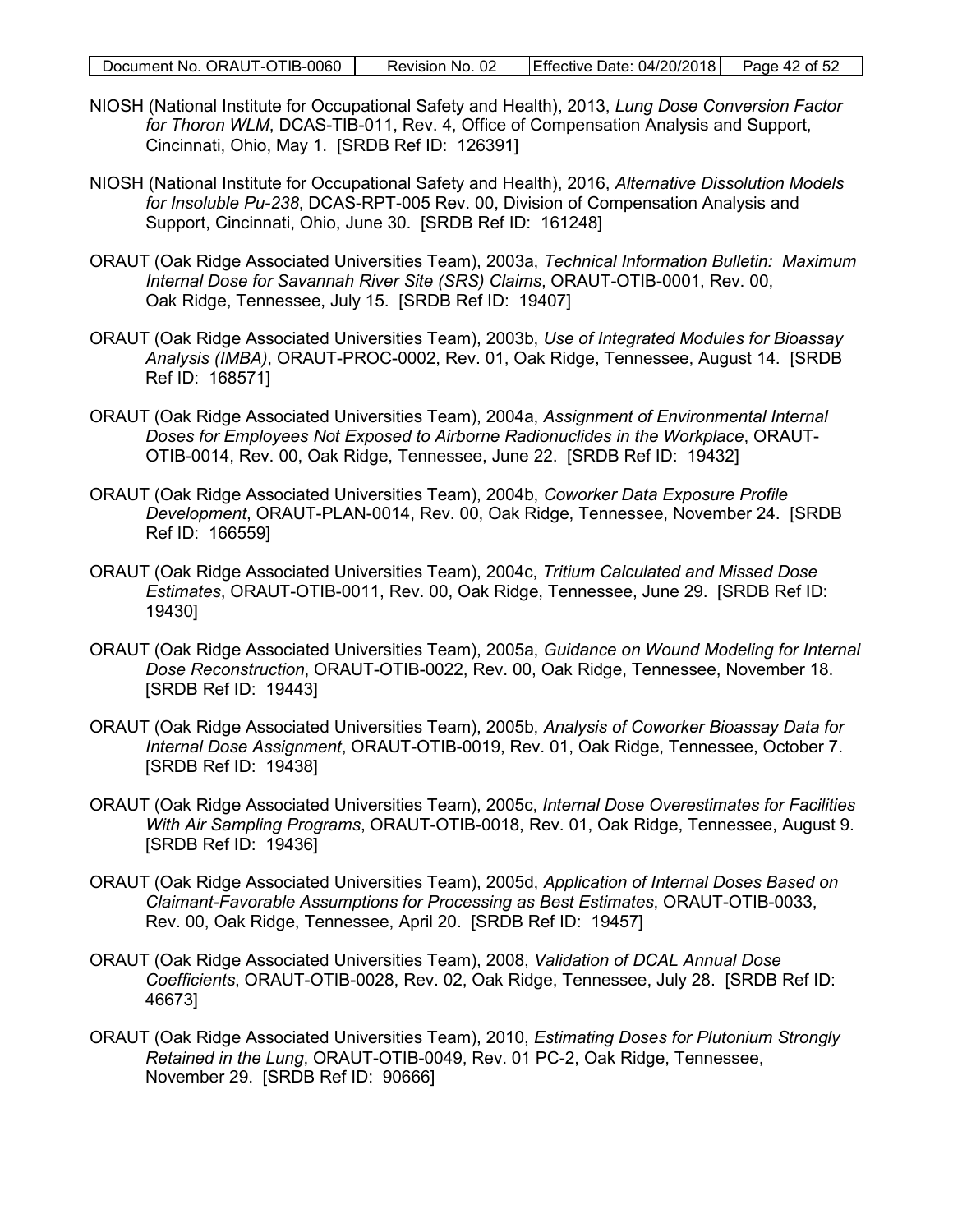- ORAUT (Oak Ridge Associated Universities Team), 2012, *Internal Dosimetry Organ, External Dosimetry Organ, and IREP Model Selection by ICD-9 Code*, ORAUT-OTIB-0005, Rev. 05, Oak Ridge, Tennessee, December 20. [SRDB Ref ID: 121336]
- ORAUT (Oak Ridge Associated Universities Team), 2015, *Fission and Activation Product Assignment for Internal Dose-Related Gross Beta and Gross Gamma Analyses*, ORAUT-OTIB-0054, Rev. 04, Oak Ridge, Tennessee, August 27. [SRDB Ref ID: 146884]
- PMIC (Practice Management Information Corporation), 2007, *International Classification of Diseases, 9th Revision, Clinical Modification, Sixth Edition (Color Coded 2008)*, ICD-9-CM Sixth Edition, Los Angeles, California. [SRDB Ref ID: 159208]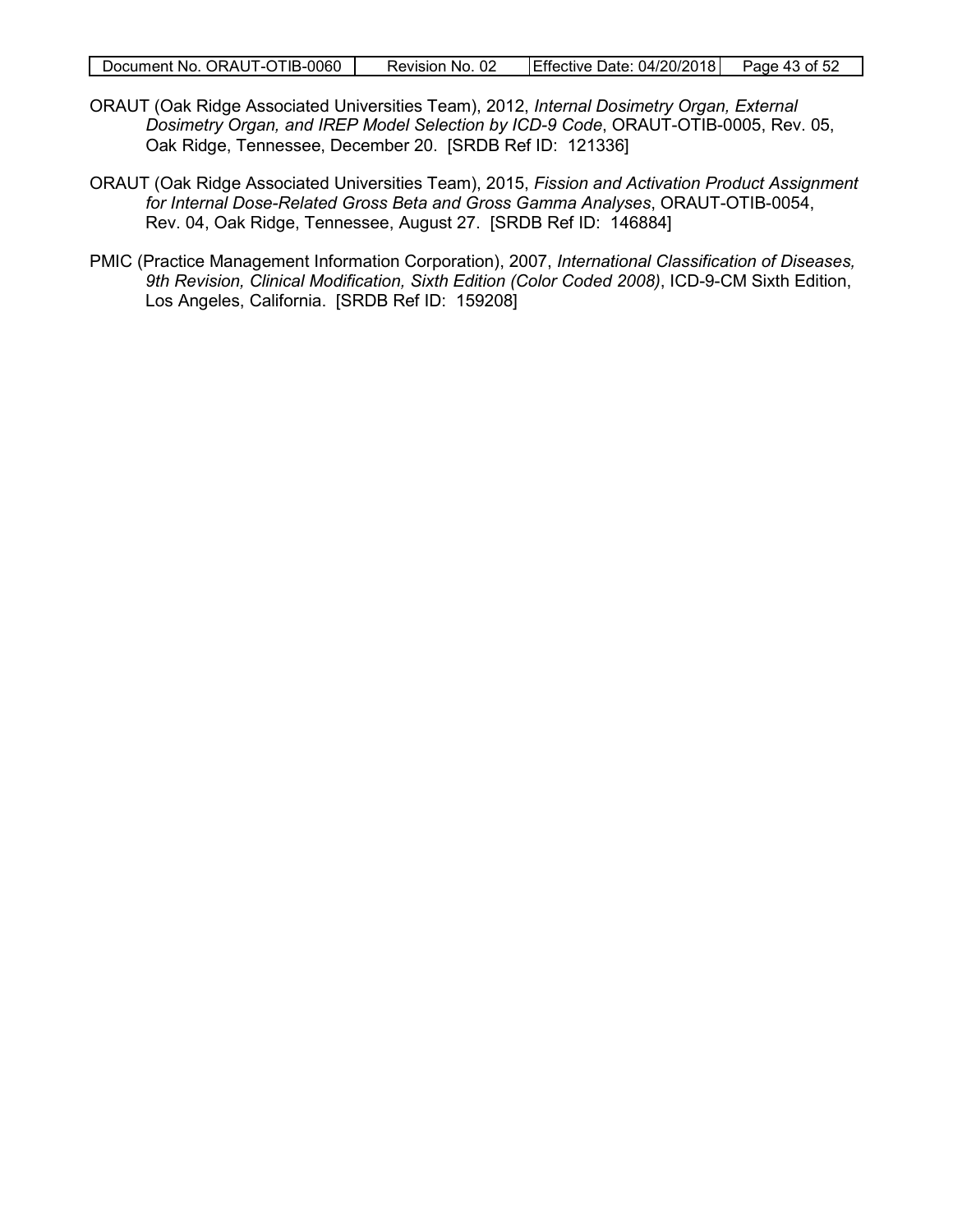#### <span id="page-43-1"></span>**ATTACHMENT A RADIATION TYPES BY NUCLIDE FOR ENTRY INTO IREP**

<span id="page-43-0"></span>Table A-1. Radiation types by nuclide for entry into IREP.

| <b>Nuclide</b> | Radiation type <sup>a</sup> | <b>Nuclide</b> | Radiation type <sup>a</sup> | <b>Nuclide</b> | Radiation type <sup>a</sup> |
|----------------|-----------------------------|----------------|-----------------------------|----------------|-----------------------------|
| Ac-227         | Alpha                       | $I-133$        | Electrons E >15 keV         | Rn-222         | Radon                       |
| Ac-228         | Alpha                       | $1 - 134$      | Photons E >250 keV          | Ru-103         | Electrons E >15 keV         |
| Ag-110m        | Photons E >250 keV          | $I-135$        | Photons E >250 keV          | Ru-106         | Electrons E >15 keV         |
| Am-241         | Alpha                       | $Ir-192$       | Photons E >250 keV          | $S-35$         | Electrons E >15 keV         |
| Am-243         | Alpha                       | La-140         | Photons E >250 keV          | Sb-124         | Photons E >250 keV          |
| As-74          | Photons E >250 keV          | Lu-174         | Photons $E = 30-250$ keV    | Sb-125         | Photons E >250 keV          |
| As-76          | Electrons E >15 keV         | Mn-54          | Photons E >250 keV          | $Sc-46$        | Photons E >250 keV          |
| Au-194         | Photons E <30 keV           | Mn-56          | Electrons E >15 keV         | Sm-151         | Electrons E >15 keV         |
| Ba-133         | Photons E >250 keV          | Mo-99          | Electrons E >15 keV         | Sn-113         | Electrons E >15 keV         |
| Ba-140         | Photons E >250 keV          | Na-22          | Photons E >250 keV          | Sr-85          | Photons E >250 keV          |
| <b>Bk-249</b>  | Alpha                       | $Na-24$        | Photons E >250 keV          | $Sr-89$        | Electrons E >15 keV         |
| $C-14$         | Electrons E >15 keV         | <b>Nb-94</b>   | Photons E >250 keV          | Sr-90          | Electrons E >15 keV         |
| Ca-45          | Electrons E >15 keV         | <b>Nb-95</b>   | Electrons E >15 keV         | $Sr-91$        | Electrons E >15 keV         |
| Ce-139         | Photons $E = 30-250$ keV    | Ni-63          | Electrons E >15 keV         | Ta-182         | Photons E >250 keV          |
| Ce-141         | Electrons E >15 keV         | <b>Np-237</b>  | Alpha                       | Tb-160         | Electrons E >15 keV         |
| Ce-143         | Electrons E >15 keV         | Np-239         | Alpha                       | Tc-99          | Electrons E >15 keV         |
| $Ce-144$       | Electrons E >15 keV         | $P-32$         | Electrons E >15 keV         | Te-131         | Photons E >250 keV          |
| Cf-249         | Alpha                       | P-33           | Electrons E >15 keV         | Te-131m        | Electrons E >15 keV         |
| $Cf-252$       | Alpha                       | Pa-231         | Alpha                       | Th-228         | Alpha                       |
| $CI-36$        | Electrons E >15 keV         | Pa-233         | Alpha                       | Th-230         | Alpha                       |
| Cm-242         | Alpha                       | Pa-234         | Alpha                       | Th-232         | Alpha                       |
| Cm-243         | Alpha                       | Pb-210         | Alpha                       | Th-234         | Alpha                       |
| Cm-244         | Alpha                       | Pm-147         | Electrons E >15 keV         | TI-201         | Photons $E = 30-250keV$     |
| $Co-57$        | Photons $E = 30-250$ keV    | Po-208         | Alpha                       | $Tl-202$       | Photons E >250 keV          |
| Co-58          | Photons E >250 keV          | Po-209         | Alpha                       | TI-204         | Electrons E >15 keV         |
| $Co-60$        | Photons E >250keV           | Po-210         | Alpha                       | Tm-170         | Electrons E >15 keV         |
| $Cr-51$        | Photons E >250 keV          | Pr-143         | Photons E >250 keV          | $U-232$        | Alpha                       |
| Cs-134         | Electrons E >15 keV         | Pr-147         | Electrons E >15 keV         | $U-234$        | Alpha                       |
| Cs-137         | Electrons E >15 keV         | Pu-236         | Alpha                       | $U-235$        | Alpha                       |
| Eu-152         | Photons E >250 keV          | Pu-238         | Alpha                       | $U-236$        | Alpha                       |
| Eu-154         | Electrons E >15 keV         | Pu-239         | Alpha                       | $U-238$        | Alpha                       |
| Eu-155         | Electrons E >15 keV         | Pu-240         | Alpha                       | $U-239$        | Alpha                       |
| Eu-156         | Electrons E >15 keV         | Pu-241         | Alpha                       | $Y-88$         | Photons E >250 keV          |
| Fe-55          | Photons E <30 keV           | Pu-242         | Alpha                       | $Y-90$         | Electrons E >15 keV         |
| Fe-59          | Electrons E >15 keV         | Ra-220         | Alpha                       | $Y-91$         | Electrons E >15 keV         |
| $H-3$          | Electrons E <15 keV         | Ra-223         | Alpha                       | Yb-169         | Photons E >250 keV          |
| <b>Hf-181</b>  | Electrons E >15 keV         | Ra-224         | Alpha                       | $Zn-65$        | Photons E >250 keV          |
| $I-125$        | Photons E <30 keV           | Ra-226         | Alpha                       | $Zr-95$        | Electrons E >15 keV         |
| $I-129$        | Photons $E = 30-250$ keV    | Ra-228         | Alpha                       |                |                             |
| $1 - 131$      | Electrons E >15 keV         | Rn-220         | Alpha                       |                |                             |

a. E = energy; the radiation effectiveness factors (REFs) for >15-keV electrons and >250-keV photons are equal. To minimize the number of lines in IREP, these two categories can be entered with either energy type and combined if the same distribution type.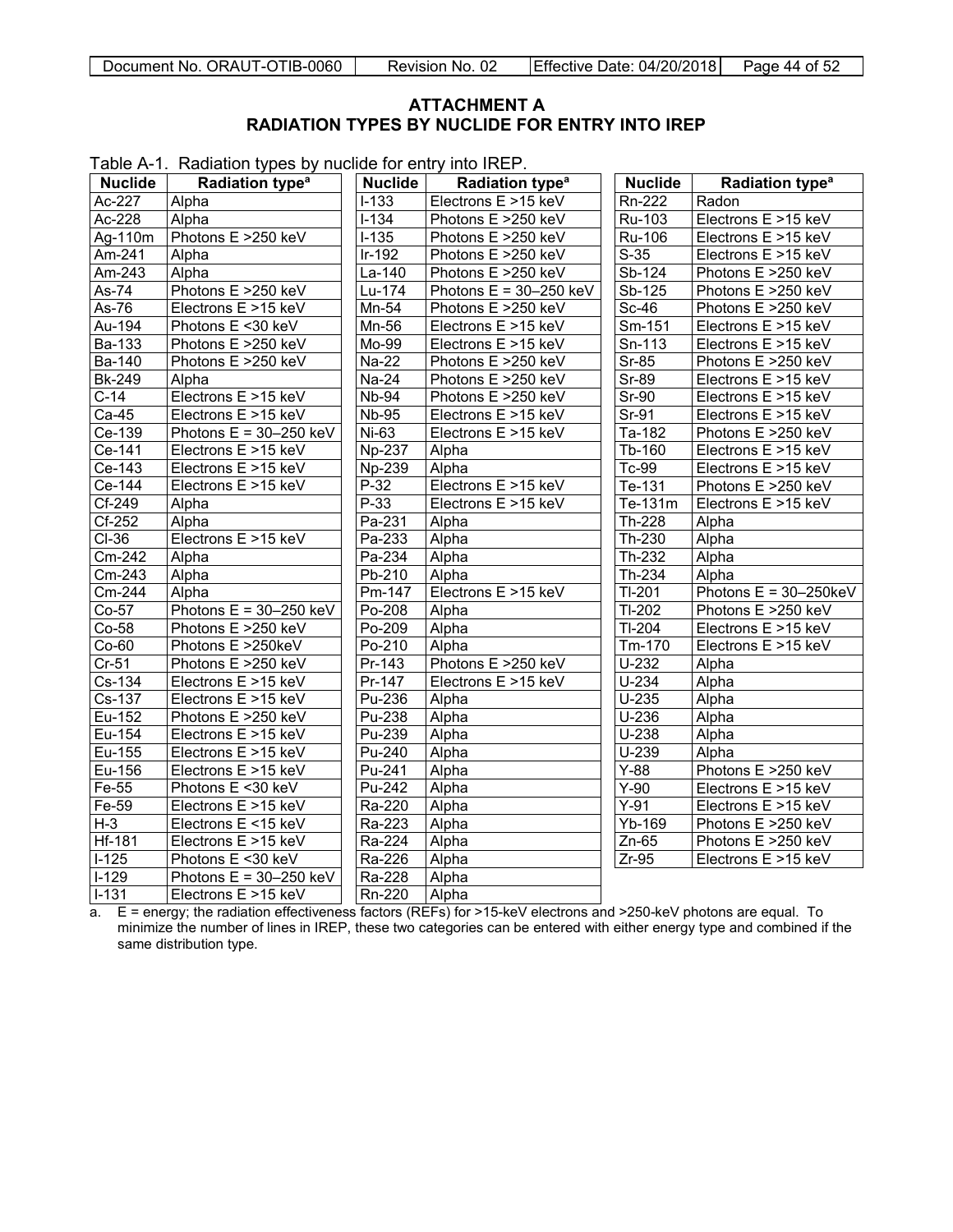## **ATTACHMENT B ICRP PUBLICATION 68 DEFAULT MATERIAL TYPES**

<span id="page-44-0"></span>When modeling inhalation intakes, the rate at which material leaves the respiratory tract and is transported to the systemic organs is of importance. The ICRP (ICRP 1994) uses material type (also called absorption type) to describe this rate. These designations apply *only* to material leaving the lung; they provide no indication of the total amount of time the material clears from the rest of the body. These types and their approximate half-times in the lung are:

- $V$  (vapor). 100% is absorbed instantaneously.
- F (fast). 100% is absorbed from the lung with a half-time of 10 minutes.
- M (moderate). 10% at 10 minutes and 90% at 140 days.
- S (slow). 0.1% at 10 minutes, 99.9% at 7,000 days.

Table B-1 lists the ICRP default material types for all elements available for assessment in IMBA.

| ו מטוט <b>ט</b> די | r ablication ob actual matchal types |                         |                               |
|--------------------|--------------------------------------|-------------------------|-------------------------------|
| <b>Atomic</b>      |                                      |                         | <b>Material</b>               |
| number             | <b>Element</b>                       | Symbol                  | types                         |
| 1                  | Hydrogen                             | H                       | V                             |
| 4                  | Beryllium                            | Be                      | M, S                          |
| 6                  | Carbon                               | $\mathsf{C}$            | $\vee$                        |
| 11                 | Sodium                               | Na                      | F                             |
| 12                 | Magnesium                            | Mg                      | F, M                          |
| 13                 | Aluminum                             | Al                      | F, M                          |
| 14                 | Silicon                              | $\overline{Si}$         | F, M, S                       |
| 15                 | Phosphorus                           | P                       | F, M                          |
| 16                 | Sulphur                              | $\overline{s}$          | F, M, V                       |
| 17                 | Chlorine                             | $\overline{CI}$         | F, M                          |
| 19                 | Potassium                            | $\overline{\mathsf{K}}$ | F                             |
| 20                 | Calcium                              | Ca                      | M                             |
| 21                 | Scandium                             | Sc                      | $\overline{s}$                |
| $\overline{22}$    | Titanium                             | Τi                      | F, M, S                       |
| 23                 | Vanadium                             | $\overline{\mathsf{V}}$ | F, M                          |
| 24                 | Chromium                             | $\overline{\text{Cr}}$  | F, M, S                       |
| $\overline{25}$    | Manganese                            | Mn                      | F, M                          |
| 26                 | Iron                                 | Fe                      | F, M                          |
| $\overline{27}$    | Cobalt                               | Co                      | M, S                          |
| $\overline{28}$    | Nickel                               | Ni                      | F, M                          |
| 29                 | Copper                               | Cu                      | F, M, S                       |
| $\overline{30}$    | Zinc                                 | Zn                      | $\overline{s}$                |
| 31                 | Gallium                              | Ga                      | F, M                          |
| 32                 | Germanium                            | Ge                      | F, M                          |
| 33                 | Arsenic                              | As                      | M                             |
| 34                 | Selenium                             | Se                      | F, M                          |
| $\overline{35}$    | <b>Bromine</b>                       | Br                      | F, M                          |
| 37                 | Rubidium                             | Rb                      | F                             |
| 38                 | Strontium                            | Sr                      | <u>F, S</u>                   |
| $\overline{39}$    | Yttrium                              | Ÿ                       | M, S                          |
| 40                 | Zirconium                            | $\overline{Zr}$         | F, M, S                       |
| $\overline{41}$    | Niobium                              | Nb                      | M, S                          |
| $\overline{42}$    | Molybdenum                           | Mo                      | $\underline{F}, \overline{S}$ |
| $\overline{43}$    | Technetium                           | Tc                      | $F, \overline{M}$             |
| 44                 | Ruthenium                            | $\overline{R}u$         | F, M, S                       |
| 45                 | Rhodium                              | $\overline{Rh}$         | F, M, S                       |

<span id="page-44-1"></span>Table B-1. Publication 68 default material types<sup>a</sup>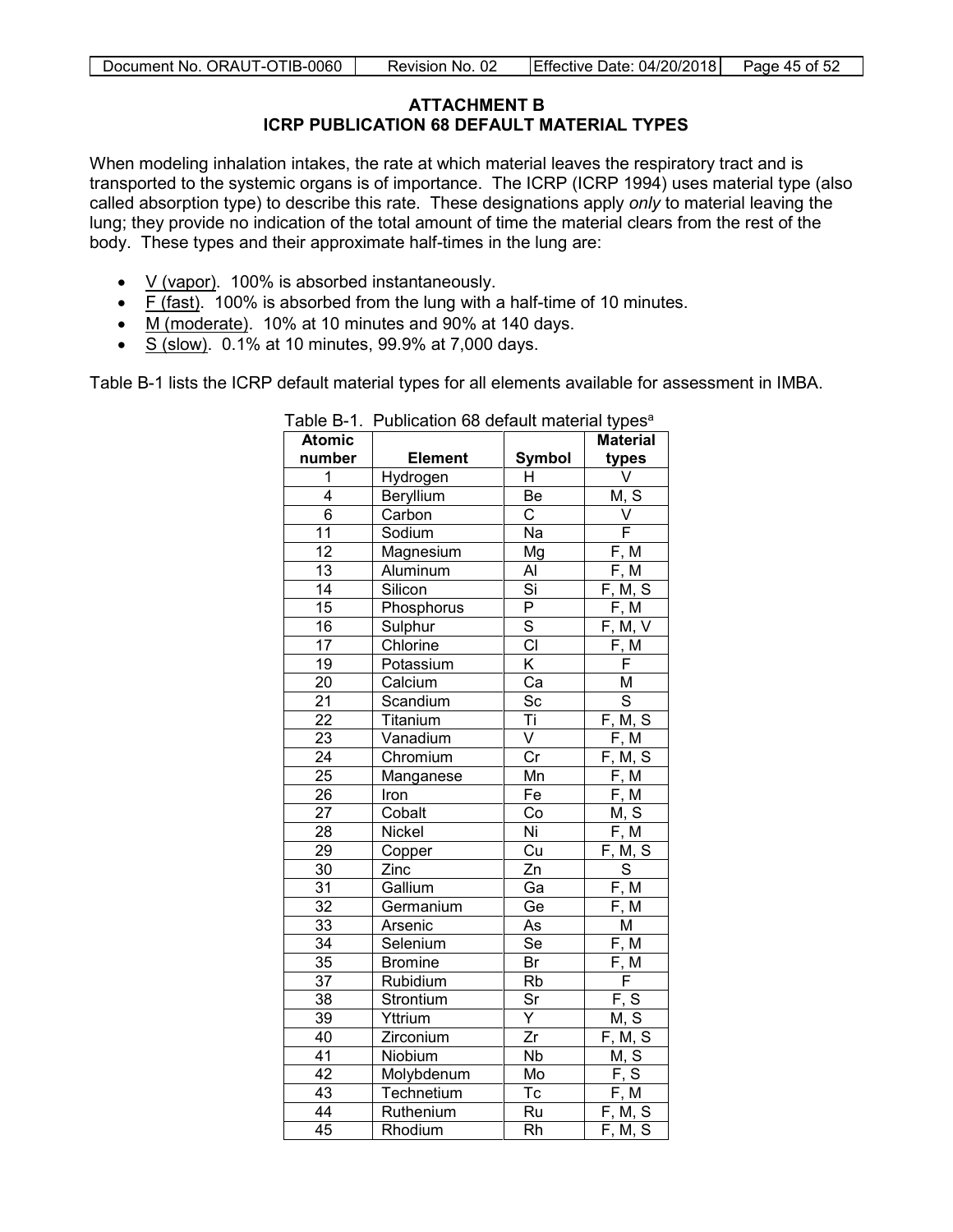## **ATTACHMENT B ICRP PUBLICATION 68 DEFAULT MATERIAL TYPES (continued)**

| <b>Atomic</b> |                |            | <b>Material</b>                     |
|---------------|----------------|------------|-------------------------------------|
| number        | <b>Element</b> | Symbol     | types                               |
| 46            | Palladium      | Pd         | F, M, S                             |
| 47            | Silver         | Ag         | F, M, S                             |
| 48            | Cadmium        | Cd         | F, M, S                             |
| 49            | Indium         | In         | F, M                                |
| 50            | Tin            | Sn         | F, M                                |
| 51            | Antimony       | Sb         | F, M                                |
| 52            | Tellurium      | Te         | $\overline{F}$ , M                  |
| 53            | lodine         | L          | $\overline{\mathsf{F}}, \mathsf{V}$ |
| 55            | Cesium         | Cs         | F                                   |
| 56            | <b>Barium</b>  | Ba         | F                                   |
| 57            | Lanthanum      | La         | F, M                                |
| 58            | Cerium         | Ce         | M, S                                |
| 59            | Praseodymium   | Pr         | M, S                                |
| 60            | Neodymium      | Nd         | M, S                                |
| 61            | Promethium     | Pm         | M, S                                |
| 62            | Samarium       | Sm         | M                                   |
| 63            | Europium       | Eu         | M                                   |
| 64            | Gadolinium     | Gd         | F, M                                |
| 65            | Terbium        | Tb         | M                                   |
| 66            | Dysprosium     | Dy         | M                                   |
| 67            | Holmium        | Ho         | M                                   |
| 68            | Erbium         | Er         | M                                   |
| 69            | Thulium        | Tm         | M                                   |
| 70            | Ytterbium      | Yb         | M, S                                |
| 71            | Lutetium       | Lu         | M, S                                |
| 72            | Hafnium        | Hf         | F, M                                |
| 73            | Tantalum       | Ta         | M, S                                |
| 74            | Tungsten       | W          | F                                   |
| 75            | Rhenium        | Re         | F, M                                |
| 76            | Osmium         | Os         | F, M, S                             |
| 77            | Iridium        | Ir         | F, M, S                             |
| 78            | Platinum       | Pt         | F                                   |
| 79            | Gold           | Au         | F, M, S                             |
| 80            | Mercury        | Hg         | F, V                                |
| 81            | Thallium       | TI         | F                                   |
| 82            | Lead           | Pb         | F                                   |
| 83            | <b>Bismuth</b> | Bi         | F, M                                |
| 84            | Polonium       | Po         | F, M                                |
| 85            | Astatine       | At         | F, M                                |
| 87            | Francium       | Fr         | F                                   |
| 88            | Radium         | Ra         | Μ                                   |
| 89            | Actinium       | Aс         | F, M, S                             |
| 90            | Thorium        | Th         | M, S                                |
| 91            | Protactinium   | Pa         | M, S                                |
| 92            | Uranium        | U          | F, M, S                             |
| 93            | Neptunium      | Np         | M                                   |
| 94            | Plutonium      | Pu         | M, S                                |
| 95            | Americium      | Am         | М                                   |
| 96            | Curium         | Cm         | Μ                                   |
| 97            | Berkelium      | Bk         | Μ                                   |
| 98            | Californium    | $C\bar{f}$ | Μ                                   |
|               |                |            |                                     |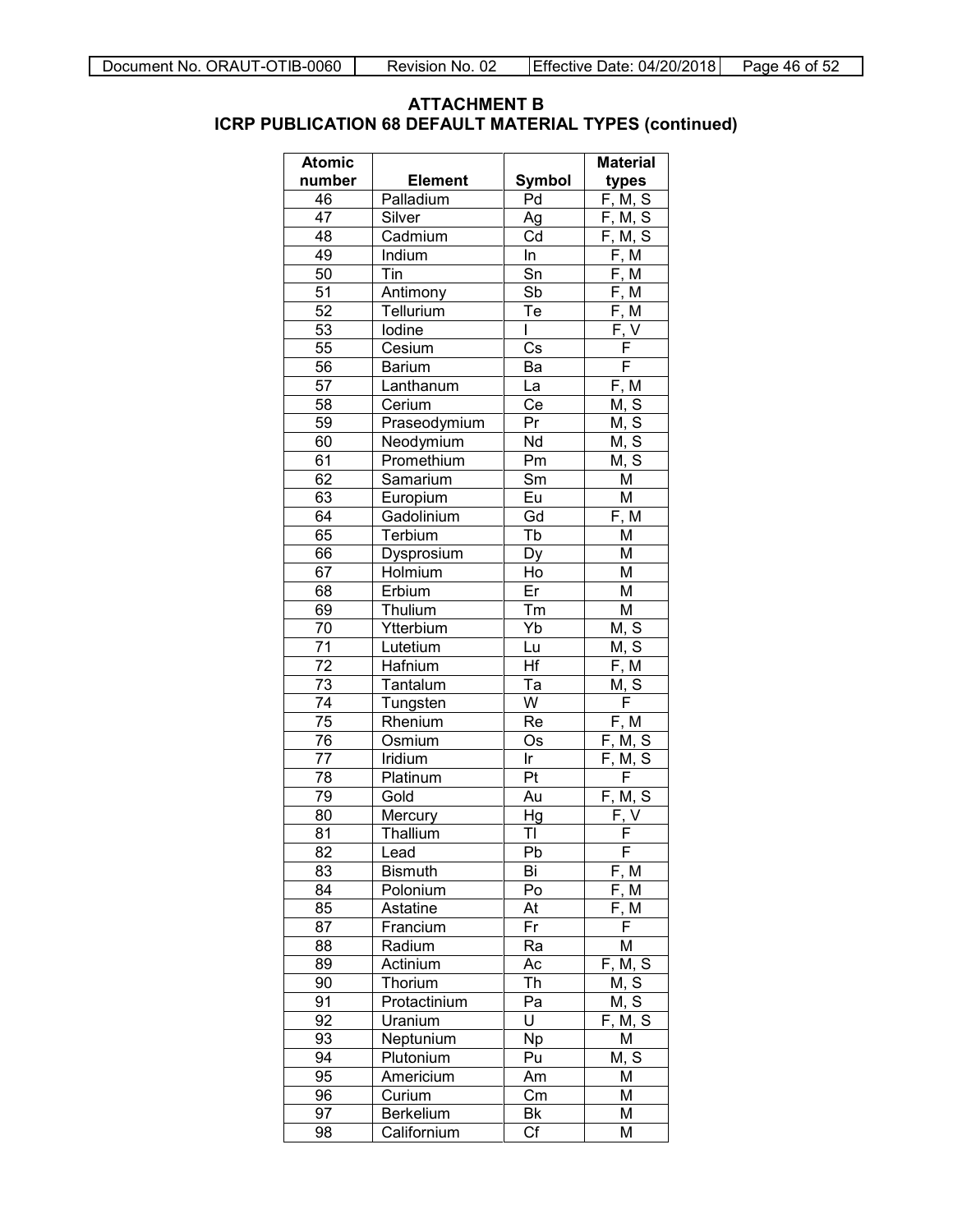#### **ATTACHMENT B ICRP PUBLICATION 68 DEFAULT MATERIAL TYPES (continued)**

| <b>Atomic</b><br>number | <b>Element</b> | Symbol | <b>Material</b><br>types |
|-------------------------|----------------|--------|--------------------------|
| 99                      | Einsteinium    | Es     | M                        |
| 100                     | Fermium        | Fm     | м                        |
| 101                     | Mendelevium    | Md     |                          |

a. Source: ICRP (1995a).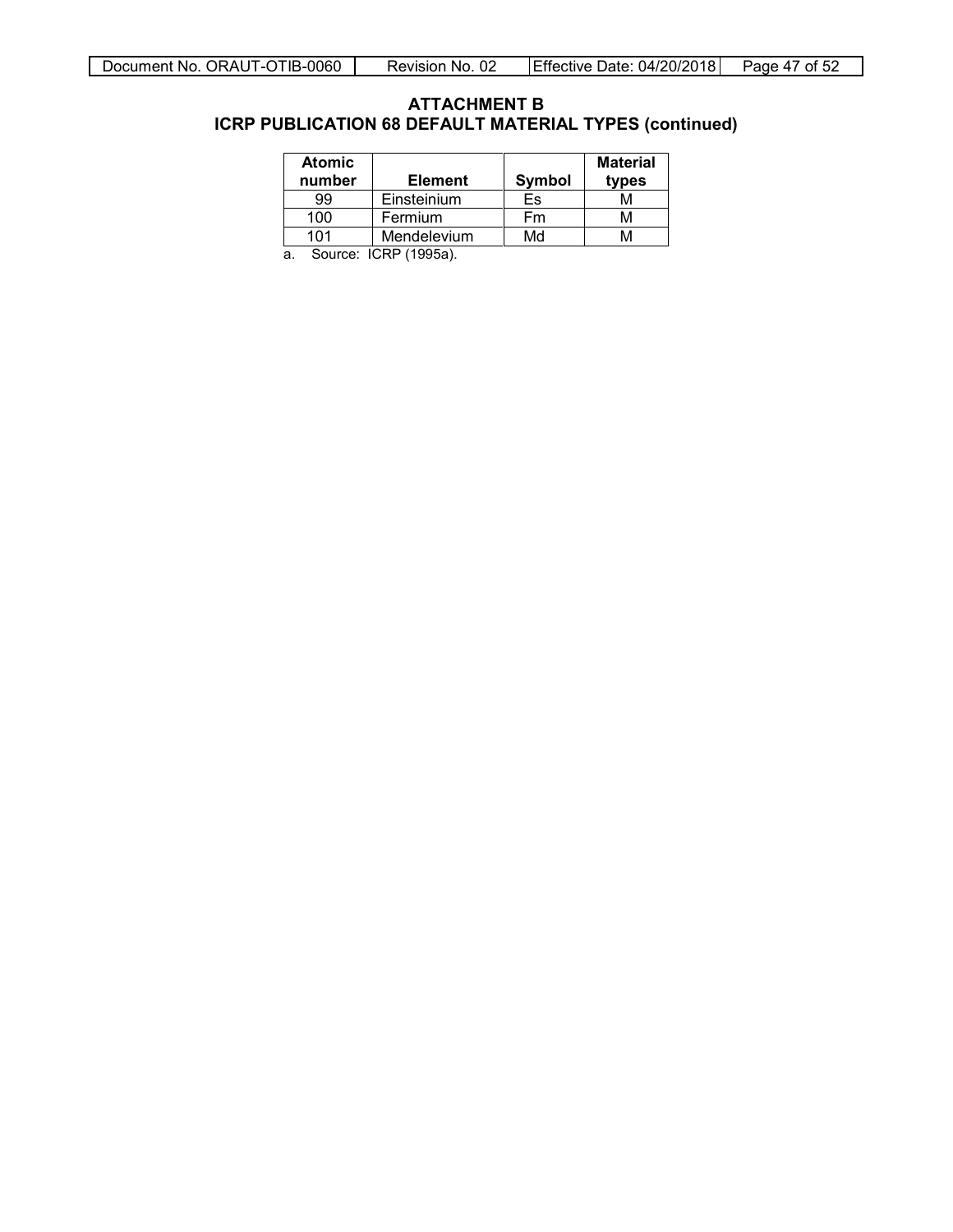#### **ATTACHMENT C RETENTION OF MATERIAL IN THE LUNGS**

#### **LIST OF FIGURES**

#### <span id="page-47-0"></span>**FIGURE TITLE PAGE**

| Lung retention of a 1,000-d chronic inhalation intake of a type S material |                                                                                                                                                                                                                                                                                                                                                                                                                         |
|----------------------------------------------------------------------------|-------------------------------------------------------------------------------------------------------------------------------------------------------------------------------------------------------------------------------------------------------------------------------------------------------------------------------------------------------------------------------------------------------------------------|
|                                                                            | Lung retention following an acute inhalation intake of 1 Bq of type F material 49<br>Lung retention following an acute inhalation intake of 1 Bq of type M material<br>Lung retention following an acute inhalation intake of 1 Bq of type S material 50<br>Lung retention of a 365-d chronic inhalation intake of a type S material51<br>Lung retention of a 1,000-d chronic inhalation intake of a type M material 51 |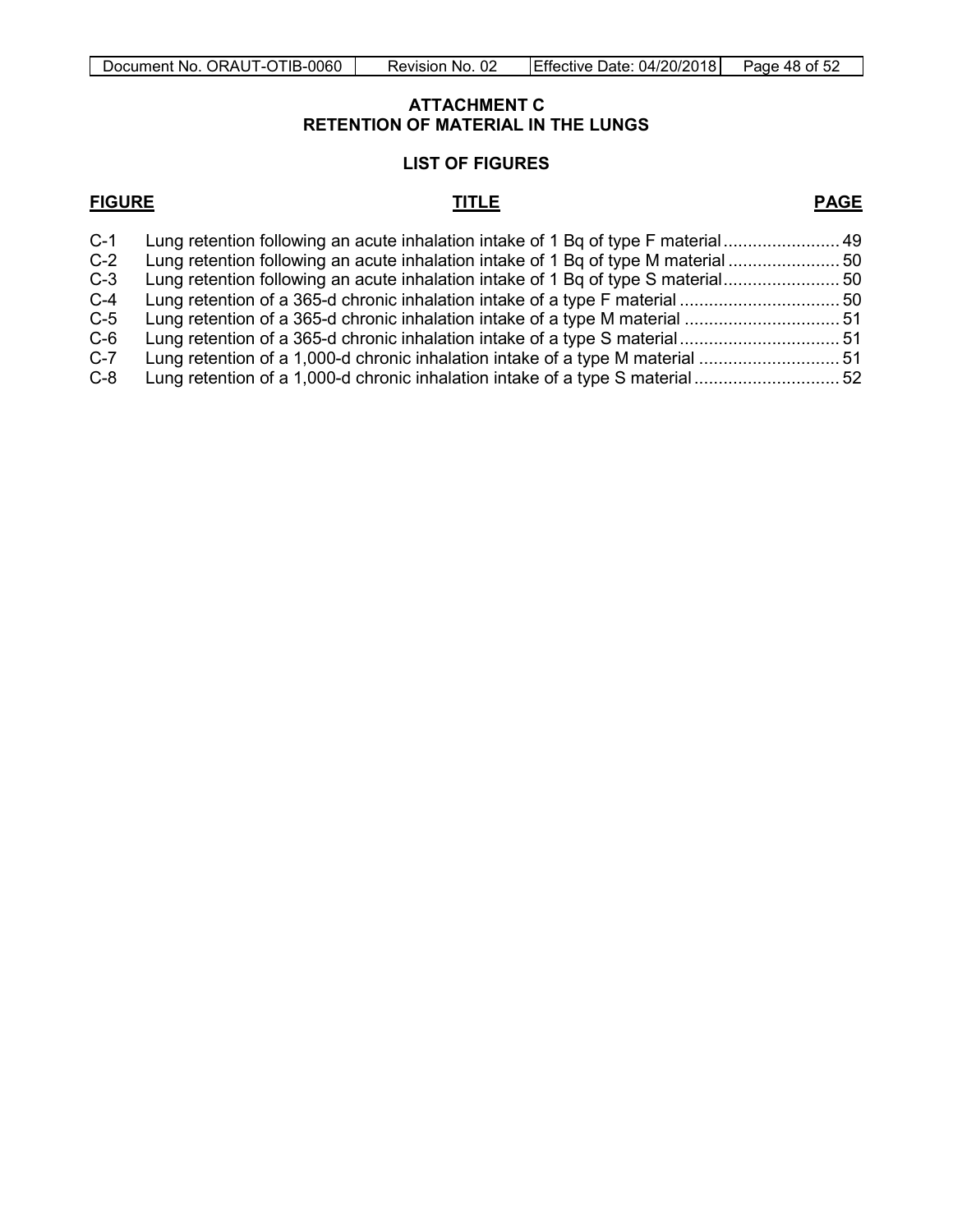#### **ATTACHMENT C RETENTION OF MATERIAL IN THE LUNGS (continued)**

As noted in Section 3.2.3, material type, also referred to as absorption type, describes the rate of absorption of deposited material in the respiratory tract into blood. Once in the blood the material is subsequently transferred to other organs and tissues, so it is not an indication of the total amount of time that the material is retained in or eliminated from the total body.

The very rapid clearance of type F material following an acute inhalation intake is shown in Figure C-1. The material is transferred out of the lungs in less than a tenth of a day. Figures C-2 and C-3 show the clearance of types M and S, respectively, following an acute inhalation intake. The same scale is used for both for comparison.

Figures C-4 through C-6 display the retention and clearance of the three types during and following a 365-day chronic inhalation intake of 1 Bq/d. The type F material rapidly reaches equilibrium in the lungs, although a very small fraction of the intake is retained even during the intake period. The material is equally rapidly removed from the lungs once the intake stops. Types M and S both continue to increase in the lungs over a 365-day chronic intake, with the type M activity reaching about half that of the type S activity. Following the cessation of intake, type M is removed more rapidly but not immediately.

Chest counting is most often used for detecting the long-term buildup of type S material in the lungs. Going to a longer intake of 1000 days, it can be seen in Figure C-7 that the type M material reaches an equilibrium state in the lungs shortly after about a year of chronic intake while the activity of type S, plotted in Figure C-8, continues to increase throughout the period.

These plots demonstrate that chest counting cannot be used for assessing a type F material because at any time during or following an intake little to no activity is expected to be present in the lungs. Chest counting can be used to detect either type M or S in the lungs but at any given time urine sampling may be more sensitive (i.e., able to detect smaller intakes) depending on the time since intake and the relative sensitivities of the two bioassay methods.



<span id="page-48-0"></span>Figure C-1. Lung retention following an acute inhalation intake of 1 Bq of type F material.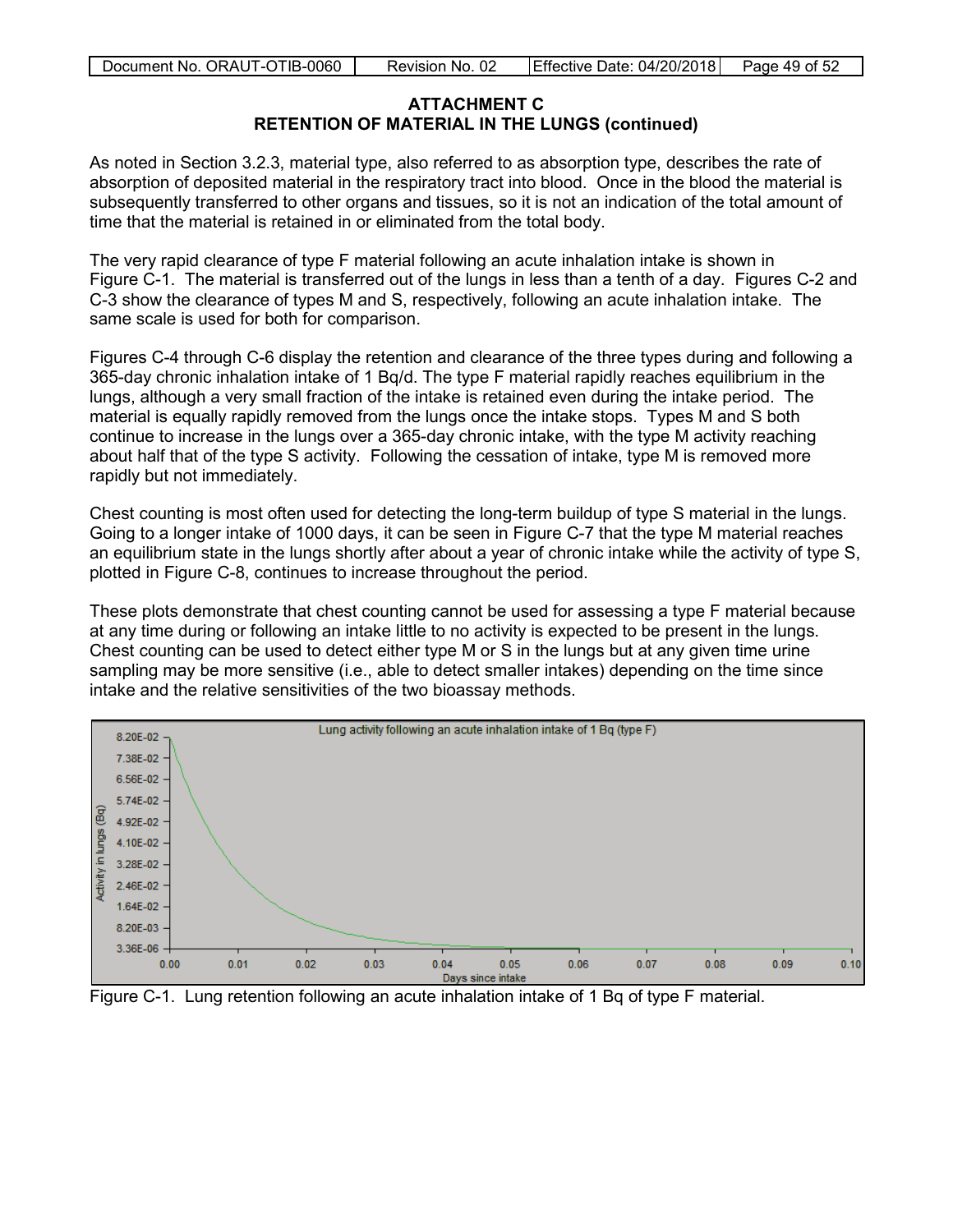<span id="page-49-0"></span>**ATTACHMENT C RETENTION OF MATERIAL IN THE LUNGS (continued)**







<span id="page-49-1"></span>



<span id="page-49-2"></span>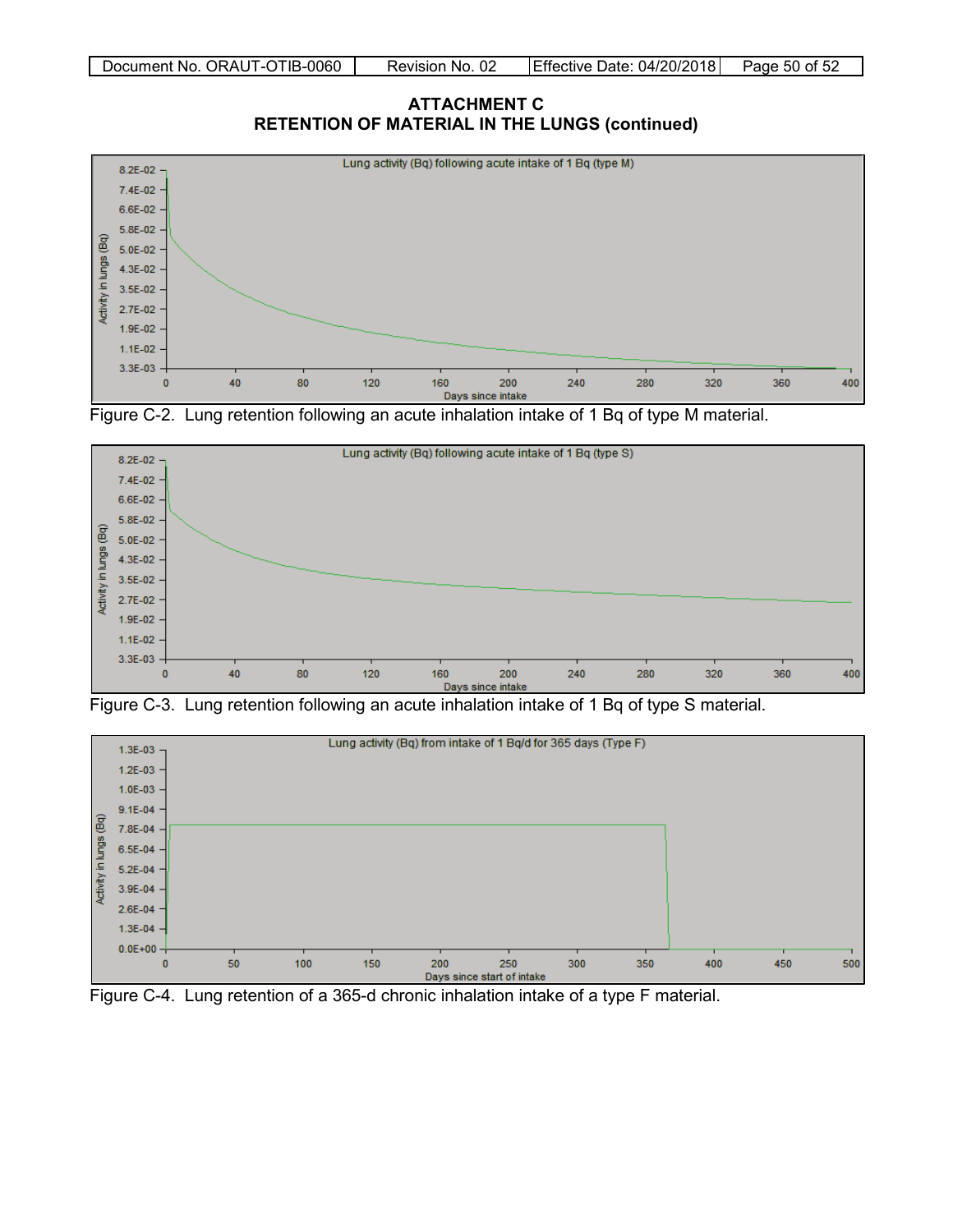<span id="page-50-0"></span>







<span id="page-50-1"></span>



<span id="page-50-2"></span>Figure C-7. Lung retention of a 1,000-d chronic inhalation intake of a type M material.